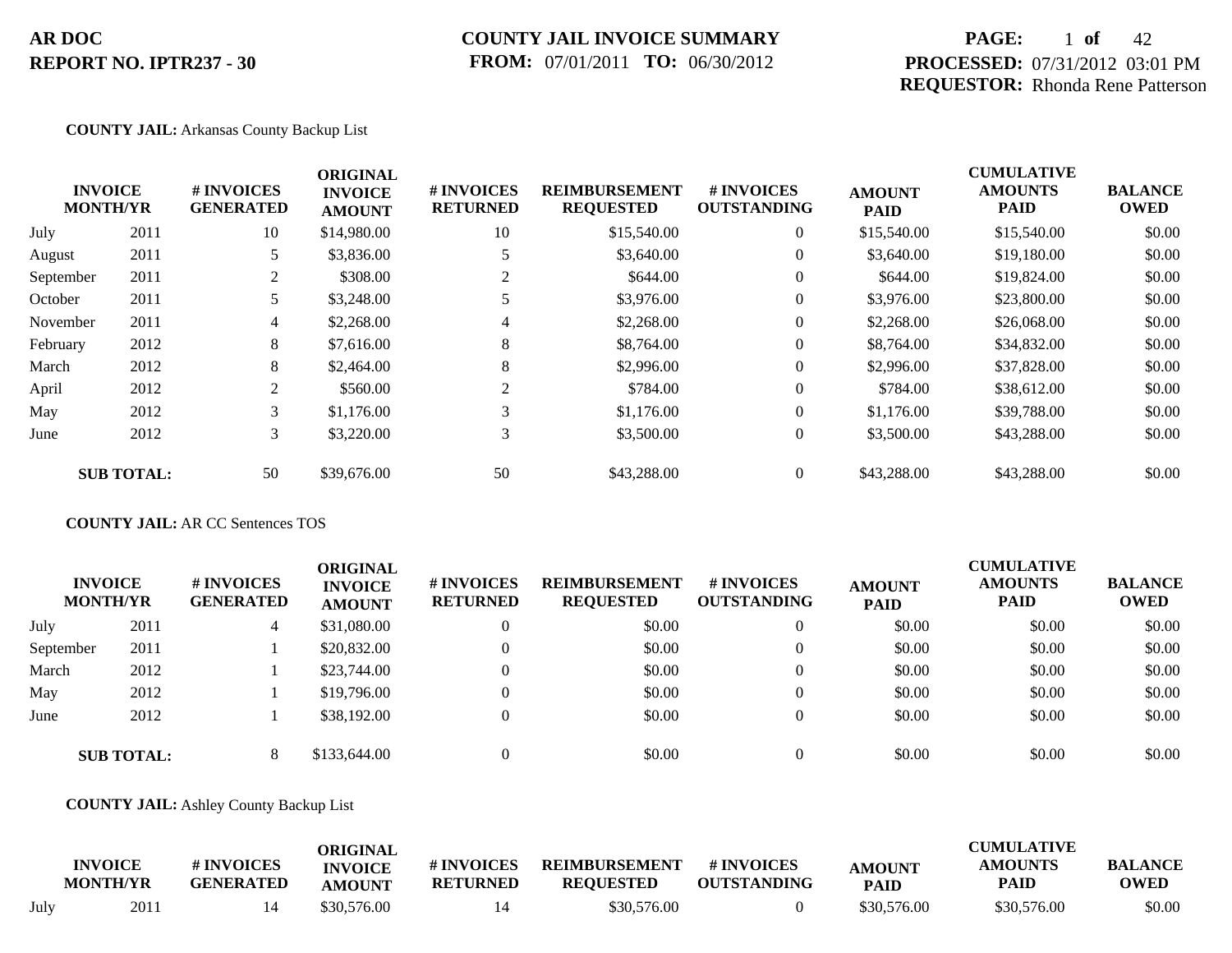# **COUNTY JAIL INVOICE SUMMARY FROM:** 07/01/2011 **TO:** 06/30/2012

# **PAGE:** 2 **of** 42 **PROCESSED:** 07/31/2012 03:01 PM **REQUESTOR:** Rhonda Rene Patterson

## **COUNTY JAIL:** Ashley County Backup List

|           |                                   |                                      | <b>ORIGINAL</b>                 |                               |                                          |                                  |                              | <b>CUMULATIVE</b>      |                               |
|-----------|-----------------------------------|--------------------------------------|---------------------------------|-------------------------------|------------------------------------------|----------------------------------|------------------------------|------------------------|-------------------------------|
|           | <b>INVOICE</b><br><b>MONTH/YR</b> | <b>#INVOICES</b><br><b>GENERATED</b> | <b>INVOICE</b><br><b>AMOUNT</b> | # INVOICES<br><b>RETURNED</b> | <b>REIMBURSEMENT</b><br><b>REQUESTED</b> | # INVOICES<br><b>OUTSTANDING</b> | <b>AMOUNT</b><br><b>PAID</b> | <b>AMOUNTS</b><br>PAID | <b>BALANCE</b><br><b>OWED</b> |
| August    | 2011                              | 33                                   | \$70,280.00                     | 33                            | \$69,440.00                              | $\overline{0}$                   | \$69,440.00                  | \$100,016.00           | \$0.00                        |
| September | 2011                              | 5                                    | \$14,840.00                     |                               | \$6,216.00                               | $\overline{0}$                   | \$6,216.00                   | \$106,232.00           | \$0.00                        |
| October   | 2011                              | 30                                   | \$38,304.00                     | 30                            | \$38,080.00                              | $\overline{0}$                   | \$38,080.00                  | \$144,312.00           | \$0.00                        |
| November  | 2011                              | 2                                    | \$140.00                        |                               | \$140.00                                 | $\overline{0}$                   | \$140.00                     | \$144,452.00           | \$0.00                        |
| December  | 2011                              | 7                                    | \$17,976.00                     |                               | \$4,760.00                               | $\overline{0}$                   | \$4,760.00                   | \$149,212.00           | \$0.00                        |
| January   | 2012                              | 13                                   | \$15,932.00                     | 13                            | \$14,644.00                              | $\overline{0}$                   | \$14,644.00                  | \$163,856.00           | \$0.00                        |
| February  | 2012                              | 8                                    | \$11,452.00                     | 8                             | \$7,028.00                               | $\overline{0}$                   | \$7,028.00                   | \$170,884.00           | \$0.00                        |
| March     | 2012                              | 26                                   | \$34,580.00                     | 26                            | \$34,580.00                              | $\overline{0}$                   | \$34,580.00                  | \$205,464.00           | \$0.00                        |
| April     | 2012                              | 27                                   | \$35,532.00                     | 27                            | \$31,528.00                              | $\overline{0}$                   | \$31,528.00                  | \$236,992.00           | \$0.00                        |
| June      | 2012                              | 11                                   | \$15,008.00                     | 11                            | \$12,880.00                              | $\overline{0}$                   | \$12,880.00                  | \$249,872.00           | \$0.00                        |
|           | <b>SUB TOTAL:</b>                 | 176                                  | \$284,620.00                    | 176                           | \$249,872.00                             | $\Omega$                         | \$249,872.00                 | \$249,872.00           | \$0.00                        |

**COUNTY JAIL:** Baxter County Backup List

| <b>INVOICE</b><br><b>MONTH/YR</b> |      | # INVOICES<br><b>GENERATED</b> | <b>ORIGINAL</b><br><b>INVOICE</b><br><b>AMOUNT</b> | # INVOICES<br><b>RETURNED</b> | <b>REIMBURSEMENT</b><br><b>REQUESTED</b> | <b># INVOICES</b><br><b>OUTSTANDING</b> | <b>AMOUNT</b><br><b>PAID</b> | <b>CUMULATIVE</b><br><b>AMOUNTS</b><br><b>PAID</b> | <b>BALANCE</b><br><b>OWED</b> |
|-----------------------------------|------|--------------------------------|----------------------------------------------------|-------------------------------|------------------------------------------|-----------------------------------------|------------------------------|----------------------------------------------------|-------------------------------|
| July                              | 2011 | 2                              | \$1,344.00                                         | 2                             | \$1,344.00                               | $\overline{0}$                          | \$1,344.00                   | \$1,344.00                                         | \$0.00                        |
| August                            | 2011 | 23                             | \$53,676.00                                        | 23                            | \$46,088.00                              | $\overline{0}$                          | \$46,088.00                  | \$47,432.00                                        | \$0.00                        |
| September                         | 2011 | 6                              | \$5,404.00                                         | 6                             | \$3,864.00                               | $\overline{0}$                          | \$3,864.00                   | \$51,296.00                                        | \$0.00                        |
| October                           | 2011 | 3                              | \$756.00                                           | 3                             | \$756.00                                 | $\overline{0}$                          | \$756.00                     | \$52,052.00                                        | \$0.00                        |
| November                          | 2011 |                                | \$4,172.00                                         |                               | \$4,172.00                               | $\overline{0}$                          | \$4,172.00                   | \$56,224.00                                        | \$0.00                        |
| December                          | 2011 | 11                             | \$18,732.00                                        | 11                            | \$17,192.00                              | $\overline{0}$                          | \$17,192.00                  | \$73,416.00                                        | \$0.00                        |
| January                           | 2012 | 2                              | \$840.00                                           | 2                             | \$840.00                                 | $\theta$                                | \$840.00                     | \$74,256.00                                        | \$0.00                        |
| February                          | 2012 | 2                              | \$336.00                                           |                               | \$56.00                                  | $\overline{0}$                          | \$56.00                      | \$74,312.00                                        | \$0.00                        |
| March                             | 2012 |                                | \$812.00                                           |                               | \$812.00                                 | $\overline{0}$                          | \$812.00                     | \$75,124.00                                        | \$0.00                        |
| April                             | 2012 |                                | \$15,428.00                                        |                               | \$14,756.00                              | $\overline{0}$                          | \$14,756.00                  | \$89,880.00                                        | \$0.00                        |
| May                               | 2012 |                                | \$2,576.00                                         |                               | \$1,344.00                               | $\overline{0}$                          | \$1,344.00                   | \$91,224.00                                        | \$0.00                        |
| June                              | 2012 | 6                              | \$4,116.00                                         | 6                             | \$2,912.00                               | $\Omega$                                | \$2,912.00                   | \$94,136.00                                        | \$0.00                        |
|                                   |      |                                |                                                    |                               |                                          |                                         |                              |                                                    |                               |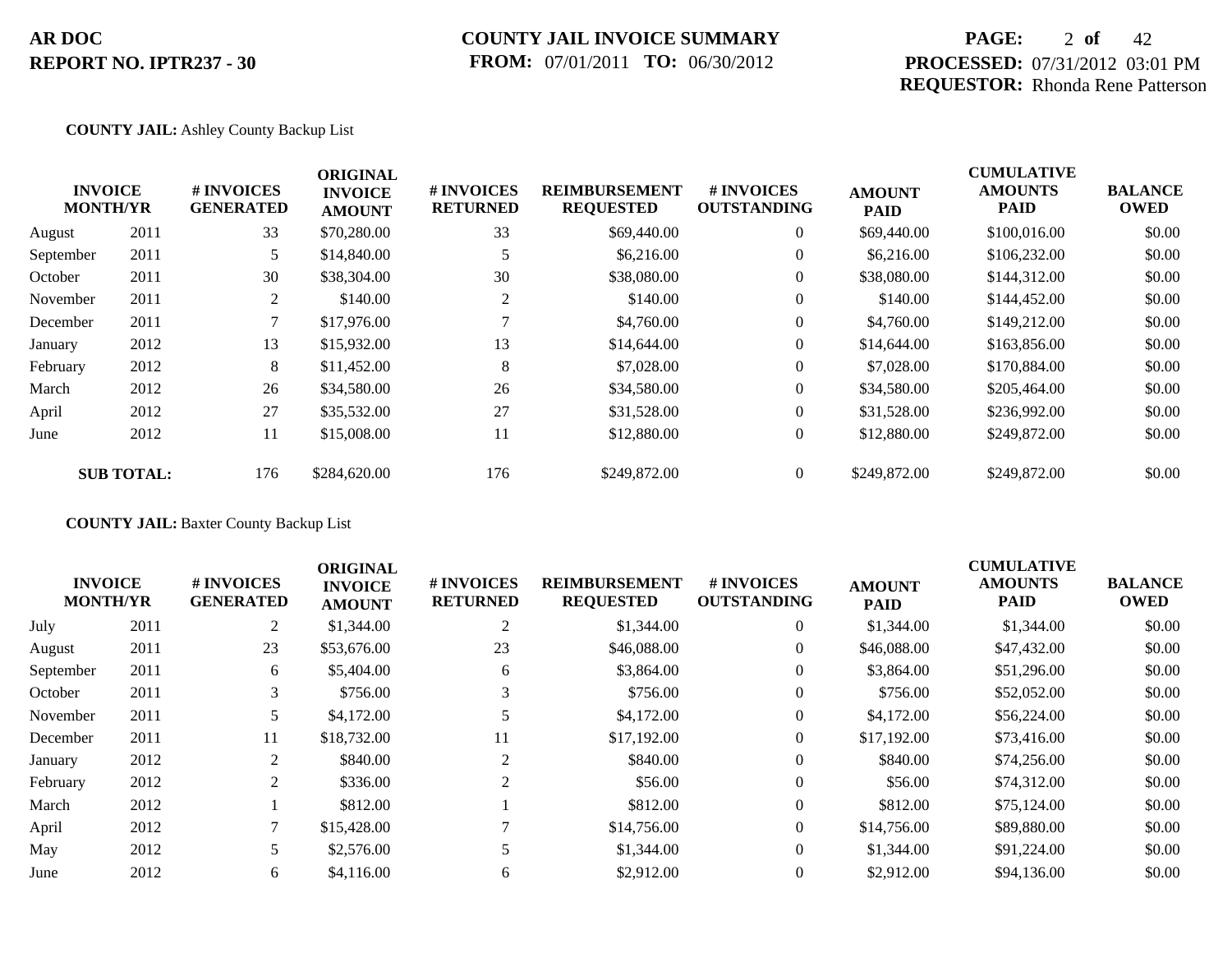**COUNTY JAIL:** Baxter County Backup List

| <b>INVOICE</b><br><b>MONTH/YR</b> | # INVOICES<br><b>GENERATED</b> | ORIGINAL<br><b>INVOICE</b><br><b>AMOUNT</b> | # INVOICES<br><b>RETURNED</b> | <b>REIMBURSEMENT</b><br><b>REQUESTED</b> | # INVOICES<br><b>OUTSTANDING</b> | <b>AMOUNT</b><br><b>PAID</b> | <b>CUMULATIVE</b><br><b>AMOUNTS</b><br>PAID | <b>BALANCE</b><br>OWED |
|-----------------------------------|--------------------------------|---------------------------------------------|-------------------------------|------------------------------------------|----------------------------------|------------------------------|---------------------------------------------|------------------------|
| <b>SUB TOTAL:</b>                 | 73                             | \$108,192.00                                | 73                            | \$94,136.00                              |                                  | \$94,136.00                  | \$94,136.00                                 | \$0.00                 |

### **COUNTY JAIL:** Benton County Backup List

| \$0.00 |
|--------|
|        |
| \$0.00 |
| \$0.00 |
| \$0.00 |
| \$0.00 |
| \$0.00 |
| \$0.00 |
| \$0.00 |
| \$0.00 |
| \$0.00 |
| \$0.00 |
| \$0.00 |
| \$0.00 |
|        |

## **COUNTY JAIL:** Boone County Backup List

| <b>INVOICE</b><br><b>MONTH/YR</b> |      | <b>#INVOICES</b><br><b>GENERATED</b> | ORIGINAL<br><b>INVOICE</b> | # INVOICES      | <b>REIMBURSEMENT</b> | <b>#INVOICES</b>   | <b>AMOUNT</b> | <b>CUMULATIVE</b><br><b>AMOUNTS</b> | <b>BALANCE</b> |
|-----------------------------------|------|--------------------------------------|----------------------------|-----------------|----------------------|--------------------|---------------|-------------------------------------|----------------|
|                                   |      |                                      | <b>AMOUNT</b>              | <b>RETURNED</b> | <b>REOUESTED</b>     | <b>OUTSTANDING</b> | <b>PAID</b>   | <b>PAID</b>                         | <b>OWED</b>    |
| July                              | 2011 | 23                                   | \$67,900.00                | 23              | \$47,824.00          |                    | \$47,824.00   | \$47,824.00                         | \$0.00         |
| August                            | 2011 |                                      | \$9,072.00                 |                 | \$5,348.00           |                    | \$5,348.00    | \$53,172.00                         | \$0.00         |
| September                         | 2011 |                                      | \$15,120.00                |                 | \$5,264.00           |                    | \$5,264.00    | \$58,436.00                         | \$0.00         |
| October                           | 2011 |                                      | \$2,548.00                 |                 | \$1,820.00           |                    | \$1,820.00    | \$60,256.00                         | \$0.00         |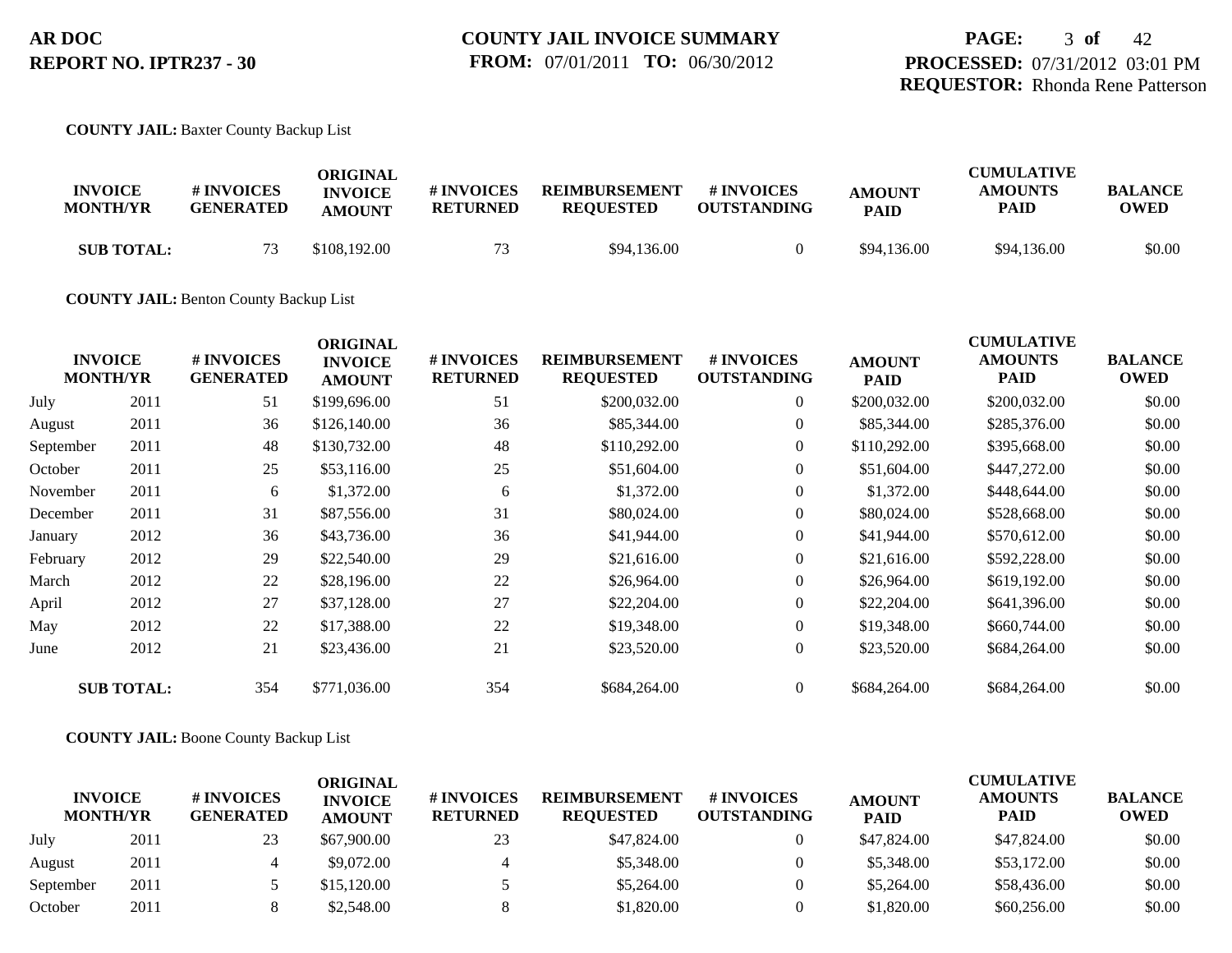# **PAGE:** 4 **of** 42 **PROCESSED:** 07/31/2012 03:01 PM **REQUESTOR:** Rhonda Rene Patterson

## **COUNTY JAIL:** Boone County Backup List

| <b>INVOICE</b><br><b>MONTH/YR</b> |      | # INVOICES<br><b>GENERATED</b> | <b>ORIGINAL</b><br><b>INVOICE</b><br><b>AMOUNT</b> | # INVOICES<br><b>RETURNED</b> | <b>REIMBURSEMENT</b><br><b>REQUESTED</b> | <b>#INVOICES</b><br><b>OUTSTANDING</b> | <b>AMOUNT</b><br><b>PAID</b> | <b>CUMULATIVE</b><br><b>AMOUNTS</b><br><b>PAID</b> | <b>BALANCE</b><br><b>OWED</b> |
|-----------------------------------|------|--------------------------------|----------------------------------------------------|-------------------------------|------------------------------------------|----------------------------------------|------------------------------|----------------------------------------------------|-------------------------------|
| November                          | 2011 | 5.                             | \$2,100.00                                         |                               | \$2,100.00                               | $\overline{0}$                         | \$2,100.00                   | \$62,356.00                                        | \$0.00                        |
| December                          | 2011 | 12                             | \$16,716.00                                        | 12                            | \$16,716.00                              | $\overline{0}$                         | \$16,716.00                  | \$79,072.00                                        | \$0.00                        |
| January                           | 2012 | 6                              | \$7,644.00                                         | 6                             | \$7,644.00                               | $\overline{0}$                         | \$7,644.00                   | \$86,716.00                                        | \$0.00                        |
| February                          | 2012 | 3 <sup>1</sup>                 | \$2,100.00                                         | $\mathbf{R}$                  | \$2,100.00                               | $\overline{0}$                         | \$2,100.00                   | \$88,816.00                                        | \$0.00                        |
| March                             | 2012 |                                | \$56.00                                            |                               | \$56.00                                  | $\overline{0}$                         | \$56.00                      | \$88,872.00                                        | \$0.00                        |
| April                             | 2012 | 2                              | \$13,608.00                                        | ↑                             | \$588.00                                 | $\overline{0}$                         | \$588.00                     | \$89,460.00                                        | \$0.00                        |
| June                              | 2012 | $\overline{2}$                 | \$1,484.00                                         | $\gamma$                      | \$924.00                                 | $\overline{0}$                         | \$924.00                     | \$90,384.00                                        | \$0.00                        |
| <b>SUB TOTAL:</b>                 |      | 71                             | \$138,348.00                                       | 71                            | \$90,384.00                              | $\overline{0}$                         | \$90,384.00                  | \$90,384.00                                        | \$0.00                        |

### **COUNTY JAIL:** Bradley County Backup List

| <b>INVOICE</b><br><b>MONTH/YR</b> |                   | # INVOICES<br><b>GENERATED</b> | <b>ORIGINAL</b><br><b>INVOICE</b><br><b>AMOUNT</b> | # INVOICES<br><b>RETURNED</b> | <b>REIMBURSEMENT</b><br><b>REQUESTED</b> | # INVOICES<br><b>OUTSTANDING</b> | <b>AMOUNT</b><br><b>PAID</b> | <b>CUMULATIVE</b><br><b>AMOUNTS</b><br><b>PAID</b> | <b>BALANCE</b><br><b>OWED</b> |
|-----------------------------------|-------------------|--------------------------------|----------------------------------------------------|-------------------------------|------------------------------------------|----------------------------------|------------------------------|----------------------------------------------------|-------------------------------|
| September                         | 2011              | ∠                              | \$6,524.00                                         |                               | \$308.00                                 | $\theta$                         | \$308.00                     | \$308.00                                           | \$0.00                        |
| October                           | 2011              |                                | \$84.00                                            |                               | \$84.00                                  | $\theta$                         | \$84.00                      | \$392.00                                           | \$0.00                        |
| December                          | 2011              | 8                              | \$17,528.00                                        | 8                             | \$4,788.00                               | $\theta$                         | \$4,788.00                   | \$5,180.00                                         | \$0.00                        |
| March                             | 2012              |                                | \$4,144.00                                         |                               | \$0.00                                   | $\theta$                         | \$0.00                       | \$5,180.00                                         | \$0.00                        |
| May                               | 2012              |                                | \$112.00                                           |                               | \$112.00                                 | $\theta$                         | \$112.00                     | \$5,292.00                                         | \$0.00                        |
|                                   | <b>SUB TOTAL:</b> | 13                             | \$28,392.00                                        | 12                            | \$5,292.00                               | $\Omega$                         | \$5,292.00                   | \$5,292.00                                         | \$0.00                        |

## **COUNTY JAIL:** Calhoun County Backup List

|                                   |      |                                | ORIGINAL                        |                               |                                          |                                  |                              | <b>CUMULATIVE</b>             |                               |  |  |  |
|-----------------------------------|------|--------------------------------|---------------------------------|-------------------------------|------------------------------------------|----------------------------------|------------------------------|-------------------------------|-------------------------------|--|--|--|
| <b>INVOICE</b><br><b>MONTH/YR</b> |      | # INVOICES<br><b>GENERATED</b> | <b>INVOICE</b><br><b>AMOUNT</b> | # INVOICES<br><b>RETURNED</b> | <b>REIMBURSEMENT</b><br><b>REQUESTED</b> | # INVOICES<br><b>OUTSTANDING</b> | <b>AMOUNT</b><br><b>PAID</b> | <b>AMOUNTS</b><br><b>PAID</b> | <b>BALANCE</b><br><b>OWED</b> |  |  |  |
| September                         | 2011 |                                | \$8.680.00                      |                               | \$6,664.00                               |                                  | \$6,664.00                   | \$6,664.00                    | \$0.00                        |  |  |  |
| November                          | 2011 |                                | \$1,764.00                      |                               | \$1,764.00                               |                                  | \$1,764.00                   | \$8,428.00                    | \$0.00                        |  |  |  |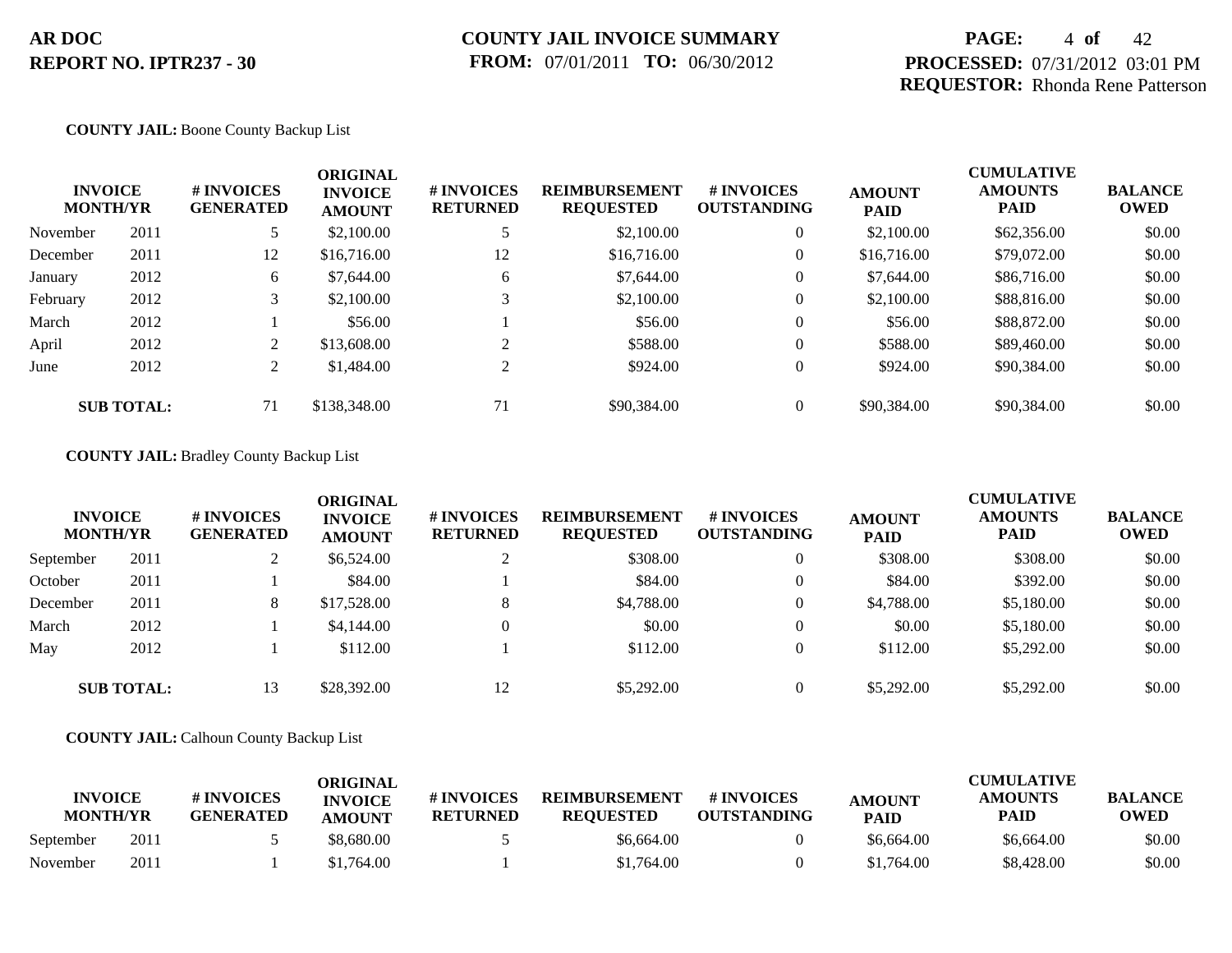**COUNTY JAIL:** Calhoun County Backup List

| <b>INVOICE</b><br><b>MONTH/YR</b> | # INVOICES<br><b>GENERATED</b> | ORIGINAL<br><b>INVOICE</b><br><b>AMOUNT</b> | # INVOICES<br><b>RETURNED</b> | <b>REIMBURSEMENT</b><br><b>REOUESTED</b> | # INVOICES<br><b>OUTSTANDING</b> | <b>AMOUNT</b><br><b>PAID</b> | <b>CUMULATIVE</b><br><b>AMOUNTS</b><br>PAID | <b>BALANCE</b><br><b>OWED</b> |
|-----------------------------------|--------------------------------|---------------------------------------------|-------------------------------|------------------------------------------|----------------------------------|------------------------------|---------------------------------------------|-------------------------------|
| <b>SUB TOTAL:</b>                 |                                | \$10,444.00                                 |                               | \$8,428.00                               |                                  | \$8,428.00                   | \$8,428.00                                  | \$0.00                        |

### **COUNTY JAIL:** Carroll County Backup List

|           | <b>INVOICE</b><br><b>MONTH/YR</b> | <b>#INVOICES</b><br><b>GENERATED</b> | <b>ORIGINAL</b><br><b>INVOICE</b><br><b>AMOUNT</b> | <b>#INVOICES</b><br><b>RETURNED</b> | <b>REIMBURSEMENT</b><br><b>REQUESTED</b> | <b>#INVOICES</b><br><b>OUTSTANDING</b> | <b>AMOUNT</b><br><b>PAID</b> | <b>CUMULATIVE</b><br><b>AMOUNTS</b><br>PAID | <b>BALANCE</b><br><b>OWED</b> |
|-----------|-----------------------------------|--------------------------------------|----------------------------------------------------|-------------------------------------|------------------------------------------|----------------------------------------|------------------------------|---------------------------------------------|-------------------------------|
| July      | 2011                              | 30                                   | \$71,876.00                                        | 30                                  | \$71,876.00                              | $\overline{0}$                         | \$71,876.00                  | \$71,876.00                                 | \$0.00                        |
| August    | 2011                              | 4                                    | \$8,036.00                                         | $\overline{4}$                      | \$8,036.00                               | $\overline{0}$                         | \$8,036.00                   | \$79,912.00                                 | \$0.00                        |
| September | 2011                              | 29                                   | \$50,344.00                                        | 29                                  | \$50,344.00                              | $\overline{0}$                         | \$50,344.00                  | \$130,256.00                                | \$0.00                        |
| October   | 2011                              | 17                                   | \$23,744.00                                        | 17                                  | \$23,744.00                              | $\overline{0}$                         | \$23,744.00                  | \$154,000.00                                | \$0.00                        |
| November  | 2011                              | 14                                   | \$8,064.00                                         | 14                                  | \$8,064.00                               | $\overline{0}$                         | \$8,064.00                   | \$162,064.00                                | \$0.00                        |
| January   | 2012                              | 3                                    | \$588.00                                           | 3                                   | \$588.00                                 | $\overline{0}$                         | \$588.00                     | \$162,652.00                                | \$0.00                        |
| March     | 2012                              | 7                                    | \$15,372.00                                        |                                     | \$15,372.00                              | $\overline{0}$                         | \$15,372.00                  | \$178,024.00                                | \$0.00                        |
| April     | 2012                              | 3                                    | \$1,736.00                                         | 3                                   | \$1,736.00                               | $\overline{0}$                         | \$1,736.00                   | \$179,760.00                                | \$0.00                        |
| June      | 2012                              | 7                                    | \$4,900.00                                         |                                     | \$4,900.00                               | $\overline{0}$                         | \$4,900.00                   | \$184,660.00                                | \$0.00                        |
|           | <b>SUB TOTAL:</b>                 | 114                                  | \$184,660.00                                       | 114                                 | \$184,660.00                             | $\overline{0}$                         | \$184,660.00                 | \$184,660.00                                | \$0.00                        |

**COUNTY JAIL:** Chicot County Backup List

| <b>INVOICE</b><br><b>MONTH/YR</b> |      | # INVOICES<br><b>GENERATED</b> | <b>ORIGINAL</b><br><b>INVOICE</b><br><b>AMOUNT</b> | # INVOICES<br><b>RETURNED</b> | <b>REIMBURSEMENT</b><br><b>REQUESTED</b> | # INVOICES<br><b>OUTSTANDING</b> | <b>AMOUNT</b><br><b>PAID</b> | <b>CUMULATIVE</b><br><b>AMOUNTS</b><br><b>PAID</b> | <b>BALANCE</b><br><b>OWED</b> |
|-----------------------------------|------|--------------------------------|----------------------------------------------------|-------------------------------|------------------------------------------|----------------------------------|------------------------------|----------------------------------------------------|-------------------------------|
| July                              | 2011 | 8                              | \$14,896.00                                        |                               | \$10,024.00                              | $\overline{0}$                   | \$10,024.00                  | \$10,024.00                                        | \$0.00                        |
| August                            | 2011 | 4                              | \$12,292.00                                        |                               | \$9,016.00                               | $\Omega$                         | \$9,016.00                   | \$19,040.00                                        | \$0.00                        |
| September                         | 2011 |                                | \$1,960.00                                         |                               | \$1,960.00                               | $\theta$                         | \$1,960.00                   | \$21,000.00                                        | \$0.00                        |
| October                           | 2011 |                                | \$7,028.00                                         |                               | \$4,956.00                               | $\theta$                         | \$4,956.00                   | \$25,956.00                                        | \$0.00                        |
| December                          | 2011 |                                | \$6,524.00                                         |                               | \$6,524.00                               | $\theta$                         | \$6,524.00                   | \$32,480.00                                        | \$0.00                        |
| April                             | 2012 |                                | \$9,240.00                                         |                               | \$7,700.00                               |                                  | \$7,700.00                   | \$40,180,00                                        | \$0.00                        |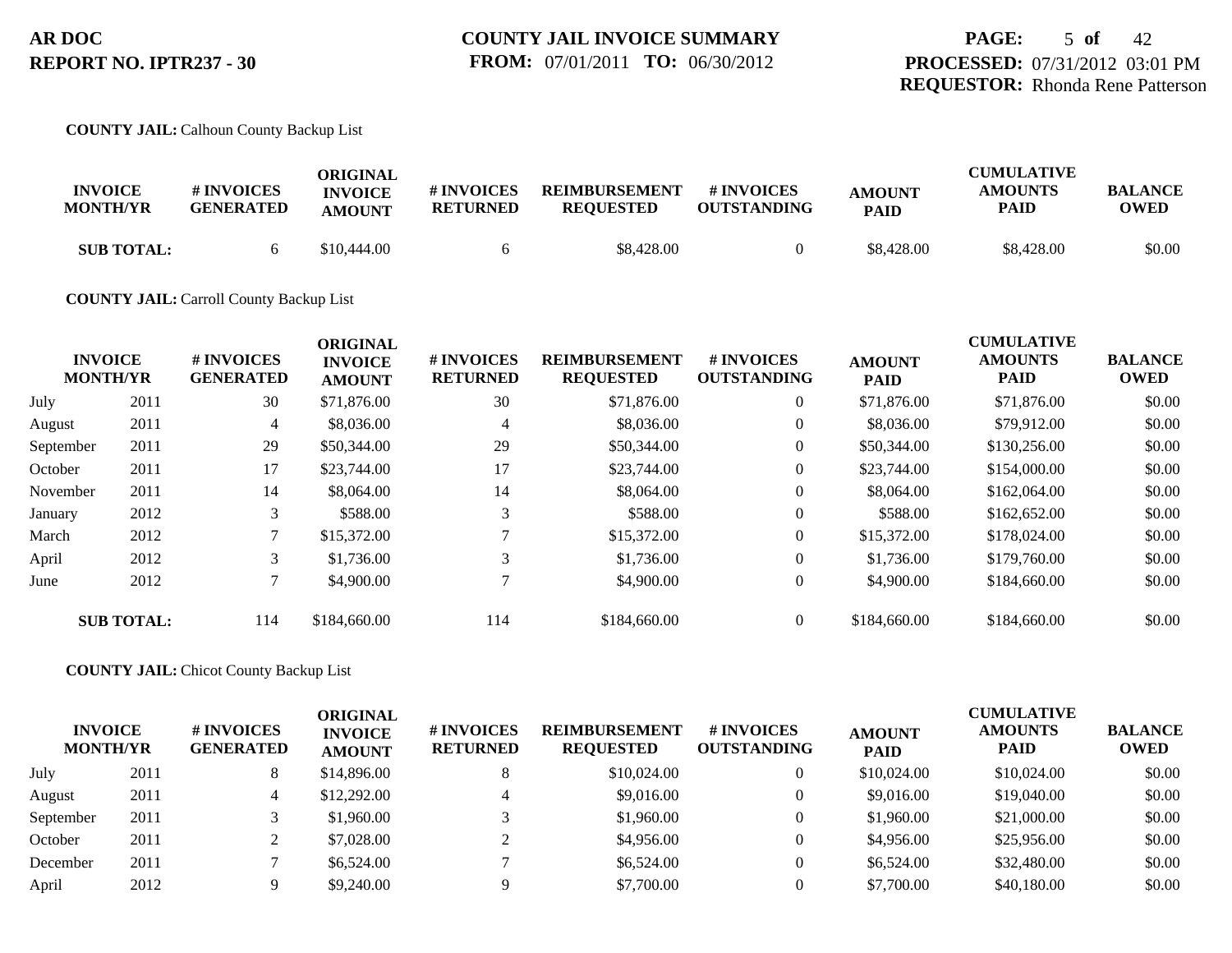## **COUNTY JAIL:** Chicot County Backup List

| <b>INVOICE</b><br><b>MONTH/YR</b> | <b>#INVOICES</b><br><b>GENERATED</b> | ORIGINAL<br><b>INVOICE</b><br><b>AMOUNT</b> | # INVOICES<br><b>RETURNED</b> | <b>REIMBURSEMENT</b><br><b>REOUESTED</b> | # INVOICES<br><b>OUTSTANDING</b> | <b>AMOUNT</b><br><b>PAID</b> | <b>CUMULATIVE</b><br><b>AMOUNTS</b><br><b>PAID</b> | <b>BALANCE</b><br>OWED |
|-----------------------------------|--------------------------------------|---------------------------------------------|-------------------------------|------------------------------------------|----------------------------------|------------------------------|----------------------------------------------------|------------------------|
| <b>SUB TOTAL:</b>                 | 33                                   | \$51,940.00                                 | 33                            | \$40,180,00                              |                                  | \$40,180.00                  | \$40,180.00                                        | \$0.00                 |

### **COUNTY JAIL:** Clark County Backup List

|           | <b>INVOICE</b><br><b>MONTH/YR</b> | # INVOICES<br><b>GENERATED</b> | <b>ORIGINAL</b><br><b>INVOICE</b><br><b>AMOUNT</b> | # INVOICES<br><b>RETURNED</b> | <b>REIMBURSEMENT</b><br><b>REQUESTED</b> | <b>#INVOICES</b><br><b>OUTSTANDING</b> | <b>AMOUNT</b><br><b>PAID</b> | <b>CUMULATIVE</b><br><b>AMOUNTS</b><br><b>PAID</b> | <b>BALANCE</b><br><b>OWED</b> |
|-----------|-----------------------------------|--------------------------------|----------------------------------------------------|-------------------------------|------------------------------------------|----------------------------------------|------------------------------|----------------------------------------------------|-------------------------------|
| July      | 2011                              |                                | \$392.00                                           |                               | \$392.00                                 | $\theta$                               | \$392.00                     | \$392.00                                           | \$0.00                        |
| August    | 2011                              | 4                              | \$2,856.00                                         | 4                             | \$1,624.00                               | $\theta$                               | \$1,624.00                   | \$2,016.00                                         | \$0.00                        |
| September | 2011                              | 6                              | \$23,240.00                                        | 6                             | \$3,528.00                               | $\theta$                               | \$3,528.00                   | \$5,544.00                                         | \$0.00                        |
| October   | 2011                              |                                | \$4,284.00                                         |                               | \$4,648.00                               | $\overline{0}$                         | \$4,648.00                   | \$10,192.00                                        | \$0.00                        |
| January   | 2012                              | 6                              | \$8,960.00                                         | $\Omega$                      | \$0.00                                   | $\overline{0}$                         | \$0.00                       | \$10,192.00                                        | \$0.00                        |
| February  | 2012                              |                                | \$2,716.00                                         | $\Omega$                      | \$0.00                                   | $\overline{0}$                         | \$0.00                       | \$10,192.00                                        | \$0.00                        |
| March     | 2012                              | 5                              | \$2,688.00                                         | $\Omega$                      | \$0.00                                   | $\mathbf{0}$                           | \$0.00                       | \$10,192.00                                        | \$0.00                        |
| May       | 2012                              | 9                              | \$8,792.00                                         | $\Omega$                      | \$0.00                                   | $\mathbf{0}$                           | \$0.00                       | \$10,192.00                                        | \$0.00                        |
|           | <b>SUB TOTAL:</b>                 | 41                             | \$53,928.00                                        | 16                            | \$10,192.00                              | $\theta$                               | \$10,192.00                  | \$10,192.00                                        | \$0.00                        |

### **COUNTY JAIL:** Clay County Backup List

|           | <b>INVOICE</b><br><b>MONTH/YR</b> | # INVOICES<br><b>GENERATED</b> | <b>ORIGINAL</b><br><b>INVOICE</b><br><b>AMOUNT</b> | # INVOICES<br><b>RETURNED</b> | <b>REIMBURSEMENT</b><br><b>REQUESTED</b> | # INVOICES<br><b>OUTSTANDING</b> | <b>AMOUNT</b><br><b>PAID</b> | <b>CUMULATIVE</b><br><b>AMOUNTS</b><br><b>PAID</b> | <b>BALANCE</b><br><b>OWED</b> |
|-----------|-----------------------------------|--------------------------------|----------------------------------------------------|-------------------------------|------------------------------------------|----------------------------------|------------------------------|----------------------------------------------------|-------------------------------|
| July      | 2011                              | 9.                             | \$24,416.00                                        |                               | \$24,416.00                              | 0                                | \$24,416.00                  | \$24,416.00                                        | \$0.00                        |
| August    | 2011                              | 8                              | \$23,996.00                                        | 8                             | \$23,996.00                              | 0                                | \$23,996.00                  | \$48,412.00                                        | \$0.00                        |
| September | 2011                              | 23                             | \$30,128.00                                        | 23                            | \$30,128,00                              | 0                                | \$30,128.00                  | \$78,540.00                                        | \$0.00                        |
| October   | 2011                              |                                | \$4,228.00                                         |                               | \$4,228.00                               | 0                                | \$4,228.00                   | \$82,768.00                                        | \$0.00                        |
| December  | 2011                              |                                | \$56.00                                            |                               | \$56.00                                  | 0                                | \$56.00                      | \$82,824.00                                        | \$0.00                        |
| January   | 2012                              | 4                              | \$3,416.00                                         | 4                             | \$3,416.00                               | 0                                | \$3,416.00                   | \$86,240.00                                        | \$0.00                        |
| February  | 2012                              |                                | \$196.00                                           |                               | \$196.00                                 | 0                                | \$196.00                     | \$86,436.00                                        | \$0.00                        |
| April     | 2012                              |                                | \$6,104.00                                         |                               | \$6,104.00                               |                                  | \$6,104.00                   | \$92,540.00                                        | \$0.00                        |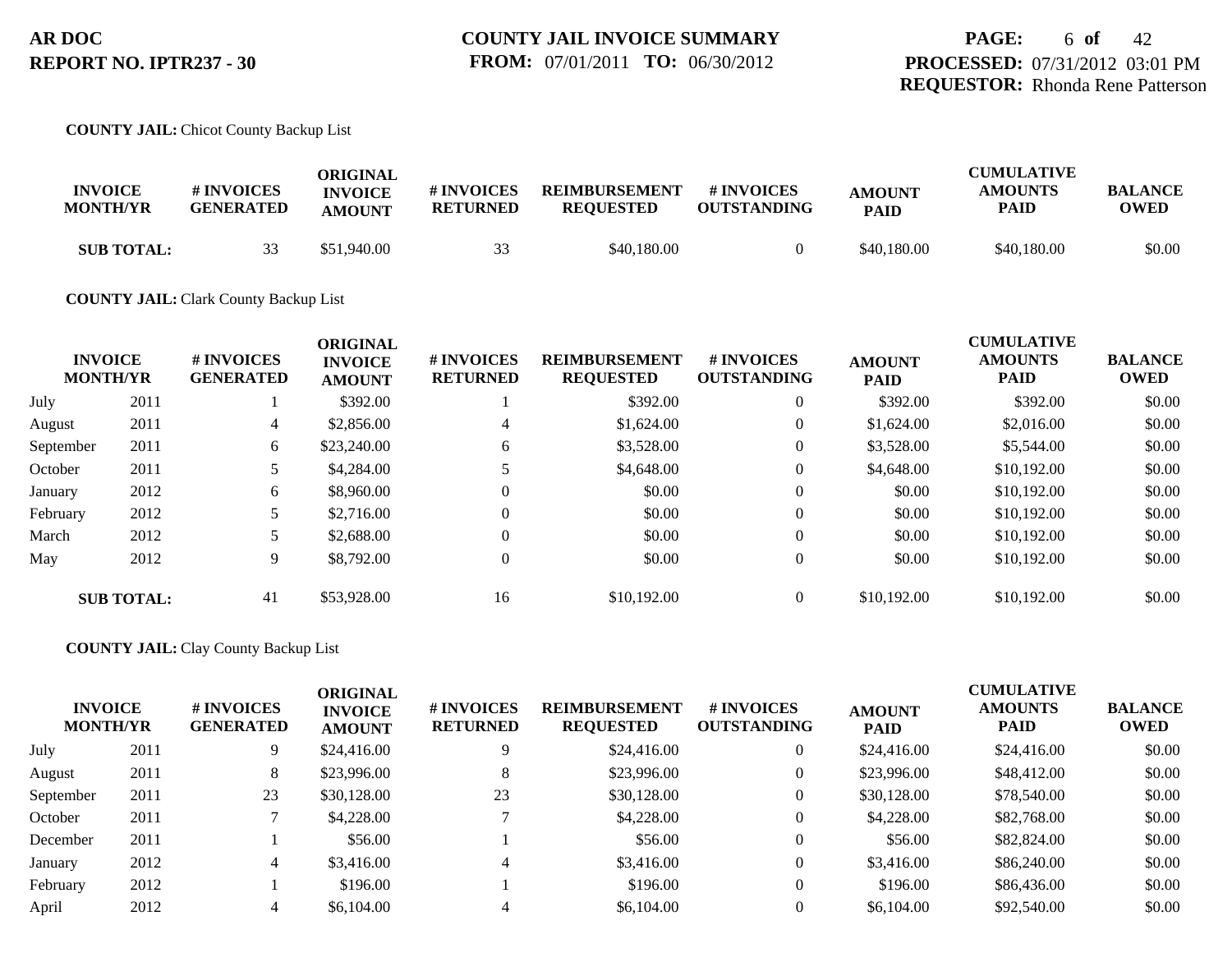# **PAGE:** 7 **of** 42 **PROCESSED:** 07/31/2012 03:01 PM **REQUESTOR:** Rhonda Rene Patterson

## **COUNTY JAIL:** Clay County Backup List

|      | <b>INVOICE</b><br><b>MONTH/YR</b> | <b># INVOICES</b><br><b>GENERATED</b> | <b>ORIGINAL</b><br><b>INVOICE</b><br><b>AMOUNT</b> | # INVOICES<br><b>RETURNED</b> | <b>REIMBURSEMENT</b><br><b>REQUESTED</b> | <b># INVOICES</b><br><b>OUTSTANDING</b> | <b>AMOUNT</b><br><b>PAID</b> | <b>CUMULATIVE</b><br><b>AMOUNTS</b><br>PAID | <b>BALANCE</b><br><b>OWED</b> |
|------|-----------------------------------|---------------------------------------|----------------------------------------------------|-------------------------------|------------------------------------------|-----------------------------------------|------------------------------|---------------------------------------------|-------------------------------|
| May  | 2012                              |                                       | \$1,092.00                                         |                               | \$1,092.00                               | $\overline{0}$                          | \$1,092.00                   | \$93,632.00                                 | \$0.00                        |
| June | 2012                              |                                       | \$4,928,00                                         |                               | \$4,928.00                               | $\overline{0}$                          | \$4,928.00                   | \$98,560.00                                 | \$0.00                        |
|      | <b>SUB TOTAL:</b>                 | 65                                    | \$98,560.00                                        | 65                            | \$98,560.00                              | $\theta$                                | \$98,560.00                  | \$98,560.00                                 | \$0.00                        |

**COUNTY JAIL:** Cleburne County Backup List

|           | <b>INVOICE</b><br><b>MONTH/YR</b> | # INVOICES<br><b>GENERATED</b> | <b>ORIGINAL</b><br><b>INVOICE</b><br><b>AMOUNT</b> | <b>#INVOICES</b><br><b>RETURNED</b> | <b>REIMBURSEMENT</b><br><b>REQUESTED</b> | <b>#INVOICES</b><br><b>OUTSTANDING</b> | <b>AMOUNT</b><br><b>PAID</b> | <b>CUMULATIVE</b><br><b>AMOUNTS</b><br><b>PAID</b> | <b>BALANCE</b><br><b>OWED</b> |
|-----------|-----------------------------------|--------------------------------|----------------------------------------------------|-------------------------------------|------------------------------------------|----------------------------------------|------------------------------|----------------------------------------------------|-------------------------------|
| July      | 2011                              | 9                              | \$14,000.00                                        | 9                                   | \$14,000.00                              | $\overline{0}$                         | \$14,000.00                  | \$14,000.00                                        | \$0.00                        |
| August    | 2011                              | 6                              | \$3,864.00                                         | 6                                   | \$2,380.00                               | $\overline{0}$                         | \$2,380.00                   | \$16,380.00                                        | \$0.00                        |
| September | 2011                              | $\overline{2}$                 | \$1,792.00                                         | 2                                   | \$1,792.00                               | $\overline{0}$                         | \$1,792.00                   | \$18,172.00                                        | \$0.00                        |
| October   | 2011                              |                                | \$840.00                                           |                                     | \$840.00                                 | $\overline{0}$                         | \$840.00                     | \$19,012.00                                        | \$0.00                        |
| November  | 2011                              | 4                              | \$2,604.00                                         | 4                                   | \$2,604.00                               | $\overline{0}$                         | \$2,604.00                   | \$21,616.00                                        | \$0.00                        |
| December  | 2011                              |                                | \$252.00                                           |                                     | \$252.00                                 | $\overline{0}$                         | \$252.00                     | \$21,868.00                                        | \$0.00                        |
| January   | 2012                              | 2                              | \$420.00                                           | 2                                   | \$420.00                                 | $\overline{0}$                         | \$420.00                     | \$22,288.00                                        | \$0.00                        |
| February  | 2012                              | 6                              | \$6,440.00                                         | 6                                   | \$6,440.00                               | $\overline{0}$                         | \$6,440.00                   | \$28,728.00                                        | \$0.00                        |
| March     | 2012                              | 6                              | \$4,788.00                                         | 6                                   | \$4,788.00                               | $\overline{0}$                         | \$4,788.00                   | \$33,516.00                                        | \$0.00                        |
| April     | 2012                              |                                | \$140.00                                           |                                     | \$140.00                                 | $\boldsymbol{0}$                       | \$140.00                     | \$33,656.00                                        | \$0.00                        |
| May       | 2012                              |                                | \$56.00                                            |                                     | \$56.00                                  | $\overline{0}$                         | \$56.00                      | \$33,712.00                                        | \$0.00                        |
| June      | 2012                              | 11                             | \$9,464.00                                         | 11                                  | \$9,464.00                               | $\overline{0}$                         | \$9,464.00                   | \$43,176.00                                        | \$0.00                        |
|           | <b>SUB TOTAL:</b>                 | 50                             | \$44,660.00                                        | 50                                  | \$43,176.00                              | $\overline{0}$                         | \$43,176.00                  | \$43,176.00                                        | \$0.00                        |

### **COUNTY JAIL:** Cleveland Cnty Backup List

|         |                                   |                                | ORIGINAL                        |                               |                                          |                                  |                              | <b>CUMULATIVE</b>      |                               |
|---------|-----------------------------------|--------------------------------|---------------------------------|-------------------------------|------------------------------------------|----------------------------------|------------------------------|------------------------|-------------------------------|
|         | <b>INVOICE</b><br><b>MONTH/YR</b> | # INVOICES<br><b>GENERATED</b> | <b>INVOICE</b><br><b>AMOUNT</b> | # INVOICES<br><b>RETURNED</b> | <b>REIMBURSEMENT</b><br><b>REOUESTED</b> | # INVOICES<br><b>OUTSTANDING</b> | <b>AMOUNT</b><br><b>PAID</b> | <b>AMOUNTS</b><br>PAID | <b>BALANCE</b><br><b>OWED</b> |
| October | 2011                              |                                | \$3,136.00                      |                               | \$3,136.00                               |                                  | \$3,136.00                   | \$3,136.00             | \$0.00                        |
| January | 2012                              |                                | \$56.00                         |                               | \$56.00                                  |                                  | \$56.00                      | \$3,192.00             | \$0.00                        |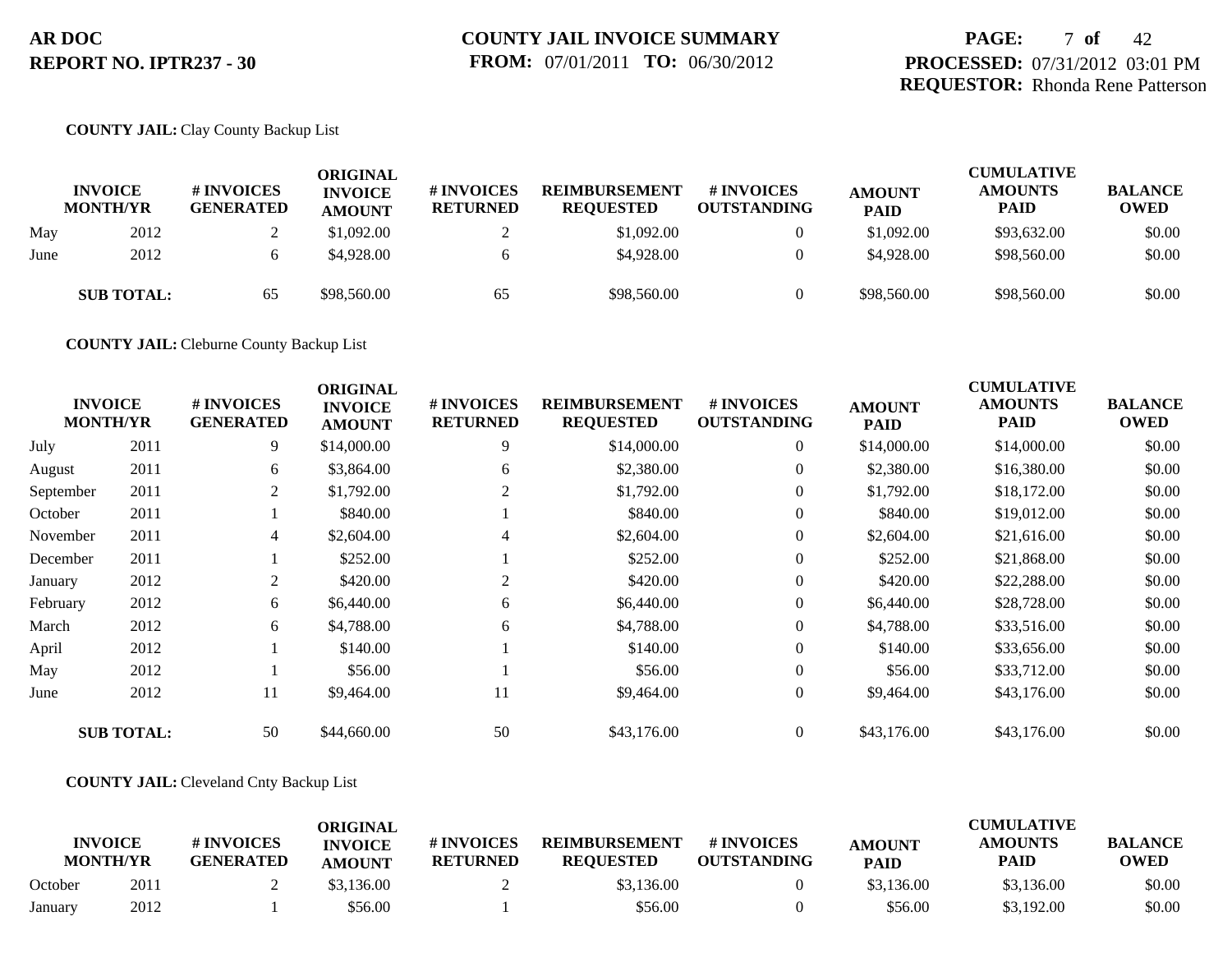# **PAGE:** 8 **of** 42 **PROCESSED:** 07/31/2012 03:01 PM **REQUESTOR:** Rhonda Rene Patterson

## **COUNTY JAIL:** Cleveland Cnty Backup List

|       | <b>INVOICE</b><br><b>MONTH/YR</b> | # INVOICES<br><b>GENERATED</b> | <b>ORIGINAL</b><br><b>INVOICE</b><br><b>AMOUNT</b> | # INVOICES<br><b>RETURNED</b> | <b>REIMBURSEMENT</b><br><b>REQUESTED</b> | # INVOICES<br><b>OUTSTANDING</b> | <b>AMOUNT</b><br><b>PAID</b> | <b>CUMULATIVE</b><br><b>AMOUNTS</b><br><b>PAID</b> | <b>BALANCE</b><br><b>OWED</b> |
|-------|-----------------------------------|--------------------------------|----------------------------------------------------|-------------------------------|------------------------------------------|----------------------------------|------------------------------|----------------------------------------------------|-------------------------------|
| March | 2012                              | 4                              | \$8,484.00                                         |                               | \$8,484.00                               | $\overline{0}$                   | \$8,484.00                   | \$11,676.00                                        | \$0.00                        |
| April | 2012                              |                                | \$2,324.00                                         |                               | \$84.00                                  |                                  | \$84.00                      | \$11,760.00                                        | \$0.00                        |
| June  | 2012                              | 4                              | \$4,480.00                                         |                               | \$4,928.00                               | $\theta$                         | \$4,928.00                   | \$16,688,00                                        | \$0.00                        |
|       | <b>SUB TOTAL:</b>                 | 13                             | \$18,480.00                                        | 13                            | \$16,688.00                              |                                  | \$16,688.00                  | \$16,688.00                                        | \$0.00                        |

**COUNTY JAIL:** Columbia County Backup List

|           | <b>INVOICE</b><br><b>MONTH/YR</b> | # INVOICES<br><b>GENERATED</b> | <b>ORIGINAL</b><br><b>INVOICE</b><br><b>AMOUNT</b> | # INVOICES<br><b>RETURNED</b> | <b>REIMBURSEMENT</b><br><b>REQUESTED</b> | <b>#INVOICES</b><br><b>OUTSTANDING</b> | <b>AMOUNT</b><br><b>PAID</b> | <b>CUMULATIVE</b><br><b>AMOUNTS</b><br><b>PAID</b> | <b>BALANCE</b><br><b>OWED</b> |
|-----------|-----------------------------------|--------------------------------|----------------------------------------------------|-------------------------------|------------------------------------------|----------------------------------------|------------------------------|----------------------------------------------------|-------------------------------|
| August    | 2011                              | $\overline{4}$                 | \$8,792.00                                         | $\overline{4}$                | \$8,792.00                               | $\overline{0}$                         | \$8,792.00                   | \$8,792.00                                         | \$0.00                        |
| September | 2011                              | $\bigcap$<br>∠                 | \$840.00                                           |                               | \$504.00                                 | $\overline{0}$                         | \$504.00                     | \$9,296.00                                         | \$0.00                        |
| November  | 2011                              |                                | \$168.00                                           |                               | \$168.00                                 | $\overline{0}$                         | \$168.00                     | \$9,464.00                                         | \$0.00                        |
| December  | 2011                              |                                | \$7,364.00                                         |                               | \$7,364.00                               | $\overline{0}$                         | \$7,364.00                   | \$16,828.00                                        | \$0.00                        |
| March     | 2012                              | $\sim$<br>∠                    | \$6,412.00                                         | $\sim$                        | \$6,412.00                               | $\overline{0}$                         | \$6,412.00                   | \$23,240.00                                        | \$0.00                        |
| April     | 2012                              | 2                              | \$840.00                                           | $\sim$                        | \$840.00                                 | $\overline{0}$                         | \$840.00                     | \$24,080.00                                        | \$0.00                        |
| May       | 2012                              |                                | \$112.00                                           |                               | \$112.00                                 | $\overline{0}$                         | \$112.00                     | \$24,192.00                                        | \$0.00                        |
| June      | 2012                              | 3                              | \$2,744.00                                         | 3                             | \$2,744.00                               | $\overline{0}$                         | \$2,744.00                   | \$26,936.00                                        | \$0.00                        |
|           | <b>SUB TOTAL:</b>                 | 20                             | \$27,272.00                                        | 20                            | \$26,936.00                              | $\theta$                               | \$26,936.00                  | \$26,936.00                                        | \$0.00                        |

**COUNTY JAIL:** Conway County Backup List

| <b>INVOICE</b><br><b>MONTH/YR</b> |      | # INVOICES<br><b>GENERATED</b> | ORIGINAL<br><b>INVOICE</b><br><b>AMOUNT</b> | # INVOICES<br><b>RETURNED</b> | <b>REIMBURSEMENT</b><br><b>REQUESTED</b> | # INVOICES<br><b>OUTSTANDING</b> | <b>AMOUNT</b><br><b>PAID</b> | <b>CUMULATIVE</b><br><b>AMOUNTS</b><br><b>PAID</b> | <b>BALANCE</b><br><b>OWED</b> |
|-----------------------------------|------|--------------------------------|---------------------------------------------|-------------------------------|------------------------------------------|----------------------------------|------------------------------|----------------------------------------------------|-------------------------------|
| August                            | 2011 |                                | \$30,016.00                                 |                               | \$30,016.00                              |                                  | \$30,016.00                  | \$30,016.00                                        | \$0.00                        |
| October                           | 2011 |                                | \$12,684.00                                 |                               | \$12,684.00                              |                                  | \$12,684.00                  | \$42,700.00                                        | \$0.00                        |
| December                          | 2011 |                                | \$5,488.00                                  |                               | \$1,176.00                               |                                  | \$1,176.00                   | \$43,876.00                                        | \$0.00                        |
| February                          | 2012 |                                | \$2,436.00                                  |                               | \$2,296.00                               |                                  | \$2,296.00                   | \$46,172.00                                        | \$0.00                        |
| March                             | 2012 |                                | \$56.00                                     |                               | \$56.00                                  |                                  | \$56.00                      | \$46,228.00                                        | \$0.00                        |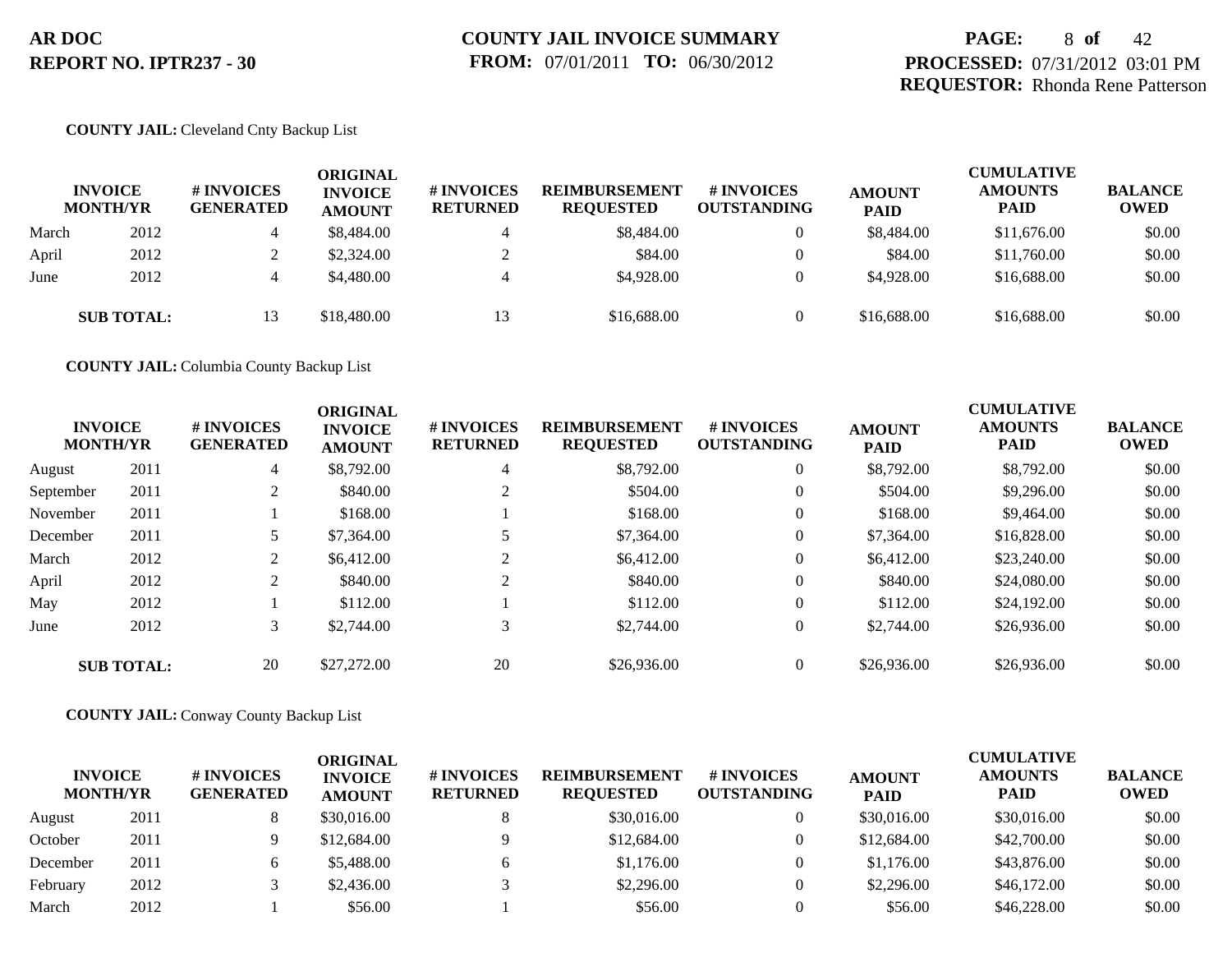# **PAGE:** 9 **of** 42 **PROCESSED:** 07/31/2012 03:01 PM **REQUESTOR:** Rhonda Rene Patterson

## **COUNTY JAIL:** Conway County Backup List

|       | <b>INVOICE</b><br><b>MONTH/YR</b> | <b># INVOICES</b><br><b>GENERATED</b> | <b>ORIGINAL</b><br><b>INVOICE</b><br><b>AMOUNT</b> | <b>#INVOICES</b><br><b>RETURNED</b> | <b>REIMBURSEMENT</b><br><b>REQUESTED</b> | <b>#INVOICES</b><br><b>OUTSTANDING</b> | <b>AMOUNT</b><br><b>PAID</b> | <b>CUMULATIVE</b><br><b>AMOUNTS</b><br><b>PAID</b> | <b>BALANCE</b><br><b>OWED</b> |
|-------|-----------------------------------|---------------------------------------|----------------------------------------------------|-------------------------------------|------------------------------------------|----------------------------------------|------------------------------|----------------------------------------------------|-------------------------------|
| April | 2012                              |                                       | \$7.588.00                                         |                                     | \$7,588.00                               |                                        | \$7,588.00                   | \$53,816.00                                        | \$0.00                        |
| May   | 2012                              |                                       | \$4,760.00                                         | 6                                   | \$3,444.00                               |                                        | \$3,444.00                   | \$57,260.00                                        | \$0.00                        |
|       | <b>SUB TOTAL:</b>                 | 38                                    | \$63,028.00                                        | 38                                  | \$57,260.00                              |                                        | \$57,260.00                  | \$57,260.00                                        | \$0.00                        |

**COUNTY JAIL:** Craighead Cnty Backup List

|           | <b>INVOICE</b><br><b>MONTH/YR</b> | # INVOICES<br><b>GENERATED</b> | <b>ORIGINAL</b><br><b>INVOICE</b><br><b>AMOUNT</b> | # INVOICES<br><b>RETURNED</b> | <b>REIMBURSEMENT</b><br><b>REQUESTED</b> | # INVOICES<br><b>OUTSTANDING</b> | <b>AMOUNT</b><br><b>PAID</b> | <b>CUMULATIVE</b><br><b>AMOUNTS</b><br><b>PAID</b> | <b>BALANCE</b><br><b>OWED</b> |
|-----------|-----------------------------------|--------------------------------|----------------------------------------------------|-------------------------------|------------------------------------------|----------------------------------|------------------------------|----------------------------------------------------|-------------------------------|
| July      | 2011                              | 30                             | \$108,416.00                                       | 30                            | \$104,692.00                             | $\overline{0}$                   | \$104,692.00                 | \$104,692.00                                       | \$0.00                        |
| August    | 2011                              | 19                             | \$57,736.00                                        | 19                            | \$57,736.00                              | $\overline{0}$                   | \$57,736.00                  | \$162,428.00                                       | \$0.00                        |
| September | 2011                              | 22                             | \$41,832.00                                        | 22                            | \$41,832.00                              | $\overline{0}$                   | \$41,832.00                  | \$204,260.00                                       | \$0.00                        |
| October   | 2011                              | 41                             | \$143,024.00                                       | 41                            | \$55,076.00                              | $\overline{0}$                   | \$55,076.00                  | \$259,336.00                                       | \$0.00                        |
| November  | 2011                              | 5.                             | \$1,764.00                                         |                               | \$1,764.00                               | $\overline{0}$                   | \$1,764.00                   | \$261,100.00                                       | \$0.00                        |
| December  | 2011                              | 13                             | \$15,512.00                                        | 13                            | \$15,512.00                              | $\overline{0}$                   | \$15,512.00                  | \$276,612.00                                       | \$0.00                        |
| January   | 2012                              | 20                             | \$19,684.00                                        | 20                            | \$19,684.00                              | $\overline{0}$                   | \$19,684.00                  | \$296,296.00                                       | \$0.00                        |
| February  | 2012                              | 10                             | \$2,352.00                                         | 10                            | \$2,352.00                               | $\overline{0}$                   | \$2,352.00                   | \$298,648.00                                       | \$0.00                        |
| March     | 2012                              | 18                             | \$36,512.00                                        | 18                            | \$35,672.00                              | $\overline{0}$                   | \$35,672.00                  | \$334,320.00                                       | \$0.00                        |
| April     | 2012                              | 18                             | \$19,796.00                                        | 18                            | \$19,796.00                              | $\overline{0}$                   | \$19,796.00                  | \$354,116.00                                       | \$0.00                        |
| May       | 2012                              | 8                              | \$6,468.00                                         | 8                             | \$6,468.00                               | $\overline{0}$                   | \$6,468.00                   | \$360,584.00                                       | \$0.00                        |
|           | <b>SUB TOTAL:</b>                 | 204                            | \$453,096.00                                       | 204                           | \$360,584.00                             | $\overline{0}$                   | \$360,584.00                 | \$360,584.00                                       | \$0.00                        |

**COUNTY JAIL:** Crawford County Backup List

| <b>INVOICE</b><br><b>MONTH/YR</b> |      | # INVOICES<br>GENERATED | ORIGINAL<br><b>INVOICE</b><br><b>AMOUNT</b> | # INVOICES<br><b>RETURNED</b> | <b>REIMBURSEMENT</b><br><b>REQUESTED</b> | # INVOICES<br><b>OUTSTANDING</b> | <b>AMOUNT</b><br><b>PAID</b> | <b>CUMULATIVE</b><br><b>AMOUNTS</b><br><b>PAID</b> | <b>BALANCE</b><br><b>OWED</b> |
|-----------------------------------|------|-------------------------|---------------------------------------------|-------------------------------|------------------------------------------|----------------------------------|------------------------------|----------------------------------------------------|-------------------------------|
| July                              | 2011 |                         | \$133,840.00                                | 33                            | \$71,428.00                              |                                  | \$71,428.00                  | \$71,428.00                                        | \$0.00                        |
| August                            | 2011 | 10                      | \$38,360.00                                 | 10                            | \$30,072.00                              |                                  | \$30,072.00                  | \$101,500.00                                       | \$0.00                        |
| September                         | 2011 |                         | \$48,860.00                                 |                               | \$18,368.00                              |                                  | \$18,368,00                  | \$119,868.00                                       | \$0.00                        |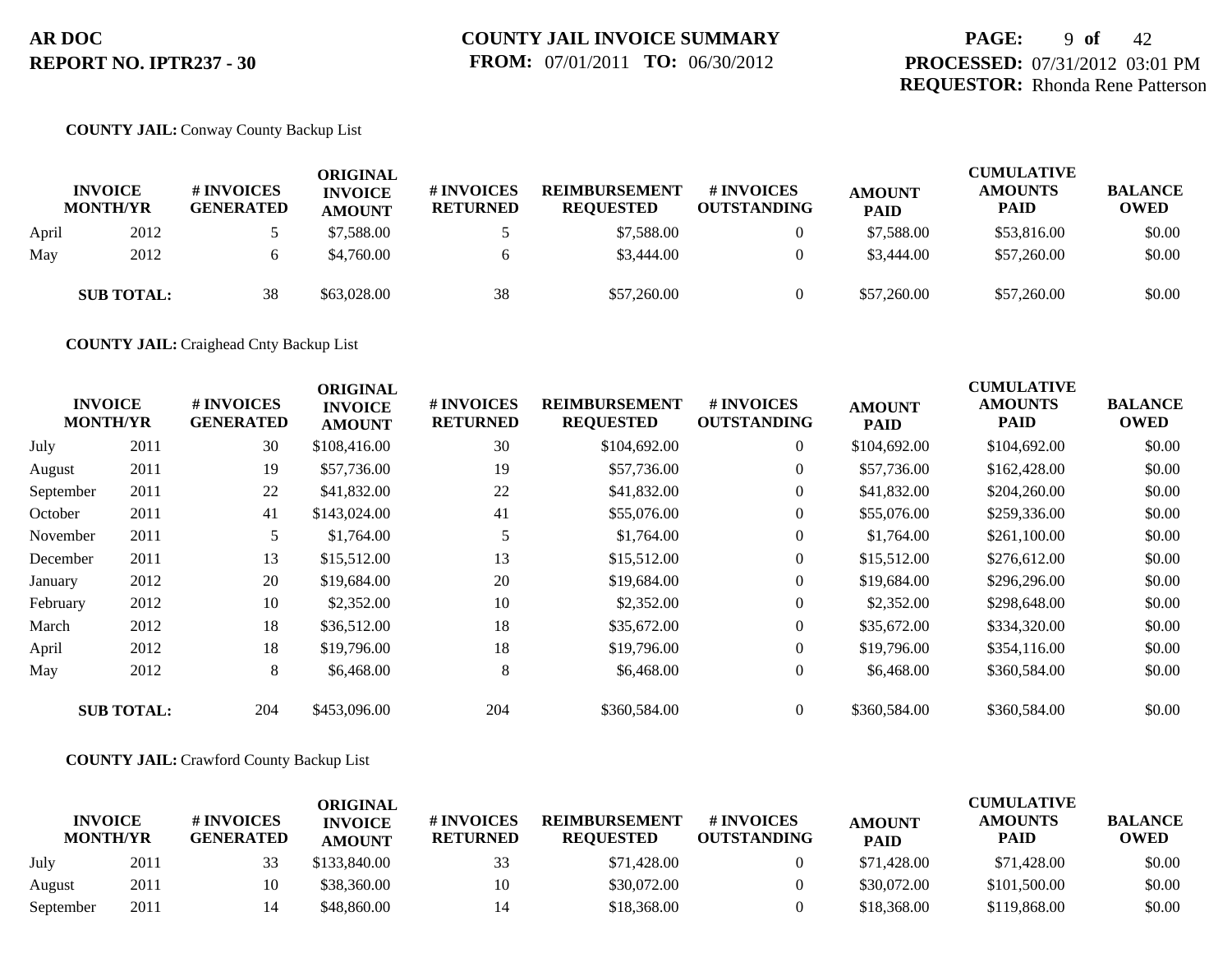# **COUNTY JAIL INVOICE SUMMARY FROM:** 07/01/2011 **TO:** 06/30/2012

# **PAGE:** 10 **of** 42 **PROCESSED:** 07/31/2012 03:01 PM **REQUESTOR:** Rhonda Rene Patterson

## **COUNTY JAIL:** Crawford County Backup List

|          | <b>INVOICE</b><br><b>MONTH/YR</b> | # INVOICES<br><b>GENERATED</b> | <b>ORIGINAL</b><br><b>INVOICE</b><br><b>AMOUNT</b> | # INVOICES<br><b>RETURNED</b> | <b>REIMBURSEMENT</b><br><b>REQUESTED</b> | <b>#INVOICES</b><br><b>OUTSTANDING</b> | <b>AMOUNT</b><br><b>PAID</b> | <b>CUMULATIVE</b><br><b>AMOUNTS</b><br><b>PAID</b> | <b>BALANCE</b><br><b>OWED</b> |
|----------|-----------------------------------|--------------------------------|----------------------------------------------------|-------------------------------|------------------------------------------|----------------------------------------|------------------------------|----------------------------------------------------|-------------------------------|
| October  | 2011                              | 26                             | \$54,320.00                                        | 26                            | \$19,432.00                              | $\overline{0}$                         | \$19,432.00                  | \$139,300.00                                       | \$0.00                        |
| November | 2011                              |                                | \$560.00                                           |                               | \$56.00                                  | $\overline{0}$                         | \$56.00                      | \$139,356.00                                       | \$0.00                        |
| December | 2011                              | 16                             | \$44,632.00                                        | 16                            | \$25,844.00                              | $\overline{0}$                         | \$25,844.00                  | \$165,200.00                                       | \$0.00                        |
| January  | 2012                              | 17                             | \$35,644.00                                        | 17                            | \$17,080.00                              | $\overline{0}$                         | \$17,080.00                  | \$182,280.00                                       | \$0.00                        |
| February | 2012                              | 8                              | \$7,532.00                                         | 8                             | \$7,364.00                               | $\overline{0}$                         | \$7,364.00                   | \$189,644.00                                       | \$0.00                        |
| March    | 2012                              | 10                             | \$5,012.00                                         | 10                            | \$5,012.00                               | $\overline{0}$                         | \$5,012.00                   | \$194,656.00                                       | \$0.00                        |
| April    | 2012                              | 14                             | \$10,192.00                                        | 14                            | \$5,292.00                               | $\overline{0}$                         | \$5,292.00                   | \$199,948.00                                       | \$0.00                        |
| May      | 2012                              | 7                              | \$5,460.00                                         |                               | \$3,584.00                               | $\overline{0}$                         | \$3,584.00                   | \$203,532.00                                       | \$0.00                        |
| June     | 2012                              | 6                              | \$2,324.00                                         | 6                             | \$1,764.00                               | $\overline{0}$                         | \$1,764.00                   | \$205,296.00                                       | \$0.00                        |
|          | <b>SUB TOTAL:</b>                 | 162                            | \$386,736.00                                       | 162                           | \$205,296.00                             | $\overline{0}$                         | \$205,296.00                 | \$205,296.00                                       | \$0.00                        |

**COUNTY JAIL:** Crittenden Cnty Backup List

|           | <b>INVOICE</b><br><b>MONTH/YR</b> | # INVOICES<br><b>GENERATED</b> | <b>ORIGINAL</b><br><b>INVOICE</b><br><b>AMOUNT</b> | # INVOICES<br><b>RETURNED</b> | <b>REIMBURSEMENT</b><br><b>REQUESTED</b> | <b>#INVOICES</b><br><b>OUTSTANDING</b> | <b>AMOUNT</b><br><b>PAID</b> | <b>CUMULATIVE</b><br><b>AMOUNTS</b><br><b>PAID</b> | <b>BALANCE</b><br><b>OWED</b> |
|-----------|-----------------------------------|--------------------------------|----------------------------------------------------|-------------------------------|------------------------------------------|----------------------------------------|------------------------------|----------------------------------------------------|-------------------------------|
| July      | 2011                              | 6                              | \$9,968.00                                         | $\overline{0}$                | \$0.00                                   | $\overline{0}$                         | \$0.00                       | \$0.00                                             | \$0.00                        |
| August    | 2011                              | 2                              | \$56.00                                            | $\overline{0}$                | \$0.00                                   | $\boldsymbol{0}$                       | \$0.00                       | \$0.00                                             | \$0.00                        |
| September | 2011                              | 16                             | \$23,884.00                                        | $\Omega$                      | \$0.00                                   | $\overline{0}$                         | \$0.00                       | \$0.00                                             | \$0.00                        |
| October   | 2011                              | 2                              | \$8,512.00                                         | $\mathbf{0}$                  | \$0.00                                   | $\overline{0}$                         | \$0.00                       | \$0.00                                             | \$0.00                        |
| November  | 2011                              | 15                             | \$10,752.00                                        | $\overline{0}$                | \$0.00                                   | $\boldsymbol{0}$                       | \$0.00                       | \$0.00                                             | \$0.00                        |
| December  | 2011                              | 16                             | \$10,976.00                                        | $\Omega$                      | \$0.00                                   | $\overline{0}$                         | \$0.00                       | \$0.00                                             | \$0.00                        |
| January   | 2012                              | 12                             | \$6,412.00                                         |                               | \$0.00                                   | $\boldsymbol{0}$                       | \$0.00                       | \$0.00                                             | \$0.00                        |
| February  | 2012                              | 5                              | \$1,792.00                                         | $\overline{0}$                | \$0.00                                   | $\boldsymbol{0}$                       | \$0.00                       | \$0.00                                             | \$0.00                        |
| March     | 2012                              | 32                             | \$26,936.00                                        | $\Omega$                      | \$0.00                                   | $\overline{0}$                         | \$0.00                       | \$0.00                                             | \$0.00                        |
| April     | 2012                              | 34                             | \$15,064.00                                        | $\Omega$                      | \$0.00                                   | $\overline{0}$                         | \$0.00                       | \$0.00                                             | \$0.00                        |
| May       | 2012                              | 23                             | \$17,836.00                                        | $\theta$                      | \$0.00                                   | $\overline{0}$                         | \$0.00                       | \$0.00                                             | \$0.00                        |
| June      | 2012                              | 12                             | \$7,056.00                                         | 12                            | \$7,728.00                               | $\boldsymbol{0}$                       | \$7,728.00                   | \$7,728.00                                         | \$0.00                        |
|           | <b>SUB TOTAL:</b>                 | 175                            | \$139,244.00                                       | 12                            | \$7,728.00                               | $\overline{0}$                         | \$7,728.00                   | \$7,728.00                                         | \$0.00                        |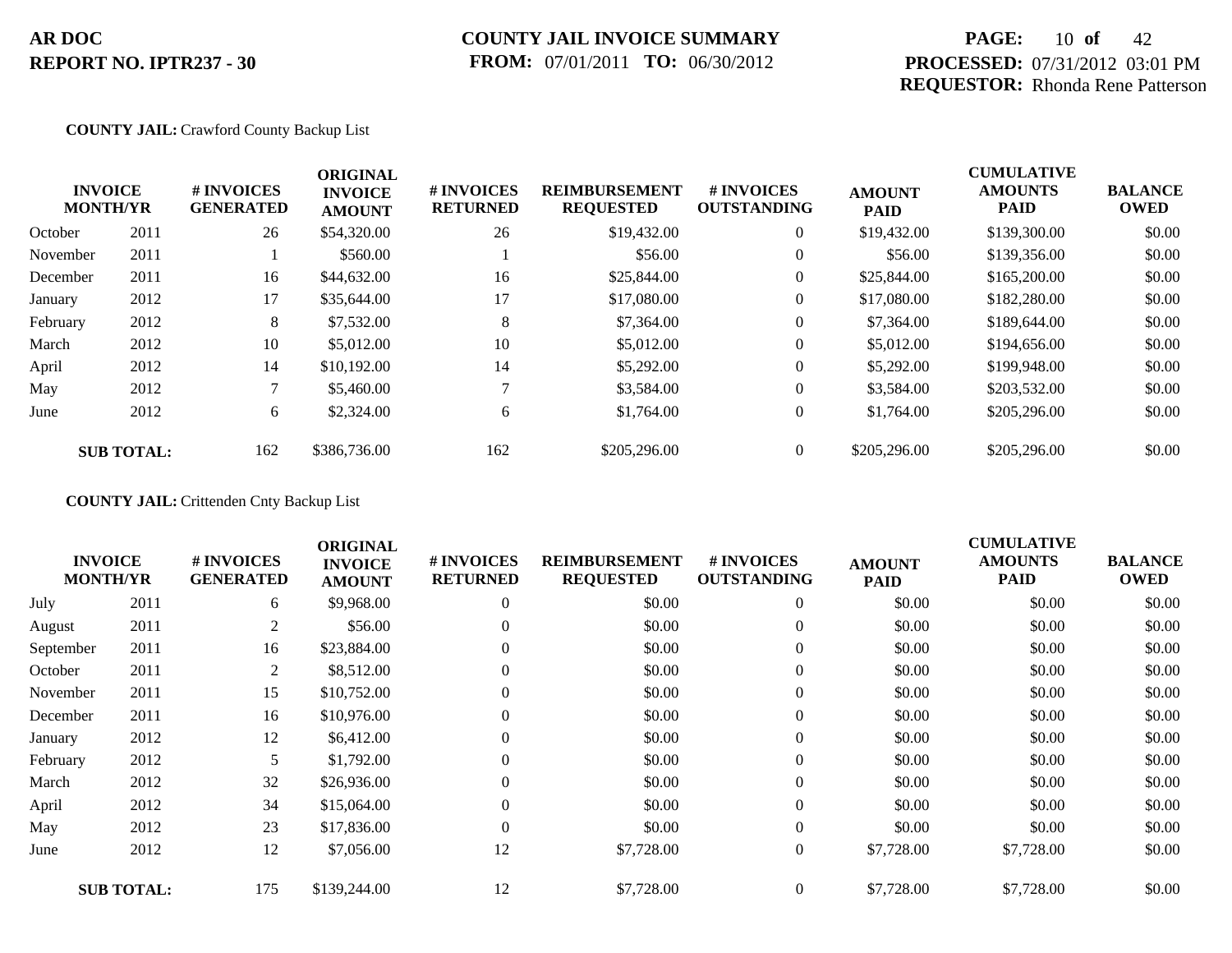# **PAGE:** 11 **of** 42 **PROCESSED:** 07/31/2012 03:01 PM **REQUESTOR:** Rhonda Rene Patterson

### **COUNTY JAIL:** Cross County Backup List

| <b>INVOICE</b><br><b>MONTH/YR</b> |                   | # INVOICES<br><b>GENERATED</b> | <b>ORIGINAL</b><br><b>INVOICE</b><br><b>AMOUNT</b> | # INVOICES<br><b>RETURNED</b> | <b>REIMBURSEMENT</b><br><b>REQUESTED</b> | # INVOICES<br><b>OUTSTANDING</b> | <b>AMOUNT</b><br><b>PAID</b> | <b>CUMULATIVE</b><br><b>AMOUNTS</b><br><b>PAID</b> | <b>BALANCE</b><br><b>OWED</b> |
|-----------------------------------|-------------------|--------------------------------|----------------------------------------------------|-------------------------------|------------------------------------------|----------------------------------|------------------------------|----------------------------------------------------|-------------------------------|
| August                            | 2011              | 2                              | \$3,892.00                                         | ◠                             | \$3,892.00                               | $\theta$                         | \$3,892.00                   | \$3,892.00                                         | \$0.00                        |
| September                         | 2011              | $\overline{L}$                 | \$1,904.00                                         |                               | \$2,156.00                               | $\theta$                         | \$2,156.00                   | \$6,048.00                                         | \$0.00                        |
| October                           | 2011              |                                | \$3,500.00                                         |                               | \$3,500.00                               | $\theta$                         | \$3,500.00                   | \$9,548.00                                         | \$0.00                        |
| January                           | 2012              |                                | \$896.00                                           | ◠                             | \$896.00                                 | $\theta$                         | \$896.00                     | \$10,444.00                                        | \$0.00                        |
| March                             | 2012              |                                | \$7,532.00                                         | 3                             | \$7,532.00                               | $\theta$                         | \$7,532.00                   | \$17,976.00                                        | \$0.00                        |
| April                             | 2012              |                                | \$1,988.00                                         | ◠                             | \$1,988.00                               | $\theta$                         | \$1,988.00                   | \$19,964.00                                        | \$0.00                        |
| May                               | 2012              | 9                              | \$8,512.00                                         | 9                             | \$7,476.00                               | $\theta$                         | \$7,476.00                   | \$27,440.00                                        | \$0.00                        |
|                                   | <b>SUB TOTAL:</b> | 21                             | \$28,224.00                                        | 21                            | \$27,440.00                              | $\theta$                         | \$27,440.00                  | \$27,440.00                                        | \$0.00                        |

### **COUNTY JAIL:** Cummins Unit

|      | <b>INVOICE</b><br><b>MONTH/YR</b> | <b># INVOICES</b><br><b>GENERATED</b> | <b>ORIGINAL</b><br><b>INVOICE</b> | # INVOICES      | <b>REIMBURSEMENT</b>       | <b>#INVOICES</b><br><b>OUTSTANDING</b> | <b>AMOUNT</b>         | <b>CUMULATIVE</b><br><b>AMOUNTS</b> | <b>BALANCE</b><br><b>OWED</b> |
|------|-----------------------------------|---------------------------------------|-----------------------------------|-----------------|----------------------------|----------------------------------------|-----------------------|-------------------------------------|-------------------------------|
| June | 2012                              |                                       | <b>AMOUNT</b><br>\$13,440.00      | <b>RETURNED</b> | <b>REQUESTED</b><br>\$0.00 |                                        | <b>PAID</b><br>\$0.00 | <b>PAID</b><br>\$0.00               | \$0.00                        |
|      | <b>SUB TOTAL:</b>                 |                                       | \$13,440.00                       |                 | \$0.00                     |                                        | \$0.00                | \$0.00                              | \$0.00                        |

### **COUNTY JAIL:** Dallas County Backup List

|         | <b>INVOICE</b><br><b>MONTH/YR</b> | <b>#INVOICES</b><br><b>GENERATED</b> | ORIGINAL<br><b>INVOICE</b><br><b>AMOUNT</b> | # INVOICES<br><b>RETURNED</b> | <b>REIMBURSEMENT</b><br><b>REOUESTED</b> | # INVOICES<br><b>OUTSTANDING</b> | <b>AMOUNT</b><br><b>PAID</b> | <b>CUMULATIVE</b><br><b>AMOUNTS</b><br><b>PAID</b> | <b>BALANCE</b><br>OWED |
|---------|-----------------------------------|--------------------------------------|---------------------------------------------|-------------------------------|------------------------------------------|----------------------------------|------------------------------|----------------------------------------------------|------------------------|
| October | 2011                              |                                      | \$28,084.00                                 |                               | \$28,084.00                              |                                  | \$28,084.00                  | \$28,084.00                                        | \$0.00                 |
| April   | 2012                              |                                      | \$7,924.00                                  |                               | \$7,924.00                               |                                  | \$7,924.00                   | \$36,008.00                                        | \$0.00                 |
|         | <b>SUB TOTAL:</b>                 |                                      | \$36,008.00                                 |                               | \$36,008.00                              |                                  | \$36,008.00                  | \$36,008.00                                        | \$0.00                 |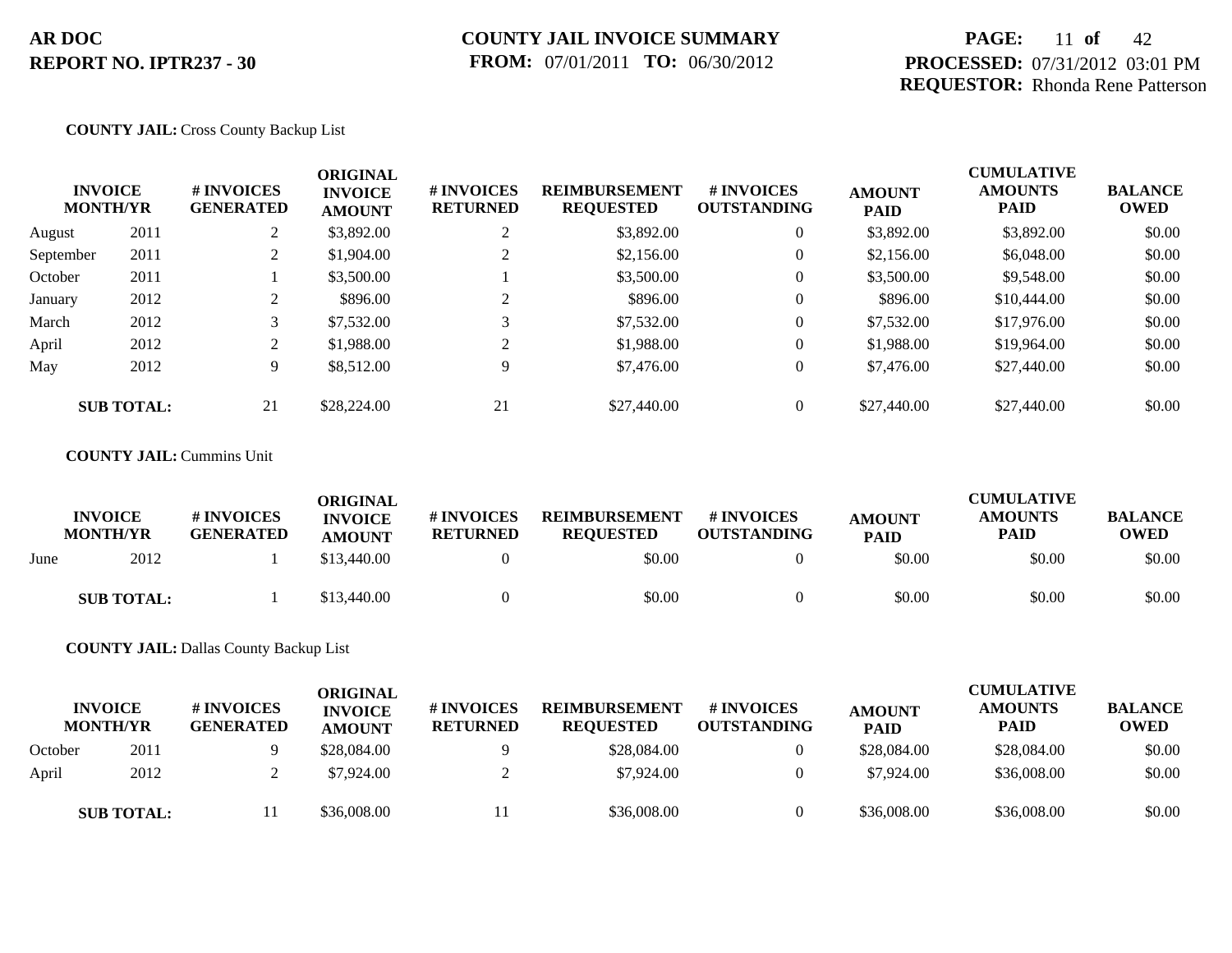# **PAGE:** 12 **of** 42 **PROCESSED:** 07/31/2012 03:01 PM **REQUESTOR:** Rhonda Rene Patterson

## **COUNTY JAIL:** Desha County Backup List

|           | <b>INVOICE</b><br><b>MONTH/YR</b> | <b>#INVOICES</b><br><b>GENERATED</b> | ORIGINAL<br><b>INVOICE</b><br><b>AMOUNT</b> | # INVOICES<br><b>RETURNED</b> | <b>REIMBURSEMENT</b><br><b>REQUESTED</b> | <b># INVOICES</b><br><b>OUTSTANDING</b> | <b>AMOUNT</b><br><b>PAID</b> | <b>CUMULATIVE</b><br><b>AMOUNTS</b><br><b>PAID</b> | <b>BALANCE</b><br><b>OWED</b> |
|-----------|-----------------------------------|--------------------------------------|---------------------------------------------|-------------------------------|------------------------------------------|-----------------------------------------|------------------------------|----------------------------------------------------|-------------------------------|
| July      | 2011                              | 12                                   | \$20,664.00                                 | 12                            | \$10,220.00                              | $\overline{0}$                          | \$10,220.00                  | \$10,220.00                                        | \$0.00                        |
| September | 2011                              |                                      | \$4,004.00                                  |                               | \$2,996.00                               | $\theta$                                | \$2,996.00                   | \$13,216.00                                        | \$0.00                        |
| January   | 2012                              |                                      | \$8,540.00                                  |                               | \$6,748.00                               | $\overline{0}$                          | \$6,748.00                   | \$19,964.00                                        | \$0.00                        |
| March     | 2012                              | 4                                    | \$3,360.00                                  | 4                             | \$2,212.00                               | $\overline{0}$                          | \$2,212.00                   | \$22,176.00                                        | \$0.00                        |
| June      | 2012                              | 4                                    | \$6,104.00                                  | $\overline{4}$                | \$1,680.00                               | $\theta$                                | \$1,680.00                   | \$23,856.00                                        | \$0.00                        |
|           | <b>SUB TOTAL:</b>                 | 28                                   | \$42,672.00                                 | 28                            | \$23,856.00                              | $\overline{0}$                          | \$23,856.00                  | \$23,856.00                                        | \$0.00                        |

**COUNTY JAIL:** Diagnostic New Comm.

|       | <b>INVOICE</b><br><b>MONTH/YR</b> | # INVOICES<br><b>GENERATED</b> | ORIGINAL<br><b>INVOICE</b><br><b>AMOUNT</b> | <b>#INVOICES</b><br><b>RETURNED</b> | <b>REIMBURSEMENT</b><br><b>REQUESTED</b> | # INVOICES<br><b>OUTSTANDING</b> | <b>AMOUNT</b><br><b>PAID</b> | <b>CUMULATIVE</b><br><b>AMOUNTS</b><br><b>PAID</b> | <b>BALANCE</b><br><b>OWED</b> |
|-------|-----------------------------------|--------------------------------|---------------------------------------------|-------------------------------------|------------------------------------------|----------------------------------|------------------------------|----------------------------------------------------|-------------------------------|
| March | 2012                              |                                | \$140.00                                    |                                     | \$0.00                                   |                                  | \$0.00                       | \$0.00                                             | \$0.00                        |
| June  | 2012                              | 4                              | \$1,624.00                                  |                                     | \$0.00                                   |                                  | \$0.00                       | \$0.00                                             | \$0.00                        |
|       | <b>SUB TOTAL:</b>                 |                                | \$1,764.00                                  |                                     | \$0.00                                   |                                  | \$0.00                       | \$0.00                                             | \$0.00                        |

**COUNTY JAIL:** Division of Youth Services

| <b>INVOICE</b><br><b>MONTH/YR</b> |                   | # INVOICES<br><b>GENERATED</b> | ORIGINAL<br><b>INVOICE</b><br><b>AMOUNT</b> | # INVOICES<br><b>RETURNED</b> | <b>REIMBURSEMENT</b><br><b>REQUESTED</b> | # INVOICES<br><b>OUTSTANDING</b> | <b>AMOUNT</b><br><b>PAID</b> | <b>CUMULATIVE</b><br><b>AMOUNTS</b><br><b>PAID</b> | <b>BALANCE</b><br><b>OWED</b> |
|-----------------------------------|-------------------|--------------------------------|---------------------------------------------|-------------------------------|------------------------------------------|----------------------------------|------------------------------|----------------------------------------------------|-------------------------------|
| October                           | 2011              |                                | \$1,988.00                                  |                               | \$0.00                                   |                                  | \$0.00                       | \$0.00                                             | \$0.00                        |
|                                   | <b>SUB TOTAL:</b> |                                | \$1,988.00                                  |                               | \$0.00                                   |                                  | \$0.00                       | \$0.00                                             | \$0.00                        |

**COUNTY JAIL:** Drew County Backup List

|                 |                  | <b>ORIGINAL</b> |                 |                  |                    |               | <b>CUMULATIVE</b> |                |
|-----------------|------------------|-----------------|-----------------|------------------|--------------------|---------------|-------------------|----------------|
| <b>INVOICE</b>  | # INVOICES       | <b>INVOICE</b>  | # INVOICES      | REIMBURSEMENT    | # INVOICES         | <b>AMOUNT</b> | <b>AMOUNTS</b>    | <b>BALANCE</b> |
| <b>MONTH/YR</b> | <b>GENERATED</b> | <b>AMOUNT</b>   | <b>RETURNED</b> | <b>REOUESTED</b> | <b>OUTSTANDING</b> | <b>PAID</b>   | <b>PAID</b>       | <b>OWED</b>    |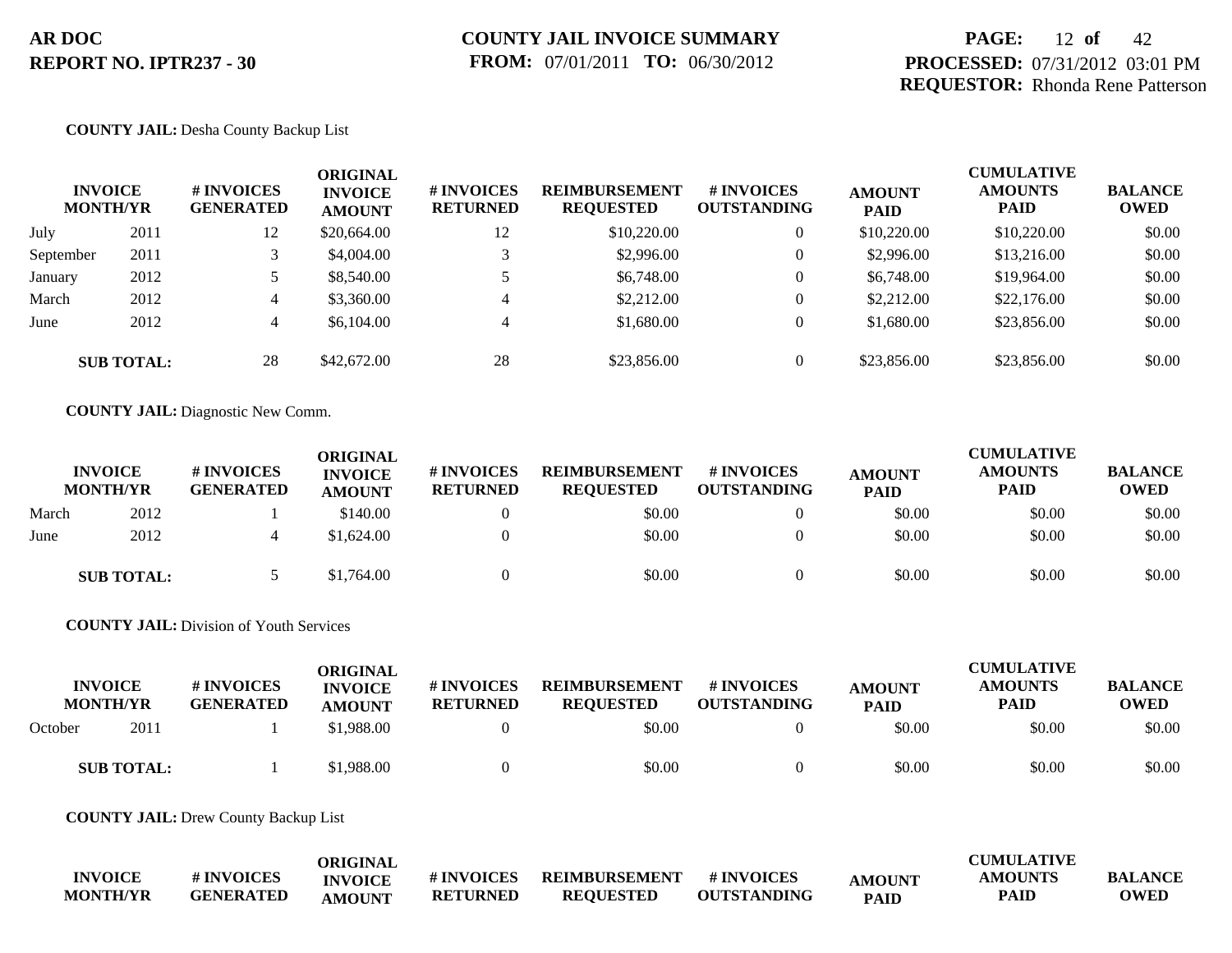## **COUNTY JAIL INVOICE SUMMARY FROM:** 07/01/2011 **TO:** 06/30/2012

# **PAGE:** 13 **of** 42 **PROCESSED:** 07/31/2012 03:01 PM **REQUESTOR:** Rhonda Rene Patterson

CUMU<del>LATIVE</del>

## **COUNTY JAIL:** Drew County Backup List

|           | <b>INVOICE</b><br><b>MONTH/YR</b> | # INVOICES<br><b>GENERATED</b> | <b>ORIGINAL</b><br><b>INVOICE</b><br><b>AMOUNT</b> | # INVOICES<br><b>RETURNED</b> | <b>REIMBURSEMENT</b><br><b>REQUESTED</b> | # INVOICES<br><b>OUTSTANDING</b> | <b>AMOUNT</b><br><b>PAID</b> | <b>CUMULATIVE</b><br><b>AMOUNTS</b><br>PAID | <b>BALANCE</b><br><b>OWED</b> |
|-----------|-----------------------------------|--------------------------------|----------------------------------------------------|-------------------------------|------------------------------------------|----------------------------------|------------------------------|---------------------------------------------|-------------------------------|
| July      | 2011                              | 10                             | \$21,252.00                                        | 10                            | \$21,252.00                              | $\overline{0}$                   | \$21,252.00                  | \$21,252.00                                 | \$0.00                        |
| August    | 2011                              |                                | \$224.00                                           |                               | \$224.00                                 | $\overline{0}$                   | \$224.00                     | \$21,476.00                                 | \$0.00                        |
| September | 2011                              | 4                              | \$6,440.00                                         | 4                             | \$4,228.00                               | $\overline{0}$                   | \$4,228.00                   | \$25,704.00                                 | \$0.00                        |
| October   | 2011                              | 16                             | \$25,760.00                                        | 16                            | \$11,872.00                              | $\theta$                         | \$11,872.00                  | \$37,576.00                                 | \$0.00                        |
| November  | 2011                              |                                | \$224.00                                           |                               | \$224.00                                 | $\theta$                         | \$224.00                     | \$37,800.00                                 | \$0.00                        |
| December  | 2011                              | 3                              | \$3,528.00                                         | 3                             | \$3,528.00                               | $\overline{0}$                   | \$3,528.00                   | \$41,328.00                                 | \$0.00                        |
| January   | 2012                              |                                | \$420.00                                           |                               | \$420.00                                 | $\theta$                         | \$420.00                     | \$41,748.00                                 | \$0.00                        |
| February  | 2012                              | 4                              | \$5,236.00                                         | 4                             | \$2,968.00                               | $\theta$                         | \$2,968.00                   | \$44,716.00                                 | \$0.00                        |
| March     | 2012                              | 2                              | \$1,260.00                                         | $\overline{2}$                | \$56.00                                  | $\mathbf{0}$                     | \$56.00                      | \$44,772.00                                 | \$0.00                        |
| April     | 2012                              |                                | \$14,140.00                                        | $\mathbf{r}$                  | \$5,684.00                               | $\overline{0}$                   | \$5,684.00                   | \$50,456.00                                 | \$0.00                        |
| June      | 2012                              | 11                             | \$6,608.00                                         | $\overline{0}$                | \$0.00                                   | $\mathbf{0}$                     | \$0.00                       | \$50,456.00                                 | \$0.00                        |
|           | <b>SUB TOTAL:</b>                 | 60                             | \$85,092.00                                        | 49                            | \$50,456.00                              | $\overline{0}$                   | \$50,456.00                  | \$50,456.00                                 | \$0.00                        |

## **COUNTY JAIL:** Dumas City Jail

|          | <b>INVOICE</b><br><b>MONTH/YR</b> | # INVOICES<br><b>GENERATED</b> | ORIGINAL<br><b>INVOICE</b><br><b>AMOUNT</b> | # INVOICES<br><b>RETURNED</b> | <b>REIMBURSEMENT</b><br><b>REQUESTED</b> | <b># INVOICES</b><br><b>OUTSTANDING</b> | <b>AMOUNT</b><br><b>PAID</b> | <b>CUMULATIVE</b><br><b>AMOUNTS</b><br><b>PAID</b> | <b>BALANCE</b><br><b>OWED</b> |
|----------|-----------------------------------|--------------------------------|---------------------------------------------|-------------------------------|------------------------------------------|-----------------------------------------|------------------------------|----------------------------------------------------|-------------------------------|
| July     | 2011                              |                                | \$4,284.00                                  |                               | \$4,284.00                               | $\theta$                                | \$4,284.00                   | \$4,284.00                                         | \$0.00                        |
| January  | 2012                              |                                | \$196.00                                    |                               | \$196.00                                 |                                         | \$196.00                     | \$4,480.00                                         | \$0.00                        |
| February | 2012                              |                                | \$868.00                                    |                               | \$868.00                                 |                                         | \$868.00                     | \$5,348.00                                         | \$0.00                        |
|          | <b>SUB TOTAL:</b>                 |                                | \$5,348.00                                  |                               | \$5,348.00                               |                                         | \$5,348.00                   | \$5,348.00                                         | \$0.00                        |

## **COUNTY JAIL:** East AR Region. Unit

|       | <b>INVOICE</b><br><b>MONTH/YR</b> | # INVOICES<br><b>GENERATED</b> | ORIGINAL<br><b>INVOICE</b><br><b>AMOUNT</b> | # INVOICES<br><b>RETURNED</b> | <b>REIMBURSEMENT</b><br><b>REOUESTED</b> | # INVOICES<br><b>OUTSTANDING</b> | <b>AMOUNT</b><br><b>PAID</b> | CUMULATIVE<br><b>AMOUNTS</b><br>PAID | <b>BALANCE</b><br><b>OWED</b> |
|-------|-----------------------------------|--------------------------------|---------------------------------------------|-------------------------------|------------------------------------------|----------------------------------|------------------------------|--------------------------------------|-------------------------------|
| March | 2012                              |                                | \$2,800.00                                  |                               | \$0.00                                   |                                  | \$0.00                       | \$0.00                               | \$0.00                        |
| June  | 2012                              |                                | \$1,120.00                                  |                               | \$0.00                                   |                                  | \$0.00                       | \$0.00                               | \$0.00                        |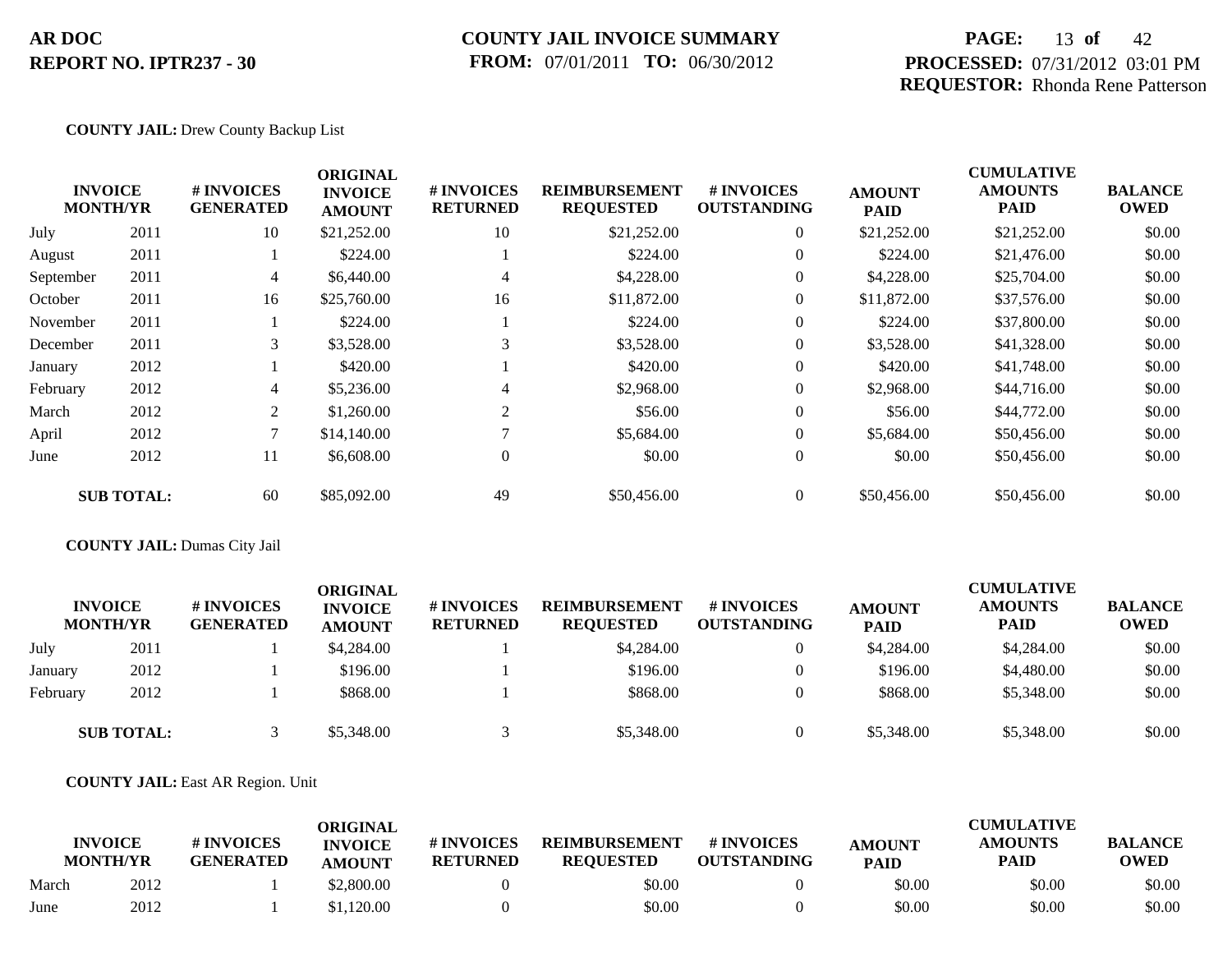## **COUNTY JAIL:** East AR Region. Unit

| <b>INVOICE</b><br><b>MONTH/YR</b> | <b># INVOICES</b><br><b>GENERATED</b> | ORIGINAL<br><b>INVOICE</b><br><b>AMOUNT</b> | # INVOICES<br><b>RETURNED</b> | <b>REIMBURSEMENT</b><br><b>REOUESTED</b> | # INVOICES<br><b>OUTSTANDING</b> | <b>AMOUNT</b><br><b>PAID</b> | <b>CUMULATIVE</b><br><b>AMOUNTS</b><br><b>PAID</b> | <b>BALANCE</b><br>OWED |
|-----------------------------------|---------------------------------------|---------------------------------------------|-------------------------------|------------------------------------------|----------------------------------|------------------------------|----------------------------------------------------|------------------------|
| <b>SUB TOTAL:</b>                 |                                       | \$3,920.00                                  |                               | \$0.00                                   |                                  | \$0.00                       | \$0.00                                             | \$0.00                 |

### **COUNTY JAIL:** East AR Regional Max Unit

|      | <b>INVOICE</b><br><b>MONTH/YR</b> | # INVOICES<br><b>GENERATED</b> | <b>ORIGINAL</b><br><b>INVOICE</b><br><b>AMOUNT</b> | # INVOICES<br><b>RETURNED</b> | <b>REIMBURSEMENT</b><br><b>REOUESTED</b> | <b>#INVOICES</b><br><b>OUTSTANDING</b> | <b>AMOUNT</b><br><b>PAID</b> | <b>CUMULATIVE</b><br><b>AMOUNTS</b><br>PAID | <b>BALANCE</b><br>OWED |
|------|-----------------------------------|--------------------------------|----------------------------------------------------|-------------------------------|------------------------------------------|----------------------------------------|------------------------------|---------------------------------------------|------------------------|
| June | 2012                              |                                | \$29,428.00                                        |                               | \$0.00                                   |                                        | \$0.00                       | \$0.00                                      | \$0.00                 |
|      | <b>SUB TOTAL:</b>                 |                                | \$29,428.00                                        |                               | \$0.00                                   |                                        | \$0.00                       | \$0.00                                      | \$0.00                 |

## **COUNTY JAIL:** Faulkner County Backup List

|           | <b>INVOICE</b><br><b>MONTH/YR</b> | # INVOICES<br><b>GENERATED</b> | <b>ORIGINAL</b><br><b>INVOICE</b><br><b>AMOUNT</b> | # INVOICES<br><b>RETURNED</b> | <b>REIMBURSEMENT</b><br><b>REQUESTED</b> | # INVOICES<br><b>OUTSTANDING</b> | <b>AMOUNT</b><br><b>PAID</b> | <b>CUMULATIVE</b><br><b>AMOUNTS</b><br><b>PAID</b> | <b>BALANCE</b><br><b>OWED</b> |
|-----------|-----------------------------------|--------------------------------|----------------------------------------------------|-------------------------------|------------------------------------------|----------------------------------|------------------------------|----------------------------------------------------|-------------------------------|
| July      | 2011                              | 17                             | \$38,808.00                                        | 17                            | \$30,716.00                              | $\overline{0}$                   | \$30,716.00                  | \$30,716.00                                        | \$0.00                        |
| August    | 2011                              | 29                             | \$68,964.00                                        | 29                            | \$51,828.00                              | $\boldsymbol{0}$                 | \$51,828.00                  | \$82,544.00                                        | \$0.00                        |
| September | 2011                              |                                | \$1,372.00                                         |                               | \$1,372.00                               | $\overline{0}$                   | \$1,372.00                   | \$83,916.00                                        | \$0.00                        |
| October   | 2011                              | 28                             | \$46,900.00                                        | 28                            | \$46,900.00                              | $\boldsymbol{0}$                 | \$46,900.00                  | \$130,816.00                                       | \$0.00                        |
| November  | 2011                              | 24                             | \$36,176.00                                        | 24                            | \$30,744.00                              | $\overline{0}$                   | \$30,744.00                  | \$161,560.00                                       | \$0.00                        |
| December  | 2011                              | 13                             | \$17,780.00                                        | 13                            | \$15,232.00                              | $\boldsymbol{0}$                 | \$15,232.00                  | \$176,792.00                                       | \$0.00                        |
| January   | 2012                              | 23                             | \$20,496.00                                        | 23                            | \$20,496.00                              | $\overline{0}$                   | \$20,496.00                  | \$197,288.00                                       | \$0.00                        |
| February  | 2012                              |                                | \$224.00                                           |                               | \$224.00                                 | $\overline{0}$                   | \$224.00                     | \$197,512.00                                       | \$0.00                        |
| April     | 2012                              | 43                             | \$56,224.00                                        | 43                            | \$43,288,00                              | $\overline{0}$                   | \$43,288.00                  | \$240,800.00                                       | \$0.00                        |
| May       | 2012                              |                                | \$560.00                                           |                               | \$28.00                                  | $\overline{0}$                   | \$28.00                      | \$240,828.00                                       | \$0.00                        |
| June      | 2012                              | 16                             | \$21,392.00                                        | 16                            | \$21,392.00                              | $\overline{0}$                   | \$21,392.00                  | \$262,220.00                                       | \$0.00                        |
|           | <b>SUB TOTAL:</b>                 | 202                            | \$308,896.00                                       | 202                           | \$262,220.00                             | $\overline{0}$                   | \$262,220.00                 | \$262,220.00                                       | \$0.00                        |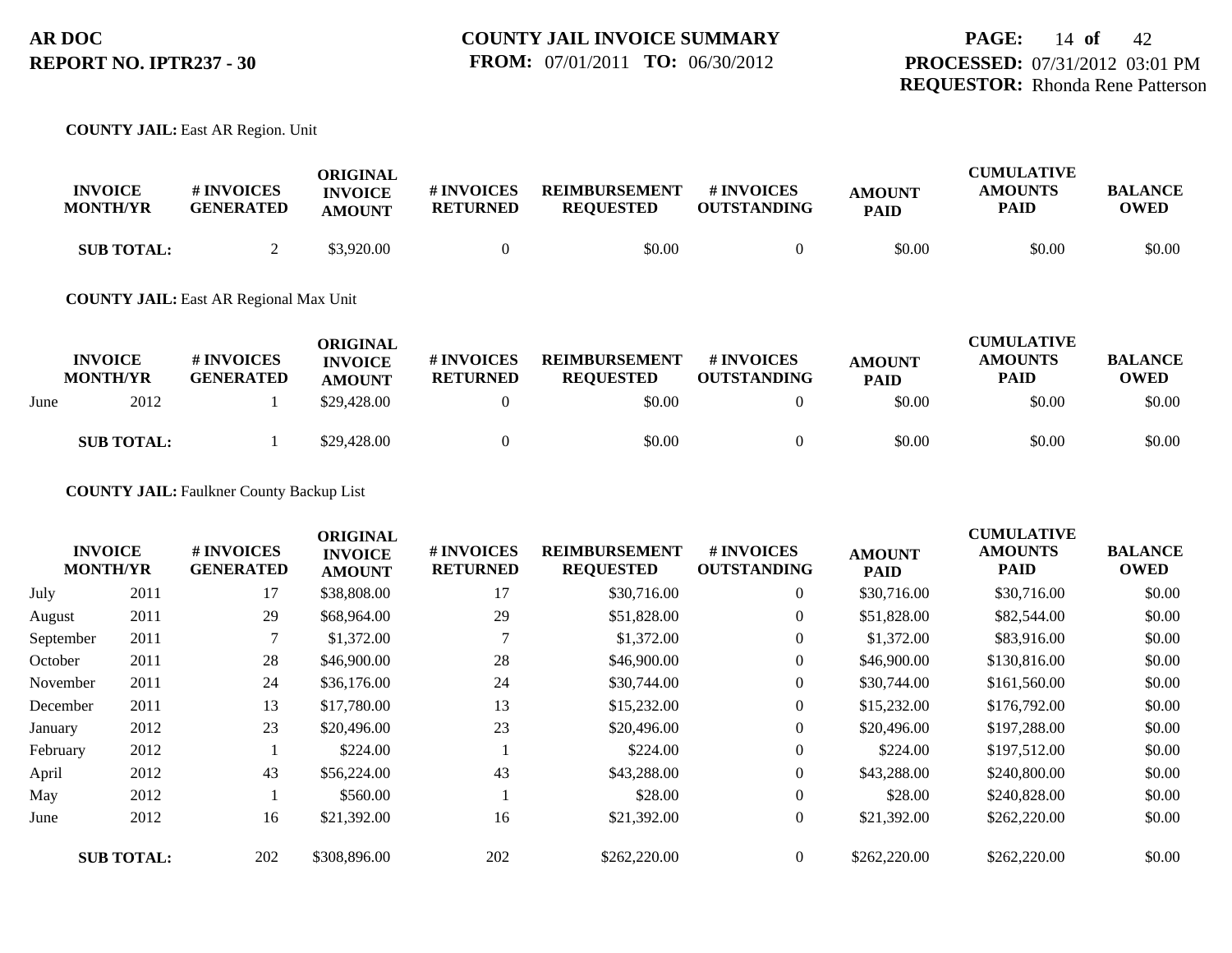## **COUNTY JAIL INVOICE SUMMARY FROM:** 07/01/2011 **TO:** 06/30/2012

# **PAGE:** 15 **of** 42 **PROCESSED:** 07/31/2012 03:01 PM **REQUESTOR:** Rhonda Rene Patterson

CUMU<del>LATIVE</del>

## **COUNTY JAIL:** Franklin County Backup List

|           | <b>INVOICE</b><br><b>MONTH/YR</b> | # INVOICES<br><b>GENERATED</b> | <b>ORIGINAL</b><br><b>INVOICE</b><br><b>AMOUNT</b> | # INVOICES<br><b>RETURNED</b> | <b>REIMBURSEMENT</b><br><b>REQUESTED</b> | <b>#INVOICES</b><br><b>OUTSTANDING</b> | <b>AMOUNT</b><br><b>PAID</b> | <b>CUMULATIVE</b><br><b>AMOUNTS</b><br>PAID | <b>BALANCE</b><br><b>OWED</b> |
|-----------|-----------------------------------|--------------------------------|----------------------------------------------------|-------------------------------|------------------------------------------|----------------------------------------|------------------------------|---------------------------------------------|-------------------------------|
| July      | 2011                              | 3                              | \$4,704.00                                         | 3                             | \$2,212.00                               | $\overline{0}$                         | \$2,212.00                   | \$2,212.00                                  | \$0.00                        |
| August    | 2011                              | 9                              | \$27,188.00                                        | 9                             | \$25,620.00                              | $\overline{0}$                         | \$25,620.00                  | \$27,832.00                                 | \$0.00                        |
| September | 2011                              | 10                             | \$14,924.00                                        | 10                            | \$12,796.00                              | $\overline{0}$                         | \$12,796.00                  | \$40,628.00                                 | \$0.00                        |
| October   | 2011                              | 12                             | \$12,796.00                                        | 12                            | \$9,912.00                               | $\overline{0}$                         | \$9,912.00                   | \$50,540.00                                 | \$0.00                        |
| November  | 2011                              |                                | \$2,996.00                                         |                               | \$2,996.00                               | $\overline{0}$                         | \$2,996.00                   | \$53,536.00                                 | \$0.00                        |
| January   | 2012                              | $\overline{2}$                 | \$2,016.00                                         | 2                             | \$2,016.00                               | $\overline{0}$                         | \$2,016.00                   | \$55,552.00                                 | \$0.00                        |
| February  | 2012                              | $\overline{4}$                 | \$5,348.00                                         | 4                             | \$5,348.00                               | $\overline{0}$                         | \$5,348.00                   | \$60,900.00                                 | \$0.00                        |
| April     | 2012                              | 8                              | \$66,248.00                                        | 8                             | \$6,020.00                               | $\overline{0}$                         | \$6,020.00                   | \$66,920.00                                 | \$0.00                        |
| May       | 2012                              |                                | \$812.00                                           |                               | \$812.00                                 | $\overline{0}$                         | \$812.00                     | \$67,732.00                                 | \$0.00                        |
| June      | 2012                              | 2                              | \$1,680.00                                         | 2                             | \$1,680.00                               | $\overline{0}$                         | \$1,680.00                   | \$69,412.00                                 | \$0.00                        |
|           | <b>SUB TOTAL:</b>                 | 58                             | \$138,712.00                                       | 58                            | \$69,412.00                              | $\overline{0}$                         | \$69,412.00                  | \$69,412.00                                 | \$0.00                        |

**COUNTY JAIL:** Fulton County Backup List

| <b>INVOICE</b><br><b>MONTH/YR</b> |                   | # INVOICES<br><b>GENERATED</b> | ORIGINAL<br><b>INVOICE</b><br><b>AMOUNT</b> | # INVOICES<br><b>RETURNED</b> | <b>REIMBURSEMENT</b><br><b>REQUESTED</b> | # INVOICES<br><b>OUTSTANDING</b> | <b>AMOUNT</b><br><b>PAID</b> | <b>CUMULATIVE</b><br><b>AMOUNTS</b><br><b>PAID</b> | <b>BALANCE</b><br><b>OWED</b> |
|-----------------------------------|-------------------|--------------------------------|---------------------------------------------|-------------------------------|------------------------------------------|----------------------------------|------------------------------|----------------------------------------------------|-------------------------------|
| July                              | 2011              |                                | \$448.00                                    |                               | \$448.00                                 | 0                                | \$448.00                     | \$448.00                                           | \$0.00                        |
| September                         | 2011              | ∠                              | \$1,260.00                                  |                               | \$1,260.00                               | $\Omega$                         | \$1,260.00                   | \$1,708.00                                         | \$0.00                        |
| May                               | 2012              |                                | \$28.00                                     |                               | \$28.00                                  | $\theta$                         | \$28.00                      | \$1,736.00                                         | \$0.00                        |
| June                              | 2012              |                                | \$252.00                                    |                               | \$252.00                                 | $\Omega$                         | \$252.00                     | \$1,988.00                                         | \$0.00                        |
|                                   | <b>SUB TOTAL:</b> |                                | \$1,988.00                                  |                               | \$1,988.00                               | $\theta$                         | \$1,988.00                   | \$1,988.00                                         | \$0.00                        |

**COUNTY JAIL:** Garland County Backup List

|        | <b>INVOICE</b><br><b>MONTH/YR</b> | # INVOICES<br><b>GENERATED</b> | <b>ORIGINAL</b><br><b>INVOICE</b><br><b>AMOUNT</b> | # INVOICES<br><b>RETURNED</b> | <b>REIMBURSEMENT</b><br><b>REQUESTED</b> | # INVOICES<br><b>OUTSTANDING</b> | <b>AMOUNT</b><br><b>PAID</b> | <b>CUMULATIVE</b><br><b>AMOUNTS</b><br>PAID | <b>BALANCE</b><br><b>OWED</b> |
|--------|-----------------------------------|--------------------------------|----------------------------------------------------|-------------------------------|------------------------------------------|----------------------------------|------------------------------|---------------------------------------------|-------------------------------|
| July   | 2011                              |                                | \$34,888.00                                        | 34                            | \$34,888.00                              |                                  | \$34,888.00                  | \$34,888.00                                 | \$0.00                        |
| August | 2011                              | Iб                             | \$16,072.00                                        | 16                            | \$16,072.00                              |                                  | \$16,072.00                  | \$50,960.00                                 | \$0.00                        |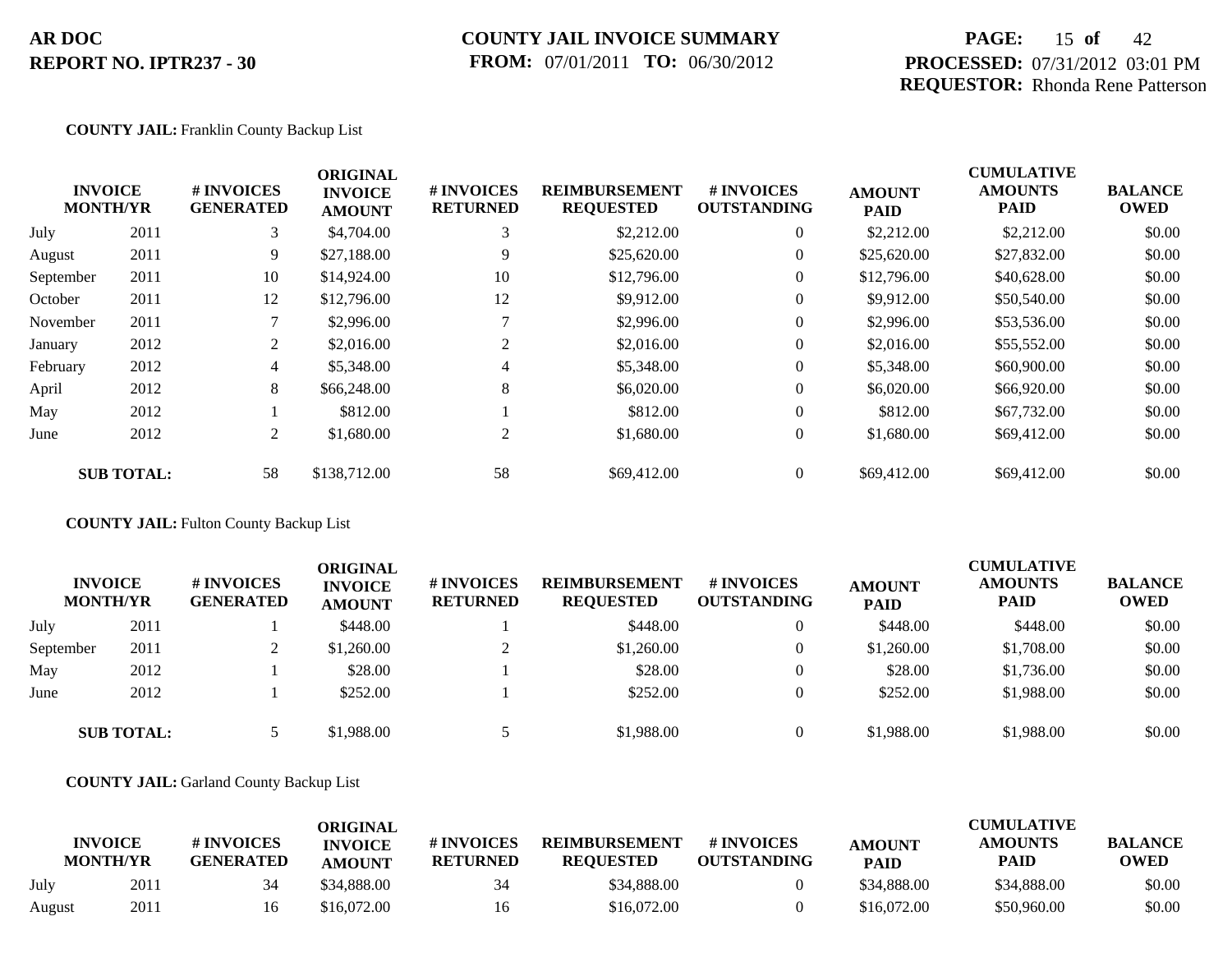# **PAGE:** 16 **of** 42 **PROCESSED:** 07/31/2012 03:01 PM **REQUESTOR:** Rhonda Rene Patterson

## **COUNTY JAIL:** Garland County Backup List

|           | <b>INVOICE</b><br><b>MONTH/YR</b> | # INVOICES<br><b>GENERATED</b> | <b>ORIGINAL</b><br><b>INVOICE</b><br><b>AMOUNT</b> | # INVOICES<br><b>RETURNED</b> | <b>REIMBURSEMENT</b><br><b>REQUESTED</b> | <b>#INVOICES</b><br><b>OUTSTANDING</b> | <b>AMOUNT</b><br><b>PAID</b> | <b>CUMULATIVE</b><br><b>AMOUNTS</b><br><b>PAID</b> | <b>BALANCE</b><br><b>OWED</b> |
|-----------|-----------------------------------|--------------------------------|----------------------------------------------------|-------------------------------|------------------------------------------|----------------------------------------|------------------------------|----------------------------------------------------|-------------------------------|
| September | 2011                              | 16                             | \$10,668.00                                        | 16                            | \$10,668.00                              | $\overline{0}$                         | \$10,668.00                  | \$61,628.00                                        | \$0.00                        |
| October   | 2011                              | 24                             | \$16,492.00                                        | 24                            | \$16,492.00                              | $\overline{0}$                         | \$16,492.00                  | \$78,120.00                                        | \$0.00                        |
| November  | 2011                              | 27                             | \$19,516.00                                        | 27                            | \$19,516.00                              | $\overline{0}$                         | \$19,516.00                  | \$97,636.00                                        | \$0.00                        |
| December  | 2011                              | 11                             | \$7,000.00                                         | 11                            | \$7,000.00                               | $\theta$                               | \$7,000.00                   | \$104,636.00                                       | \$0.00                        |
| January   | 2012                              | 15                             | \$9,744.00                                         | 15                            | \$9,744.00                               | $\overline{0}$                         | \$9,744.00                   | \$114,380.00                                       | \$0.00                        |
| March     | 2012                              | 34                             | \$32,004.00                                        | 34                            | \$32,004.00                              | $\overline{0}$                         | \$32,004.00                  | \$146,384.00                                       | \$0.00                        |
| April     | 2012                              | 29                             | \$14,140.00                                        | 29                            | \$14,140.00                              | $\overline{0}$                         | \$14,140.00                  | \$160,524.00                                       | \$0.00                        |
| May       | 2012                              | 18                             | \$7,868.00                                         | 18                            | \$7,868.00                               | $\overline{0}$                         | \$7,868.00                   | \$168,392.00                                       | \$0.00                        |
|           | <b>SUB TOTAL:</b>                 | 224                            | \$168,392.00                                       | 224                           | \$168,392.00                             | $\theta$                               | \$168,392.00                 | \$168,392.00                                       | \$0.00                        |

## **COUNTY JAIL:** Grant County Backup List

|           | <b>INVOICE</b><br><b>MONTH/YR</b> | # INVOICES<br><b>GENERATED</b> | <b>ORIGINAL</b><br><b>INVOICE</b><br><b>AMOUNT</b> | # INVOICES<br><b>RETURNED</b> | <b>REIMBURSEMENT</b><br><b>REQUESTED</b> | <b>#INVOICES</b><br><b>OUTSTANDING</b> | <b>AMOUNT</b><br><b>PAID</b> | <b>CUMULATIVE</b><br><b>AMOUNTS</b><br><b>PAID</b> | <b>BALANCE</b><br><b>OWED</b> |
|-----------|-----------------------------------|--------------------------------|----------------------------------------------------|-------------------------------|------------------------------------------|----------------------------------------|------------------------------|----------------------------------------------------|-------------------------------|
| August    | 2011                              | 5                              | \$9,016.00                                         |                               | \$5,432.00                               | $\mathbf{0}$                           | \$5,432.00                   | \$5,432.00                                         | \$0.00                        |
| September | 2011                              | 4                              | \$2,660.00                                         | 4                             | \$2,660.00                               | $\theta$                               | \$2,660.00                   | \$8,092.00                                         | \$0.00                        |
| October   | 2011                              |                                | \$5,460.00                                         |                               | \$2,632.00                               | $\theta$                               | \$2,632.00                   | \$10,724.00                                        | \$0.00                        |
| December  | 2011                              | 4                              | \$7,616.00                                         | 4                             | \$168.00                                 | $\overline{0}$                         | \$168.00                     | \$10,892.00                                        | \$0.00                        |
| January   | 2012                              | $\overline{2}$                 | \$1,372.00                                         | 2                             | \$1,372.00                               | $\theta$                               | \$1,372.00                   | \$12,264.00                                        | \$0.00                        |
| March     | 2012                              | 6                              | \$6,580.00                                         | 6                             | \$5,404.00                               | $\overline{0}$                         | \$5,404.00                   | \$17,668.00                                        | \$0.00                        |
| April     | 2012                              |                                | \$224.00                                           |                               | \$224.00                                 | $\theta$                               | \$224.00                     | \$17,892.00                                        | \$0.00                        |
| May       | 2012                              | 2                              | \$2,324.00                                         | 2                             | \$2,324.00                               | $\theta$                               | \$2,324.00                   | \$20,216.00                                        | \$0.00                        |
| June      | 2012                              | 6                              | \$3,948.00                                         | 6                             | \$3,080.00                               | $\theta$                               | \$3,080.00                   | \$23,296.00                                        | \$0.00                        |
|           | <b>SUB TOTAL:</b>                 | 37                             | \$39,200.00                                        | 37                            | \$23,296.00                              | $\Omega$                               | \$23,296.00                  | \$23,296.00                                        | \$0.00                        |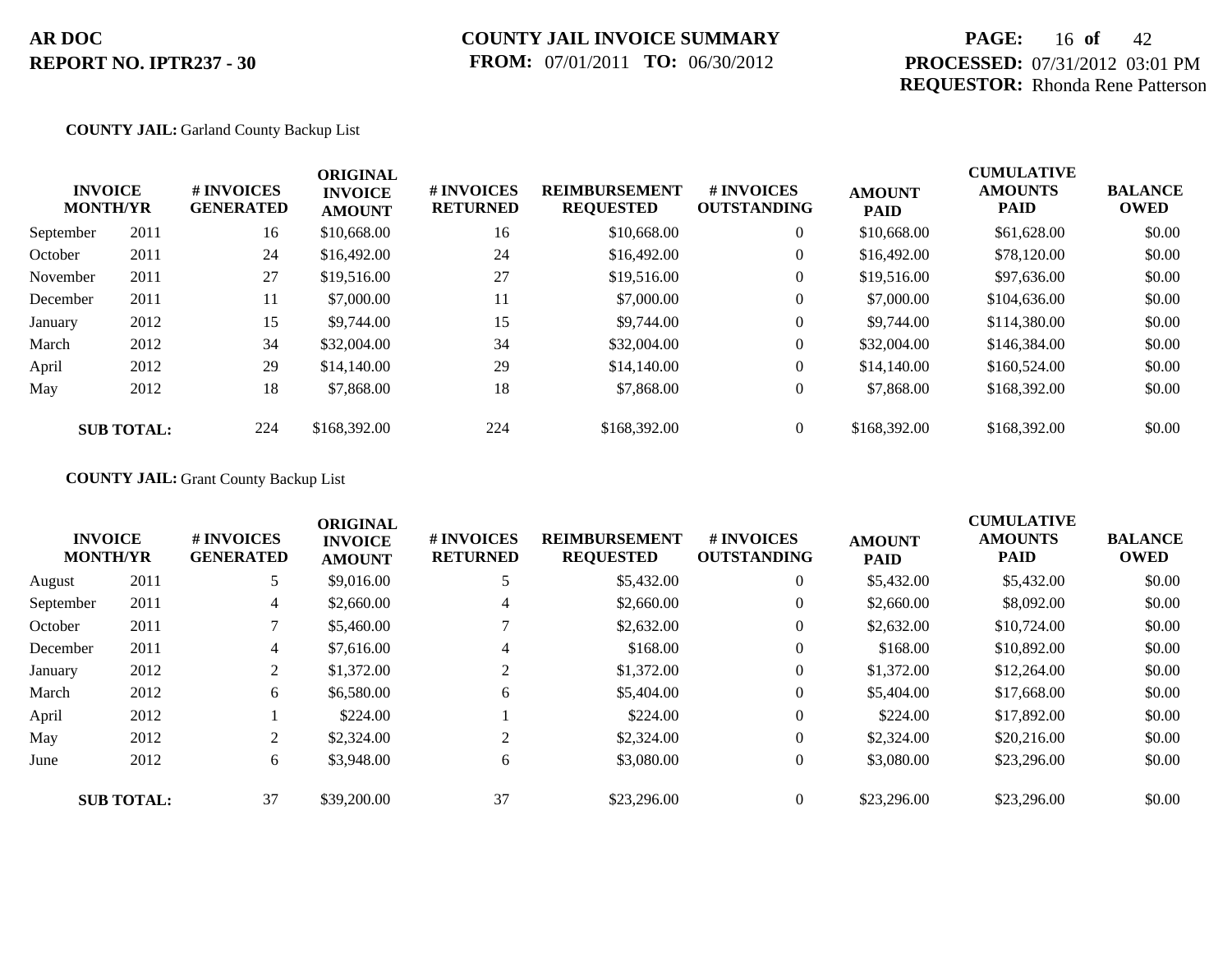# **COUNTY JAIL INVOICE SUMMARY FROM:** 07/01/2011 **TO:** 06/30/2012

# **PAGE:** 17 **of** 42 **PROCESSED:** 07/31/2012 03:01 PM **REQUESTOR:** Rhonda Rene Patterson

## **COUNTY JAIL:** Greene County Backup List

|           |                                   |                                | <b>ORIGINAL</b>                 |                               |                                          |                                  |                              | <b>CUMULATIVE</b>             |                               |
|-----------|-----------------------------------|--------------------------------|---------------------------------|-------------------------------|------------------------------------------|----------------------------------|------------------------------|-------------------------------|-------------------------------|
|           | <b>INVOICE</b><br><b>MONTH/YR</b> | # INVOICES<br><b>GENERATED</b> | <b>INVOICE</b><br><b>AMOUNT</b> | # INVOICES<br><b>RETURNED</b> | <b>REIMBURSEMENT</b><br><b>REQUESTED</b> | # INVOICES<br><b>OUTSTANDING</b> | <b>AMOUNT</b><br><b>PAID</b> | <b>AMOUNTS</b><br><b>PAID</b> | <b>BALANCE</b><br><b>OWED</b> |
| July      | 2011                              | 14                             | \$14,056.00                     | 14                            | \$14,056.00                              | $\overline{0}$                   | \$14,056.00                  | \$14,056.00                   | \$0.00                        |
| August    | 2011                              |                                | \$3,976.00                      |                               | \$3,976.00                               | $\overline{0}$                   | \$3,976.00                   | \$18,032.00                   | \$0.00                        |
| September | 2011                              | 5                              | \$4,732.00                      |                               | \$4,732.00                               | $\overline{0}$                   | \$4,732.00                   | \$22,764.00                   | \$0.00                        |
| October   | 2011                              | 16                             | \$16,044.00                     | 16                            | \$16,044.00                              | $\overline{0}$                   | \$16,044.00                  | \$38,808.00                   | \$0.00                        |
| November  | 2011                              | 17                             | \$16,716.00                     | 17                            | \$16,716.00                              | $\overline{0}$                   | \$16,716.00                  | \$55,524.00                   | \$0.00                        |
| December  | 2011                              | 8                              | \$3,052.00                      | 8                             | \$3,052.00                               | $\overline{0}$                   | \$3,052.00                   | \$58,576.00                   | \$0.00                        |
| January   | 2012                              | 15                             | \$18,284.00                     | 15                            | \$18,284.00                              | $\overline{0}$                   | \$18,284.00                  | \$76,860.00                   | \$0.00                        |
| March     | 2012                              | 11                             | \$19,880.00                     | 11                            | \$19,880.00                              | $\overline{0}$                   | \$19,880.00                  | \$96,740.00                   | \$0.00                        |
| April     | 2012                              | 6                              | \$4,144.00                      | 6                             | \$4,144.00                               | $\overline{0}$                   | \$4,144.00                   | \$100,884.00                  | \$0.00                        |
| May       | 2012                              |                                | \$84.00                         |                               | \$84.00                                  | $\overline{0}$                   | \$84.00                      | \$100,968.00                  | \$0.00                        |
| June      | 2012                              | 7                              | \$4,032.00                      |                               | \$4,032.00                               | $\overline{0}$                   | \$4,032.00                   | \$105,000.00                  | \$0.00                        |
|           | <b>SUB TOTAL:</b>                 | 107                            | \$105,000.00                    | 107                           | \$105,000.00                             | $\overline{0}$                   | \$105,000.00                 | \$105,000.00                  | \$0.00                        |

## **COUNTY JAIL:** Hempstead County Backup List

|           | <b>INVOICE</b>    | # INVOICES       | <b>ORIGINAL</b><br><b>INVOICE</b> | # INVOICES      | <b>REIMBURSEMENT</b> | <b># INVOICES</b>  | <b>AMOUNT</b> | <b>CUMULATIVE</b><br><b>AMOUNTS</b> | <b>BALANCE</b> |
|-----------|-------------------|------------------|-----------------------------------|-----------------|----------------------|--------------------|---------------|-------------------------------------|----------------|
|           | <b>MONTH/YR</b>   | <b>GENERATED</b> | <b>AMOUNT</b>                     | <b>RETURNED</b> | <b>REQUESTED</b>     | <b>OUTSTANDING</b> | <b>PAID</b>   | <b>PAID</b>                         | <b>OWED</b>    |
| July      | 2011              | 8                | \$24,080.00                       | 8               | \$24,080.00          | $\overline{0}$     | \$24,080.00   | \$24,080.00                         | \$0.00         |
| August    | 2011              | 10               | \$18,116.00                       | 10              | \$18,116.00          | $\overline{0}$     | \$18,116.00   | \$42,196.00                         | \$0.00         |
| September | 2011              | 9                | \$15,988.00                       | 9               | \$15,988.00          | $\overline{0}$     | \$15,988.00   | \$58,184.00                         | \$0.00         |
| November  | 2011              |                  | \$1,036.00                        |                 | \$1,036.00           | $\boldsymbol{0}$   | \$1,036.00    | \$59,220.00                         | \$0.00         |
| December  | 2011              |                  | \$7,672.00                        |                 | \$7,672.00           | $\overline{0}$     | \$7,672.00    | \$66,892.00                         | \$0.00         |
| January   | 2012              |                  | \$588.00                          | 3               | \$588.00             | $\overline{0}$     | \$588.00      | \$67,480.00                         | \$0.00         |
| February  | 2012              | 12               | \$13,440.00                       | 12              | \$13,440.00          | $\overline{0}$     | \$13,440.00   | \$80,920.00                         | \$0.00         |
| April     | 2012              | 5                | \$5,600.00                        | 5               | \$5,600.00           | $\overline{0}$     | \$5,600.00    | \$86,520.00                         | \$0.00         |
| May       | 2012              |                  | \$336.00                          |                 | \$336.00             | $\overline{0}$     | \$336.00      | \$86,856.00                         | \$0.00         |
| June      | 2012              | 12               | \$15,484.00                       | 12              | \$15,484.00          | $\overline{0}$     | \$15,484.00   | \$102,340.00                        | \$0.00         |
|           | <b>SUB TOTAL:</b> | 66               | \$102,340.00                      | 66              | \$102,340.00         | $\overline{0}$     | \$102,340.00  | \$102,340.00                        | \$0.00         |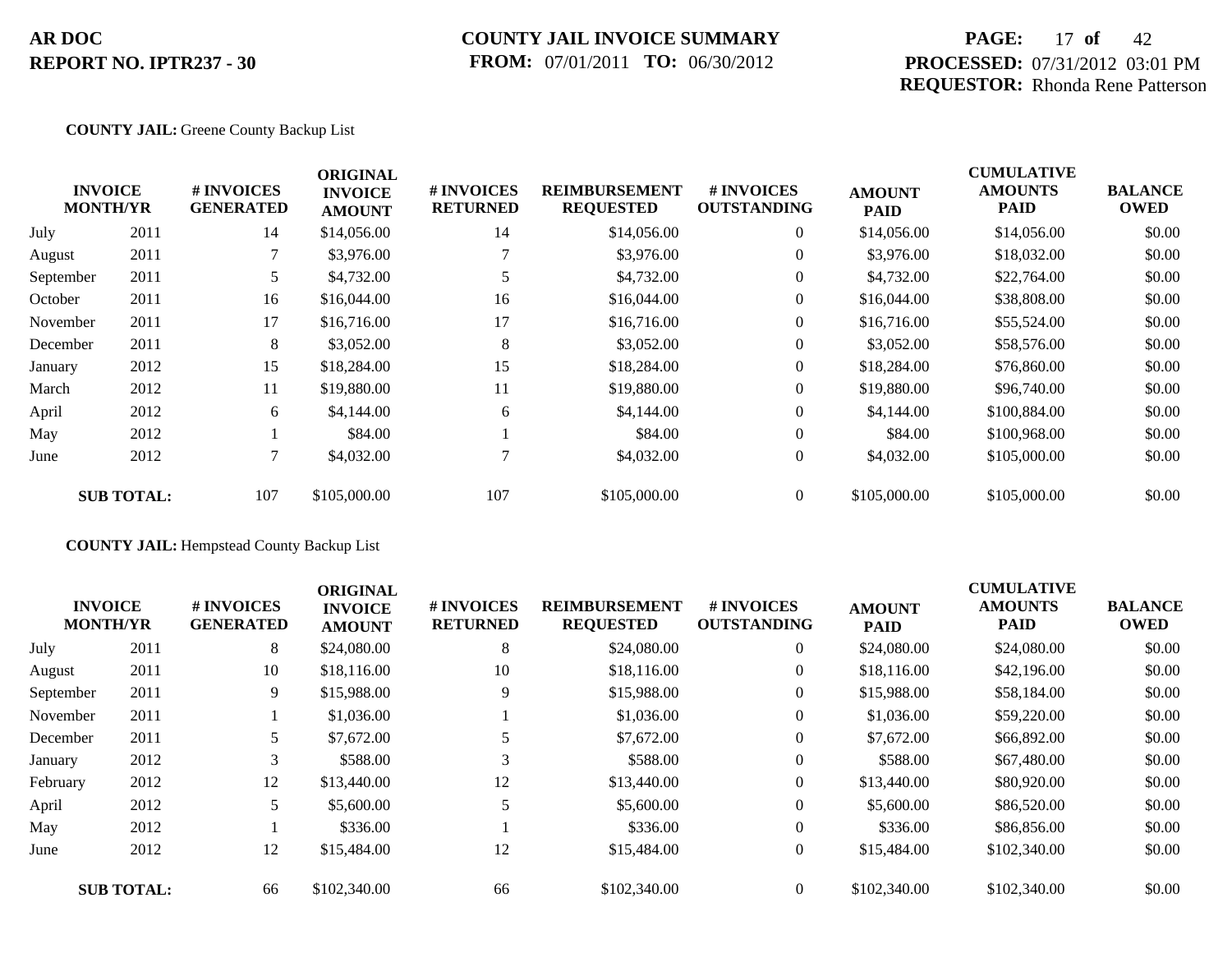# **COUNTY JAIL INVOICE SUMMARY FROM:** 07/01/2011 **TO:** 06/30/2012

# **PAGE:** 18 **of** 42 **PROCESSED:** 07/31/2012 03:01 PM **REQUESTOR:** Rhonda Rene Patterson

## **COUNTY JAIL:** Hot Spring County Backup List

|           | <b>INVOICE</b><br><b>MONTH/YR</b> | # INVOICES<br><b>GENERATED</b> | <b>ORIGINAL</b><br><b>INVOICE</b><br><b>AMOUNT</b> | # INVOICES<br><b>RETURNED</b> | <b>REIMBURSEMENT</b><br><b>REQUESTED</b> | <b># INVOICES</b><br><b>OUTSTANDING</b> | <b>AMOUNT</b><br><b>PAID</b> | <b>CUMULATIVE</b><br><b>AMOUNTS</b><br><b>PAID</b> | <b>BALANCE</b><br><b>OWED</b> |
|-----------|-----------------------------------|--------------------------------|----------------------------------------------------|-------------------------------|------------------------------------------|-----------------------------------------|------------------------------|----------------------------------------------------|-------------------------------|
| July      | 2011                              | 14                             | \$32,648.00                                        | 14                            | \$19,040.00                              | $\overline{0}$                          | \$19,040.00                  | \$19,040.00                                        | \$0.00                        |
| August    | 2011                              | 12                             | \$35,336.00                                        | 12                            | \$20,188.00                              | $\overline{0}$                          | \$20,188.00                  | \$39,228.00                                        | \$0.00                        |
| September | 2011                              | $\overline{4}$                 | \$30,912.00                                        | 4                             | \$1,176.00                               | $\overline{0}$                          | \$1,176.00                   | \$40,404.00                                        | \$0.00                        |
| October   | 2011                              | 16                             | \$20,496.00                                        | 16                            | \$10,556.00                              | $\overline{0}$                          | \$10,556.00                  | \$50,960.00                                        | \$0.00                        |
| November  | 2011                              | 9                              | \$7,560.00                                         | 9                             | \$5,152.00                               | $\overline{0}$                          | \$5,152.00                   | \$56,112.00                                        | \$0.00                        |
| December  | 2011                              | 3                              | \$224.00                                           | 3                             | \$224.00                                 | $\overline{0}$                          | \$224.00                     | \$56,336.00                                        | \$0.00                        |
| January   | 2012                              | 6                              | \$10,836.00                                        | 6                             | \$5,683.00                               | $\overline{0}$                          | \$5,683.00                   | \$62,019.00                                        | \$0.00                        |
| February  | 2012                              |                                | \$280.00                                           |                               | \$280.00                                 | $\overline{0}$                          | \$280.00                     | \$62,299.00                                        | \$0.00                        |
| March     | 2012                              | 11                             | \$27,384.00                                        | 11                            | \$11,956.00                              | $\overline{0}$                          | \$11,956.00                  | \$74,255.00                                        | \$0.00                        |
| April     | 2012                              | 9                              | \$47,320.00                                        | 9                             | \$6,244.00                               | $\overline{0}$                          | \$6,244.00                   | \$80,499.00                                        | \$0.00                        |
| May       | 2012                              | 12                             | \$17,360.00                                        | 12                            | \$7,280.00                               | $\overline{0}$                          | \$7,280.00                   | \$87,779.00                                        | \$0.00                        |
| June      | 2012                              | 6                              | \$5,208.00                                         | 6                             | \$5,208.00                               | $\overline{0}$                          | \$5,208.00                   | \$92,987.00                                        | \$0.00                        |
|           | <b>SUB TOTAL:</b>                 | 103                            | \$235,564.00                                       | 103                           | \$92,987.00                              | $\overline{0}$                          | \$92,987.00                  | \$92,987.00                                        | \$0.00                        |

## **COUNTY JAIL:** Howard County Backup List

| <b>INVOICE</b><br><b>MONTH/YR</b> |      | # INVOICES<br><b>GENERATED</b> | <b>ORIGINAL</b><br><b>INVOICE</b><br><b>AMOUNT</b> | # INVOICES<br><b>RETURNED</b> | <b>REIMBURSEMENT</b><br><b>REQUESTED</b> | # INVOICES<br><b>OUTSTANDING</b> | <b>AMOUNT</b><br><b>PAID</b> | <b>CUMULATIVE</b><br><b>AMOUNTS</b><br><b>PAID</b> | <b>BALANCE</b><br><b>OWED</b> |
|-----------------------------------|------|--------------------------------|----------------------------------------------------|-------------------------------|------------------------------------------|----------------------------------|------------------------------|----------------------------------------------------|-------------------------------|
| July                              | 2011 | 10                             | \$27,496.00                                        | 10                            | \$24,892.00                              | $\overline{0}$                   | \$24,892.00                  | \$24,892.00                                        | \$0.00                        |
| September                         | 2011 | 12                             | \$26,432.00                                        | 12                            | \$11,536.00                              | $\overline{0}$                   | \$11,536.00                  | \$36,428.00                                        | \$0.00                        |
| October                           | 2011 | 17                             | \$16,436.00                                        | 17                            | \$13,440.00                              | $\overline{0}$                   | \$13,440.00                  | \$49,868,00                                        | \$0.00                        |
| November                          | 2011 |                                | \$392.00                                           |                               | \$28.00                                  | $\overline{0}$                   | \$28.00                      | \$49,896.00                                        | \$0.00                        |
| December                          | 2011 |                                | \$196.00                                           |                               | \$196.00                                 | $\overline{0}$                   | \$196.00                     | \$50,092.00                                        | \$0.00                        |
| January                           | 2012 |                                | \$6,832.00                                         |                               | \$6,832.00                               | $\theta$                         | \$6,832.00                   | \$56,924.00                                        | \$0.00                        |
| March                             | 2012 | 14                             | \$23,576.00                                        | 14                            | \$23,632.00                              | $\overline{0}$                   | \$23,632.00                  | \$80,556.00                                        | \$0.00                        |
| April                             | 2012 | $\overline{4}$                 | \$2,240.00                                         | $\overline{4}$                | \$2,240.00                               | $\overline{0}$                   | \$2,240.00                   | \$82,796.00                                        | \$0.00                        |
| May                               | 2012 |                                | \$588.00                                           |                               | \$28.00                                  | $\overline{0}$                   | \$28.00                      | \$82,824.00                                        | \$0.00                        |
| June                              | 2012 |                                | \$3,164.00                                         | $\sim$                        | \$532.00                                 | $\Omega$                         | \$532.00                     | \$83,356.00                                        | \$0.00                        |
|                                   |      |                                |                                                    |                               |                                          |                                  |                              |                                                    |                               |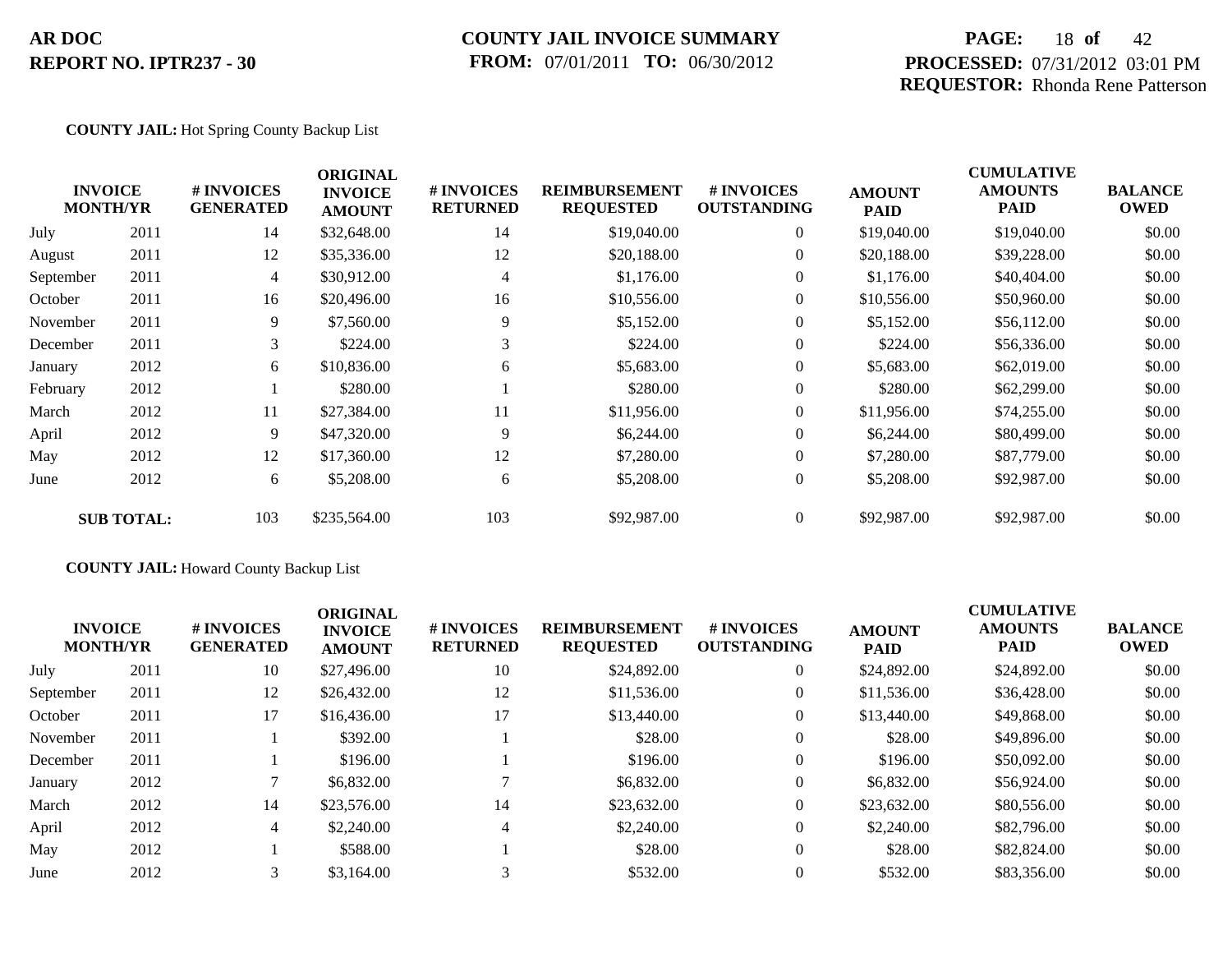## **COUNTY JAIL:** Howard County Backup List

| <b>INVOICE</b><br><b>MONTH/YR</b> | <b>#INVOICES</b><br><b>GENERATED</b> | ORIGINAL<br><b>INVOICE</b><br><b>AMOUNT</b> | # INVOICES<br><b>RETURNED</b> | <b>REIMBURSEMENT</b><br><b>REOUESTED</b> | # INVOICES<br><b>OUTSTANDING</b> | <b>AMOUNT</b><br><b>PAID</b> | <b>CUMULATIVE</b><br><b>AMOUNTS</b><br><b>PAID</b> | <b>BALANCE</b><br><b>OWED</b> |
|-----------------------------------|--------------------------------------|---------------------------------------------|-------------------------------|------------------------------------------|----------------------------------|------------------------------|----------------------------------------------------|-------------------------------|
| <b>SUB TOTAL:</b>                 | 70                                   | \$107,352.00                                | 70                            | \$83,356.00                              |                                  | \$83,356.00                  | \$83,356.00                                        | \$0.00                        |

**COUNTY JAIL:** Independence County Backup List

|          | <b>INVOICE</b><br><b>MONTH/YR</b> | # INVOICES<br><b>GENERATED</b> | <b>ORIGINAL</b><br><b>INVOICE</b><br><b>AMOUNT</b> | # INVOICES<br><b>RETURNED</b> | <b>REIMBURSEMENT</b><br><b>REQUESTED</b> | <b>#INVOICES</b><br><b>OUTSTANDING</b> | <b>AMOUNT</b><br><b>PAID</b> | <b>CUMULATIVE</b><br><b>AMOUNTS</b><br>PAID | <b>BALANCE</b><br><b>OWED</b> |
|----------|-----------------------------------|--------------------------------|----------------------------------------------------|-------------------------------|------------------------------------------|----------------------------------------|------------------------------|---------------------------------------------|-------------------------------|
| July     | 2011                              | 18                             | \$44,408.00                                        | 18                            | \$44,408.00                              | $\overline{0}$                         | \$44,408.00                  | \$44,408.00                                 | \$0.00                        |
| August   | 2011                              |                                | \$6,608.00                                         |                               | \$6,608.00                               | $\overline{0}$                         | \$6,608.00                   | \$51,016.00                                 | \$0.00                        |
| October  | 2011                              | 10                             | \$6,188.00                                         | 10                            | \$6,188.00                               | $\overline{0}$                         | \$6,188.00                   | \$57,204.00                                 | \$0.00                        |
| December | 2011                              | 10                             | \$6,552.00                                         | 10                            | \$6,552.00                               | $\overline{0}$                         | \$6,552.00                   | \$63,756.00                                 | \$0.00                        |
| January  | 2012                              | $\overline{4}$                 | \$7,000.00                                         | 4                             | \$7,000.00                               | $\overline{0}$                         | \$7,000.00                   | \$70,756.00                                 | \$0.00                        |
| March    | 2012                              | 14                             | \$23,996.00                                        | 14                            | \$23,996.00                              | $\overline{0}$                         | \$23,996.00                  | \$94,752.00                                 | \$0.00                        |
| April    | 2012                              |                                | \$3,248.00                                         |                               | \$3,248,00                               | $\overline{0}$                         | \$3,248.00                   | \$98,000.00                                 | \$0.00                        |
| May      | 2012                              | 10                             | \$4,480.00                                         | 10                            | \$4,480.00                               | $\overline{0}$                         | \$4,480.00                   | \$102,480.00                                | \$0.00                        |
| June     | 2012                              | 6                              | \$6,048.00                                         | 6                             | \$6,048.00                               | $\overline{0}$                         | \$6,048.00                   | \$108,528.00                                | \$0.00                        |
|          | <b>SUB TOTAL:</b>                 | 84                             | \$108,528.00                                       | 84                            | \$108,528.00                             | $\overline{0}$                         | \$108,528.00                 | \$108,528.00                                | \$0.00                        |

**COUNTY JAIL:** Izard County Backup List

| <b>INVOICE</b><br><b>MONTH/YR</b> |      | <b># INVOICES</b><br><b>GENERATED</b> | <b>ORIGINAL</b><br><b>INVOICE</b><br><b>AMOUNT</b> | # INVOICES<br><b>RETURNED</b> | <b>REIMBURSEMENT</b><br><b>REQUESTED</b> | <b># INVOICES</b><br><b>OUTSTANDING</b> | <b>AMOUNT</b><br><b>PAID</b> | <b>CUMULATIVE</b><br><b>AMOUNTS</b><br><b>PAID</b> | <b>BALANCE</b><br><b>OWED</b> |
|-----------------------------------|------|---------------------------------------|----------------------------------------------------|-------------------------------|------------------------------------------|-----------------------------------------|------------------------------|----------------------------------------------------|-------------------------------|
| July                              | 2011 |                                       | \$24,752.00                                        |                               | \$24,752.00                              |                                         | \$24,752.00                  | \$24,752.00                                        | \$0.00                        |
| September                         | 2011 |                                       | \$2,800.00                                         |                               | \$2,800.00                               |                                         | \$2,800.00                   | \$27,552.00                                        | \$0.00                        |
| October                           | 2011 |                                       | \$1,064.00                                         |                               | \$1,064.00                               |                                         | \$1,064.00                   | \$28,616.00                                        | \$0.00                        |
| December                          | 2011 |                                       | \$728.00                                           |                               | \$728.00                                 |                                         | \$728.00                     | \$29,344.00                                        | \$0.00                        |
| January                           | 2012 | 4                                     | \$2,604.00                                         |                               | \$2,604.00                               |                                         | \$2,604.00                   | \$31,948.00                                        | \$0.00                        |
| February                          | 2012 |                                       | \$644.00                                           |                               | \$644.00                                 |                                         | \$644.00                     | \$32,592.00                                        | \$0.00                        |
| April                             | 2012 |                                       | \$5,908.00                                         |                               | \$5,908.00                               |                                         | \$5,908.00                   | \$38,500.00                                        | \$0.00                        |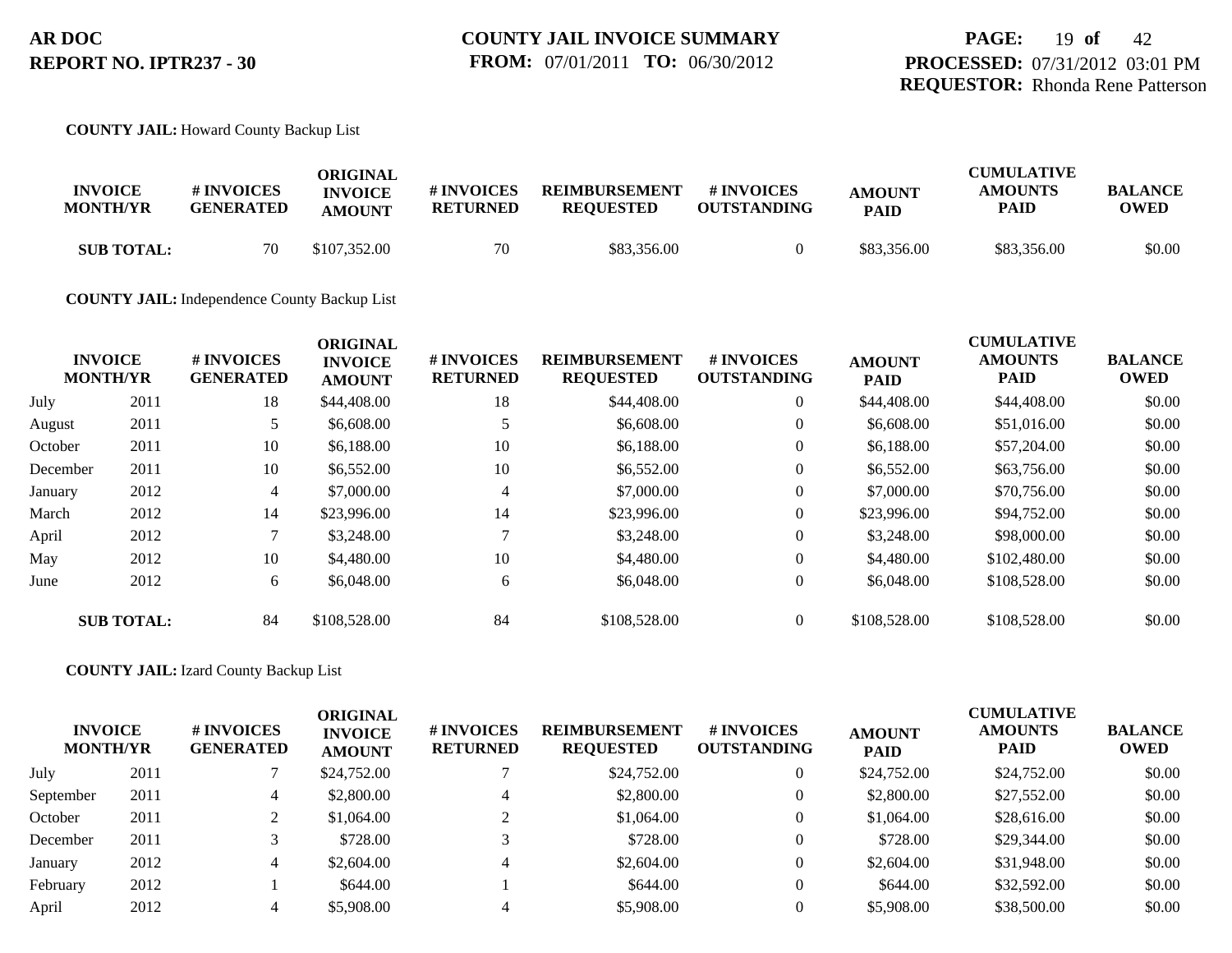## **COUNTY JAIL:** Izard County Backup List

|     | <b>INVOICE</b><br><b>MONTH/YR</b> | # INVOICES<br><b>GENERATED</b> | ORIGINAL<br><b>INVOICE</b><br><b>AMOUNT</b> | # INVOICES<br><b>RETURNED</b> | <b>REIMBURSEMENT</b><br><b>REQUESTED</b> | <b># INVOICES</b><br><b>OUTSTANDING</b> | <b>AMOUNT</b><br><b>PAID</b> | <b>CUMULATIVE</b><br><b>AMOUNTS</b><br><b>PAID</b> | <b>BALANCE</b><br><b>OWED</b> |
|-----|-----------------------------------|--------------------------------|---------------------------------------------|-------------------------------|------------------------------------------|-----------------------------------------|------------------------------|----------------------------------------------------|-------------------------------|
| May | 2012                              |                                | \$3,136.00                                  |                               | \$3,136.00                               |                                         | \$3,136.00                   | \$41,636.00                                        | \$0.00                        |
|     | <b>SUB TOTAL:</b>                 | 28                             | \$41,636.00                                 | 28                            | \$41,636.00                              |                                         | \$41,636.00                  | \$41,636.00                                        | \$0.00                        |

**COUNTY JAIL:** Jackson County Backup List

|           | <b>INVOICE</b><br><b>MONTH/YR</b> | # INVOICES<br><b>GENERATED</b> | <b>ORIGINAL</b><br><b>INVOICE</b><br><b>AMOUNT</b> | # INVOICES<br><b>RETURNED</b> | <b>REIMBURSEMENT</b><br><b>REQUESTED</b> | <b>#INVOICES</b><br><b>OUTSTANDING</b> | <b>AMOUNT</b><br><b>PAID</b> | <b>CUMULATIVE</b><br><b>AMOUNTS</b><br><b>PAID</b> | <b>BALANCE</b><br><b>OWED</b> |
|-----------|-----------------------------------|--------------------------------|----------------------------------------------------|-------------------------------|------------------------------------------|----------------------------------------|------------------------------|----------------------------------------------------|-------------------------------|
| July      | 2011                              | 16                             | \$17,640.00                                        | 16                            | \$17,640.00                              | $\overline{0}$                         | \$17,640.00                  | \$17,640.00                                        | \$0.00                        |
| August    | 2011                              |                                | \$7,616.00                                         |                               | \$7,616.00                               | $\overline{0}$                         | \$7,616.00                   | \$25,256.00                                        | \$0.00                        |
| September | 2011                              | 11                             | \$19,516.00                                        | 11                            | \$7,980.00                               | $\overline{0}$                         | \$7,980.00                   | \$33,236.00                                        | \$0.00                        |
| December  | 2011                              |                                | \$5,460.00                                         |                               | \$5,460.00                               | $\overline{0}$                         | \$5,460.00                   | \$38,696.00                                        | \$0.00                        |
| February  | 2012                              | 9                              | \$5,040.00                                         |                               | \$5,040.00                               | $\overline{0}$                         | \$5,040.00                   | \$43,736.00                                        | \$0.00                        |
| March     | 2012                              | 6                              | \$1,120.00                                         | 6                             | \$1,120.00                               | $\overline{0}$                         | \$1,120.00                   | \$44,856.00                                        | \$0.00                        |
| April     | 2012                              | 8                              | \$3,528.00                                         | 8                             | \$3,528.00                               | $\overline{0}$                         | \$3,528.00                   | \$48,384.00                                        | \$0.00                        |
| May       | 2012                              |                                | \$28.00                                            |                               | \$28.00                                  | $\overline{0}$                         | \$28.00                      | \$48,412.00                                        | \$0.00                        |
| June      | 2012                              |                                | \$2,464.00                                         |                               | \$2,464.00                               | $\overline{0}$                         | \$2,464.00                   | \$50,876.00                                        | \$0.00                        |
|           | <b>SUB TOTAL:</b>                 | 68                             | \$62,412.00                                        | 68                            | \$50,876.00                              | $\theta$                               | \$50,876.00                  | \$50,876.00                                        | \$0.00                        |

**COUNTY JAIL:** Jefferson County Backup List

| <b>INVOICE</b><br><b>MONTH/YR</b> |      | # INVOICES<br><b>GENERATED</b> | ORIGINAL<br><b>INVOICE</b><br><b>AMOUNT</b> | # INVOICES<br><b>RETURNED</b> | <b>REIMBURSEMENT</b><br><b>REQUESTED</b> | # INVOICES<br><b>OUTSTANDING</b> | <b>AMOUNT</b><br><b>PAID</b> | <b>CUMULATIVE</b><br><b>AMOUNTS</b><br><b>PAID</b> | <b>BALANCE</b><br><b>OWED</b> |
|-----------------------------------|------|--------------------------------|---------------------------------------------|-------------------------------|------------------------------------------|----------------------------------|------------------------------|----------------------------------------------------|-------------------------------|
| July                              | 2011 | 30                             | \$87,976.00                                 | 30                            | \$87,976.00                              | 0                                | \$87,976.00                  | \$87,976.00                                        | \$0.00                        |
| August                            | 2011 | 25                             | \$59,864.00                                 | 25                            | \$59,864.00                              | $\theta$                         | \$59,864.00                  | \$147,840.00                                       | \$0.00                        |
| September                         | 2011 |                                | \$18,312.00                                 | 13                            | \$18,312.00                              | $\mathbf{0}$                     | \$18,312.00                  | \$166,152.00                                       | \$0.00                        |
| October                           | 2011 | 12                             | \$9,716.00                                  | 12                            | \$9,716.00                               | $\theta$                         | \$9,716.00                   | \$175,868,00                                       | \$0.00                        |
| November                          | 2011 | 8                              | \$9,548.00                                  | 8                             | \$9,072.00                               | $\overline{0}$                   | \$9,072.00                   | \$184,940.00                                       | \$0.00                        |
| December                          | 2011 |                                | \$8,708.00                                  |                               | \$1,792.00                               | $\Omega$                         | \$1,792.00                   | \$186,732.00                                       | \$0.00                        |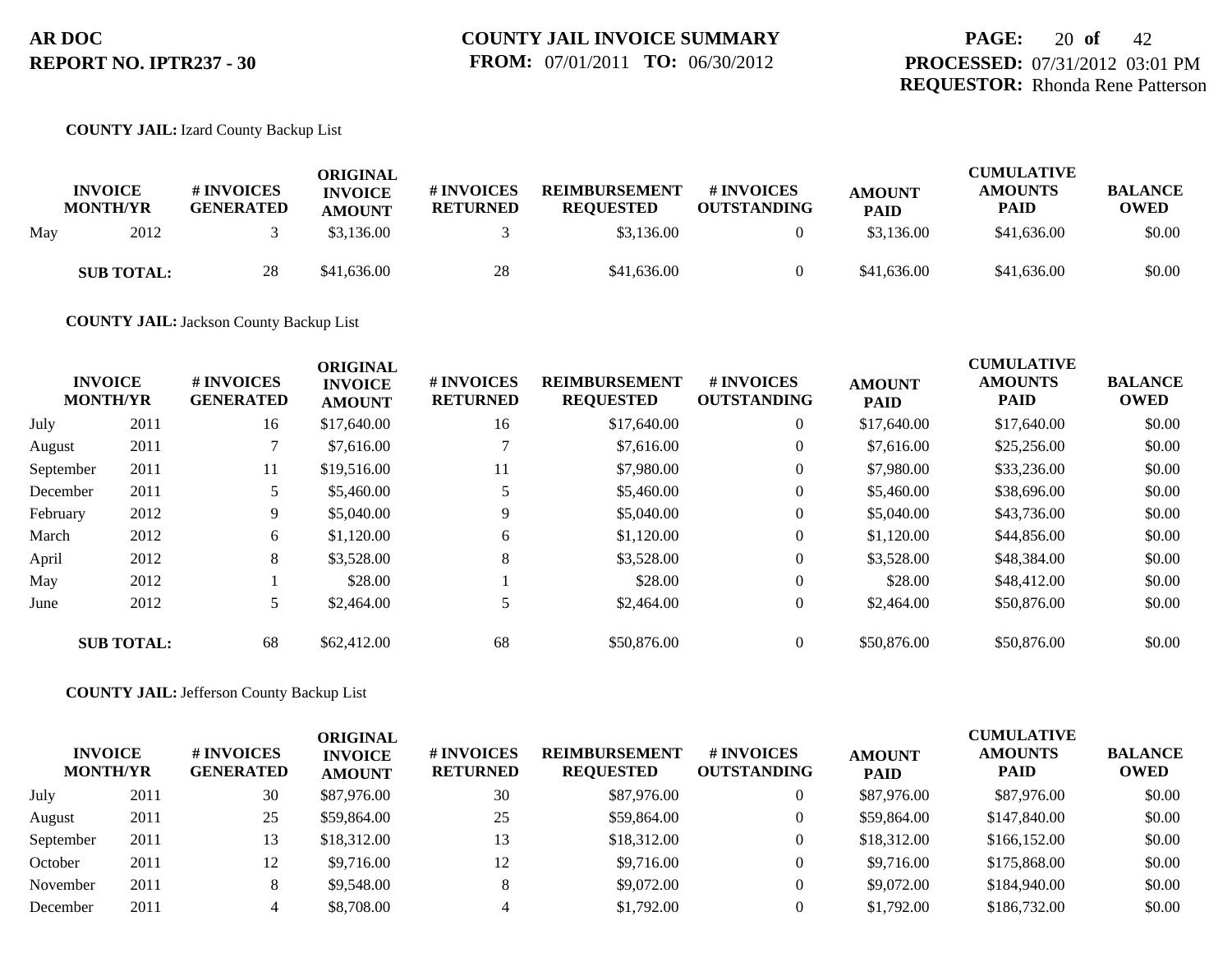# **PAGE:** 21 **of** 42 **PROCESSED:** 07/31/2012 03:01 PM **REQUESTOR:** Rhonda Rene Patterson

#### **COUNTY JAIL:** Jefferson County Backup List

|          | <b>INVOICE</b><br><b>MONTH/YR</b> | # INVOICES<br><b>GENERATED</b> | <b>ORIGINAL</b><br><b>INVOICE</b><br><b>AMOUNT</b> | # INVOICES<br><b>RETURNED</b> | <b>REIMBURSEMENT</b><br><b>REQUESTED</b> | # INVOICES<br><b>OUTSTANDING</b> | <b>AMOUNT</b><br><b>PAID</b> | <b>CUMULATIVE</b><br><b>AMOUNTS</b><br><b>PAID</b> | <b>BALANCE</b><br><b>OWED</b> |
|----------|-----------------------------------|--------------------------------|----------------------------------------------------|-------------------------------|------------------------------------------|----------------------------------|------------------------------|----------------------------------------------------|-------------------------------|
| January  | 2012                              | 22                             | \$27,300.00                                        | 22                            | \$18,284.00                              | $\overline{0}$                   | \$18,284.00                  | \$205,016.00                                       | \$0.00                        |
| February | 2012                              |                                | \$168.00                                           |                               | \$168.00                                 | $\overline{0}$                   | \$168.00                     | \$205,184.00                                       | \$0.00                        |
| March    | 2012                              | 28                             | \$75,712.00                                        | 28                            | \$33,348.00                              | $\overline{0}$                   | \$33,348.00                  | \$238,532.00                                       | \$0.00                        |
| April    | 2012                              | 30                             | \$33,684.00                                        | 30                            | \$29,820.00                              | $\overline{0}$                   | \$29,820.00                  | \$268,352.00                                       | \$0.00                        |
| May      | 2012                              | 14                             | \$8,260.00                                         | 14                            | \$8,260.00                               | $\overline{0}$                   | \$8,260.00                   | \$276,612.00                                       | \$0.00                        |
| June     | 2012                              | ∠                              | \$448.00                                           | $\mathcal{D}$                 | \$448.00                                 | $\overline{0}$                   | \$448.00                     | \$277,060.00                                       | \$0.00                        |
|          | <b>SUB TOTAL:</b>                 | 189                            | \$339,696.00                                       | 189                           | \$277,060.00                             | $\overline{0}$                   | \$277,060.00                 | \$277,060.00                                       | \$0.00                        |

### **COUNTY JAIL:** Johnson County Backup List

|          | <b>INVOICE</b><br><b>MONTH/YR</b> | # INVOICES<br><b>GENERATED</b> | <b>ORIGINAL</b><br><b>INVOICE</b><br><b>AMOUNT</b> | # INVOICES<br><b>RETURNED</b> | <b>REIMBURSEMENT</b><br><b>REQUESTED</b> | # INVOICES<br><b>OUTSTANDING</b> | <b>AMOUNT</b><br><b>PAID</b> | <b>CUMULATIVE</b><br><b>AMOUNTS</b><br><b>PAID</b> | <b>BALANCE</b><br><b>OWED</b> |
|----------|-----------------------------------|--------------------------------|----------------------------------------------------|-------------------------------|------------------------------------------|----------------------------------|------------------------------|----------------------------------------------------|-------------------------------|
| July     | 2011                              | 18                             | \$41,636.00                                        | 18                            | \$41,636.00                              | $\overline{0}$                   | \$41,636.00                  | \$41,636.00                                        | \$0.00                        |
| August   | 2011                              | 9                              | \$15,792.00                                        | 9                             | \$15,792.00                              | $\overline{0}$                   | \$15,792.00                  | \$57,428.00                                        | \$0.00                        |
| October  | 2011                              | 36                             | \$43,484.00                                        | 36                            | \$43,484.00                              | $\overline{0}$                   | \$43,484.00                  | \$100,912.00                                       | \$0.00                        |
| November | 2011                              |                                | \$252.00                                           |                               | \$252.00                                 | $\overline{0}$                   | \$252.00                     | \$101,164.00                                       | \$0.00                        |
| December | 2011                              | 9                              | \$7,056.00                                         | 9                             | \$7,056.00                               | $\overline{0}$                   | \$7,056.00                   | \$108,220.00                                       | \$0.00                        |
| January  | 2012                              |                                | \$2,772.00                                         |                               | \$2,772.00                               | $\overline{0}$                   | \$2,772.00                   | \$110,992.00                                       | \$0.00                        |
| March    | 2012                              | 9                              | \$12,880.00                                        | 9                             | \$12,880.00                              | $\overline{0}$                   | \$12,880.00                  | \$123,872.00                                       | \$0.00                        |
| April    | 2012                              | 6                              | \$2,912.00                                         | 6                             | \$2,912.00                               | $\overline{0}$                   | \$2,912.00                   | \$126,784.00                                       | \$0.00                        |
| June     | 2012                              | 11                             | \$6,188,00                                         | 11                            | \$6,188,00                               | $\overline{0}$                   | \$6,188,00                   | \$132,972.00                                       | \$0.00                        |
|          | <b>SUB TOTAL:</b>                 | 104                            | \$132,972.00                                       | 104                           | \$132,972.00                             | $\overline{0}$                   | \$132,972.00                 | \$132,972.00                                       | \$0.00                        |

### **COUNTY JAIL:** Lafayette County Backup List

|      | <b>INVOICE</b><br><b>MONTH/YR</b> | <b>#INVOICES</b><br><b>GENERATED</b> | ORIGINAL<br><b>INVOICE</b><br><b>AMOUNT</b> | # INVOICES<br><b>RETURNED</b> | <b>REIMBURSEMENT</b><br><b>REOUESTED</b> | # INVOICES<br><b>OUTSTANDING</b> | <b>AMOUNT</b><br><b>PAID</b> | <b>CUMULATIVE</b><br><b>AMOUNTS</b><br>PAID | <b>BALANCE</b><br><b>OWED</b> |
|------|-----------------------------------|--------------------------------------|---------------------------------------------|-------------------------------|------------------------------------------|----------------------------------|------------------------------|---------------------------------------------|-------------------------------|
| July | 2011                              |                                      | \$11,732.00                                 |                               | \$11,732.00                              |                                  | \$11,732.00                  | \$11,732.00                                 | \$0.00                        |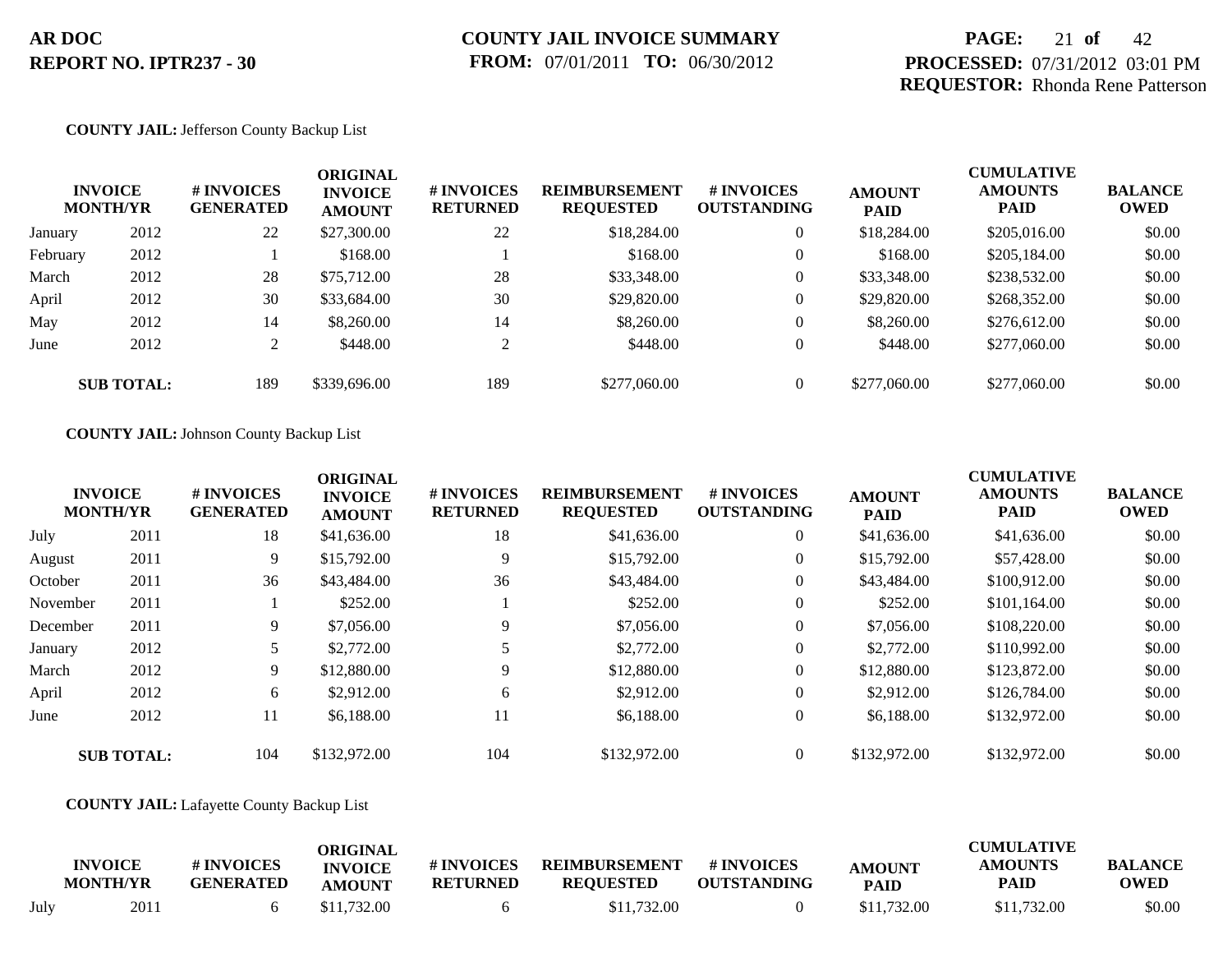# **PAGE:** 22 **of** 42 **PROCESSED:** 07/31/2012 03:01 PM **REQUESTOR:** Rhonda Rene Patterson

### **COUNTY JAIL:** Lafayette County Backup List

| <b>INVOICE</b><br><b>MONTH/YR</b> |                   | <b>#INVOICES</b><br><b>GENERATED</b> | <b>ORIGINAL</b><br><b>INVOICE</b><br><b>AMOUNT</b> | # INVOICES<br><b>RETURNED</b> | <b>REIMBURSEMENT</b><br><b>REQUESTED</b> | <b>#INVOICES</b><br><b>OUTSTANDING</b> | <b>AMOUNT</b><br><b>PAID</b> | <b>CUMULATIVE</b><br><b>AMOUNTS</b><br><b>PAID</b> | <b>BALANCE</b><br><b>OWED</b> |
|-----------------------------------|-------------------|--------------------------------------|----------------------------------------------------|-------------------------------|------------------------------------------|----------------------------------------|------------------------------|----------------------------------------------------|-------------------------------|
| August                            | 2011              |                                      | \$392.00                                           |                               | \$392.00                                 | $\overline{0}$                         | \$392.00                     | \$12,124.00                                        | \$0.00                        |
| November                          | 2011              |                                      | \$7,476.00                                         |                               | \$7,476.00                               | $\overline{0}$                         | \$7,476.00                   | \$19,600.00                                        | \$0.00                        |
| December                          | 2011              |                                      | \$2,352.00                                         |                               | \$2,352.00                               | $\overline{0}$                         | \$2,352.00                   | \$21,952.00                                        | \$0.00                        |
| February                          | 2012              |                                      | \$1,792.00                                         | $\bigcap$                     | \$1,792.00                               | $\overline{0}$                         | \$1,792.00                   | \$23,744.00                                        | \$0.00                        |
| March                             | 2012              |                                      | \$2,436.00                                         | 3                             | \$2,436.00                               | $\overline{0}$                         | \$2,436.00                   | \$26,180.00                                        | \$0.00                        |
|                                   | <b>SUB TOTAL:</b> | 20                                   | \$26,180.00                                        | 20                            | \$26,180.00                              | $\overline{0}$                         | \$26,180.00                  | \$26,180.00                                        | \$0.00                        |

**COUNTY JAIL:** Lawrence County Backup List

|           | <b>INVOICE</b><br><b>MONTH/YR</b> | # INVOICES<br><b>GENERATED</b> | <b>ORIGINAL</b><br><b>INVOICE</b><br><b>AMOUNT</b> | # INVOICES<br><b>RETURNED</b> | <b>REIMBURSEMENT</b><br><b>REQUESTED</b> | # INVOICES<br><b>OUTSTANDING</b> | <b>AMOUNT</b><br><b>PAID</b> | <b>CUMULATIVE</b><br><b>AMOUNTS</b><br><b>PAID</b> | <b>BALANCE</b><br><b>OWED</b> |
|-----------|-----------------------------------|--------------------------------|----------------------------------------------------|-------------------------------|------------------------------------------|----------------------------------|------------------------------|----------------------------------------------------|-------------------------------|
| July      | 2011                              | 12                             | \$32,312.00                                        | 12                            | \$32,312.00                              | $\overline{0}$                   | \$32,312.00                  | \$32,312.00                                        | \$0.00                        |
| September | 2011                              |                                | \$532.00                                           | 2                             | \$532.00                                 | $\overline{0}$                   | \$532.00                     | \$32,844.00                                        | \$0.00                        |
| October   | 2011                              |                                | \$9,492.00                                         |                               | \$9,492.00                               | $\overline{0}$                   | \$9,492.00                   | \$42,336.00                                        | \$0.00                        |
| November  | 2011                              |                                | \$588.00                                           |                               | \$0.00                                   | $\overline{0}$                   | \$0.00                       | \$42,336.00                                        | \$0.00                        |
| December  | 2011                              | 4                              | \$2,212.00                                         | $\overline{4}$                | \$2,212.00                               | $\overline{0}$                   | \$2,212.00                   | \$44,548.00                                        | \$0.00                        |
| January   | 2012                              | 6                              | \$2,520.00                                         | 6                             | \$2,520.00                               | $\overline{0}$                   | \$2,520.00                   | \$47,068.00                                        | \$0.00                        |
| March     | 2012                              |                                | \$7,000.00                                         |                               | \$7,000.00                               | $\overline{0}$                   | \$7,000.00                   | \$54,068.00                                        | \$0.00                        |
| June      | 2012                              | 3                              | \$5,684.00                                         | 3                             | \$5,684.00                               | $\theta$                         | \$5,684.00                   | \$59,752.00                                        | \$0.00                        |
|           | <b>SUB TOTAL:</b>                 | 42                             | \$60,340.00                                        | 42                            | \$59,752.00                              | $\theta$                         | \$59,752.00                  | \$59,752.00                                        | \$0.00                        |

## **COUNTY JAIL:** Lee County Backup List

|         |                                   |                                      | ORIGINAL                        |                                     |                                          |                                  |                              | CUMULATIVE                    |                               |
|---------|-----------------------------------|--------------------------------------|---------------------------------|-------------------------------------|------------------------------------------|----------------------------------|------------------------------|-------------------------------|-------------------------------|
|         | <b>INVOICE</b><br><b>MONTH/YR</b> | <b>#INVOICES</b><br><b>GENERATED</b> | <b>INVOICE</b><br><b>AMOUNT</b> | <b>#INVOICES</b><br><b>RETURNED</b> | <b>REIMBURSEMENT</b><br><b>REOUESTED</b> | # INVOICES<br><b>OUTSTANDING</b> | <b>AMOUNT</b><br><b>PAID</b> | <b>AMOUNTS</b><br><b>PAID</b> | <b>BALANCE</b><br><b>OWED</b> |
| July    | 2011                              |                                      | \$11,340.00                     |                                     | \$11,340.00                              |                                  | \$11,340.00                  | \$11,340.00                   | \$0.00                        |
| October | 2011                              |                                      | \$4,452.00                      |                                     | \$4,452.00                               |                                  | \$4,452.00                   | \$15,792.00                   | \$0.00                        |
| April   | 2012                              |                                      | \$5,236.00                      |                                     | \$5,236.00                               |                                  | \$5,236.00                   | \$21,028.00                   | \$0.00                        |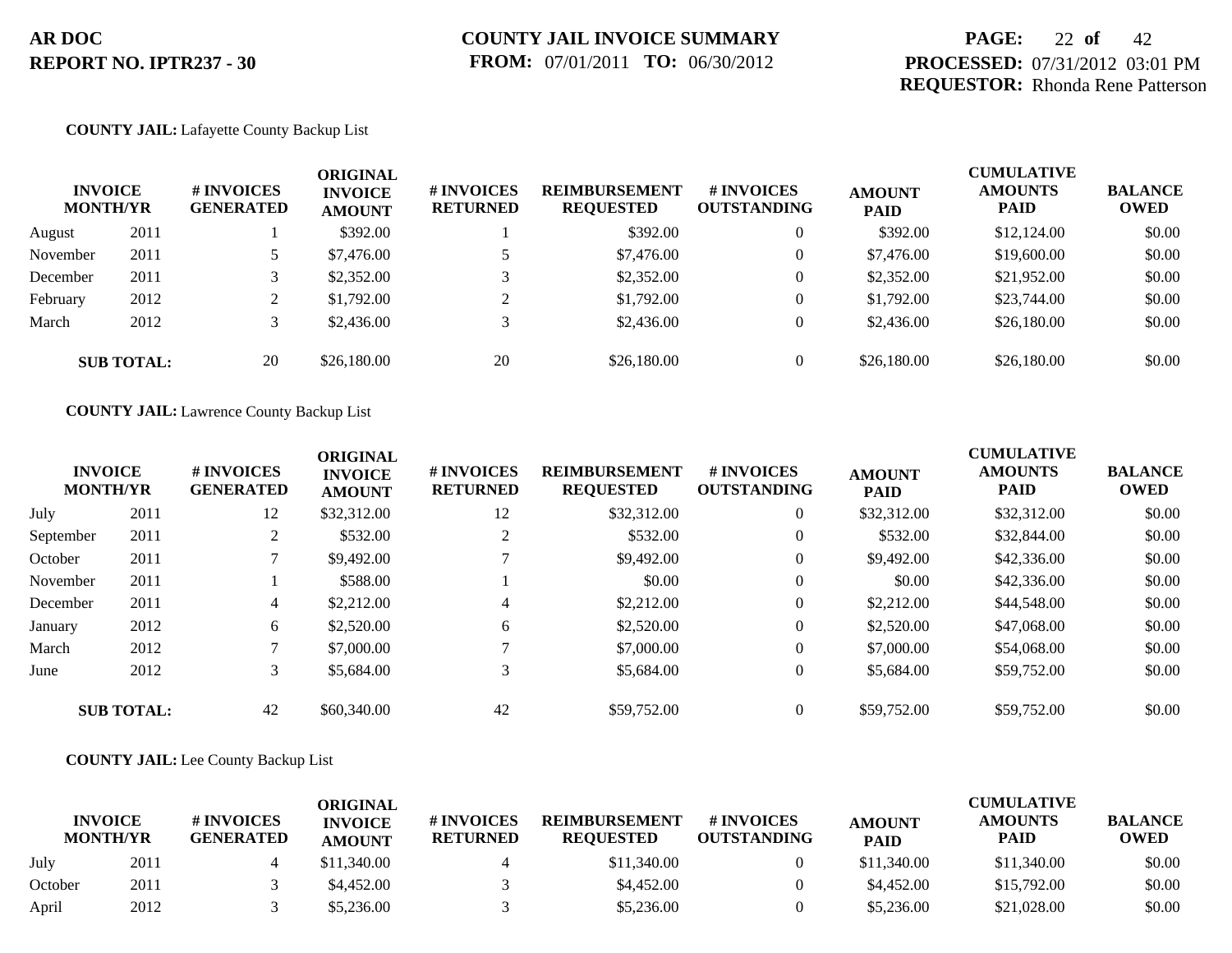## **COUNTY JAIL:** Lee County Backup List

| <b>INVOICE</b><br><b>MONTH/YR</b> | <b>#INVOICES</b><br><b>GENERATED</b> | ORIGINAL<br><b>INVOICE</b><br><b>AMOUNT</b> | # INVOICES<br>RETURNED | <b>REIMBURSEMENT</b><br><b>REOUESTED</b> | # INVOICES<br><b>OUTSTANDING</b> | <b>AMOUNT</b><br><b>PAID</b> | <b>CUMULATIVE</b><br><b>AMOUNTS</b><br>PAID | <b>BALANCE</b><br>OWED |
|-----------------------------------|--------------------------------------|---------------------------------------------|------------------------|------------------------------------------|----------------------------------|------------------------------|---------------------------------------------|------------------------|
| <b>SUB TOTAL:</b>                 | 10                                   | \$21,028.00                                 | 10                     | \$21,028.00                              |                                  | \$21,028.00                  | \$21,028.00                                 | \$0.00                 |

### **COUNTY JAIL:** Lincoln County Backup List

|          | <b>INVOICE</b><br><b>MONTH/YR</b> | # INVOICES<br><b>GENERATED</b> | ORIGINAL<br><b>INVOICE</b><br><b>AMOUNT</b> | # INVOICES<br><b>RETURNED</b> | <b>REIMBURSEMENT</b><br><b>REQUESTED</b> | # INVOICES<br><b>OUTSTANDING</b> | <b>AMOUNT</b><br><b>PAID</b> | <b>CUMULATIVE</b><br><b>AMOUNTS</b><br><b>PAID</b> | <b>BALANCE</b><br><b>OWED</b> |
|----------|-----------------------------------|--------------------------------|---------------------------------------------|-------------------------------|------------------------------------------|----------------------------------|------------------------------|----------------------------------------------------|-------------------------------|
| July     | 2011                              | 4                              | \$9,744.00                                  | $\overline{4}$                | \$9,744.00                               | $\theta$                         | \$9,744.00                   | \$9,744.00                                         | \$0.00                        |
| August   | 2011                              |                                | \$644.00                                    |                               | \$644.00                                 | $\overline{0}$                   | \$644.00                     | \$10,388.00                                        | \$0.00                        |
| December | 2011                              |                                | \$840.00                                    |                               | \$840.00                                 | $\theta$                         | \$840.00                     | \$11,228.00                                        | \$0.00                        |
| April    | 2012                              |                                | \$5,824.00                                  |                               | \$5,824.00                               | $\theta$                         | \$5,824.00                   | \$17,052.00                                        | \$0.00                        |
|          | <b>SUB TOTAL:</b>                 |                                | \$17,052.00                                 | q                             | \$17,052.00                              | $\overline{0}$                   | \$17,052.00                  | \$17,052.00                                        | \$0.00                        |

**COUNTY JAIL:** Little River County Backup List

| <b>INVOICE</b><br><b>MONTH/YR</b> |      | <b>#INVOICES</b><br><b>GENERATED</b> | <b>ORIGINAL</b><br><b>INVOICE</b><br><b>AMOUNT</b> | # INVOICES<br><b>RETURNED</b> | <b>REIMBURSEMENT</b><br><b>REQUESTED</b> | <b>#INVOICES</b><br><b>OUTSTANDING</b> | <b>AMOUNT</b><br><b>PAID</b> | <b>CUMULATIVE</b><br><b>AMOUNTS</b><br><b>PAID</b> | <b>BALANCE</b><br><b>OWED</b> |
|-----------------------------------|------|--------------------------------------|----------------------------------------------------|-------------------------------|------------------------------------------|----------------------------------------|------------------------------|----------------------------------------------------|-------------------------------|
| July                              | 2011 | 9                                    | \$30,660.00                                        | 9                             | \$18,228.00                              | $\overline{0}$                         | \$18,228.00                  | \$18,228.00                                        | \$0.00                        |
| August                            | 2011 | 2                                    | \$112.00                                           | 2                             | \$112.00                                 |                                        | \$112.00                     | \$18,340.00                                        | \$0.00                        |
| September                         | 2011 | 24                                   | \$57,204.00                                        | 24                            | \$54,096.00                              |                                        | \$54,096.00                  | \$72,436.00                                        | \$0.00                        |
| October                           | 2011 |                                      | \$560.00                                           |                               | \$0.00                                   |                                        | \$0.00                       | \$72,436.00                                        | \$0.00                        |
| November                          | 2011 | 2                                    | \$252.00                                           |                               | \$252.00                                 |                                        | \$252.00                     | \$72,688,00                                        | \$0.00                        |
| December                          | 2011 |                                      | \$7,084.00                                         |                               | \$3,892.00                               |                                        | \$3,892.00                   | \$76,580.00                                        | \$0.00                        |
| January                           | 2012 | 4                                    | \$8,736.00                                         |                               | \$8,736.00                               |                                        | \$8,736.00                   | \$85,316.00                                        | \$0.00                        |
| February                          | 2012 |                                      | \$140.00                                           |                               | \$140.00                                 |                                        | \$140.00                     | \$85,456.00                                        | \$0.00                        |
| March                             | 2012 | 17                                   | \$17,864.00                                        | 17                            | \$14,616.00                              |                                        | \$14,616.00                  | \$100,072.00                                       | \$0.00                        |
| April                             | 2012 | 6                                    | \$4,480.00                                         | 6                             | \$4,480.00                               |                                        | \$4,480.00                   | \$104,552.00                                       | \$0.00                        |
| June                              | 2012 |                                      | \$5,320.00                                         |                               | \$0.00                                   |                                        | \$0.00                       | \$104,552.00                                       | \$0.00                        |
|                                   |      |                                      |                                                    |                               |                                          |                                        |                              |                                                    |                               |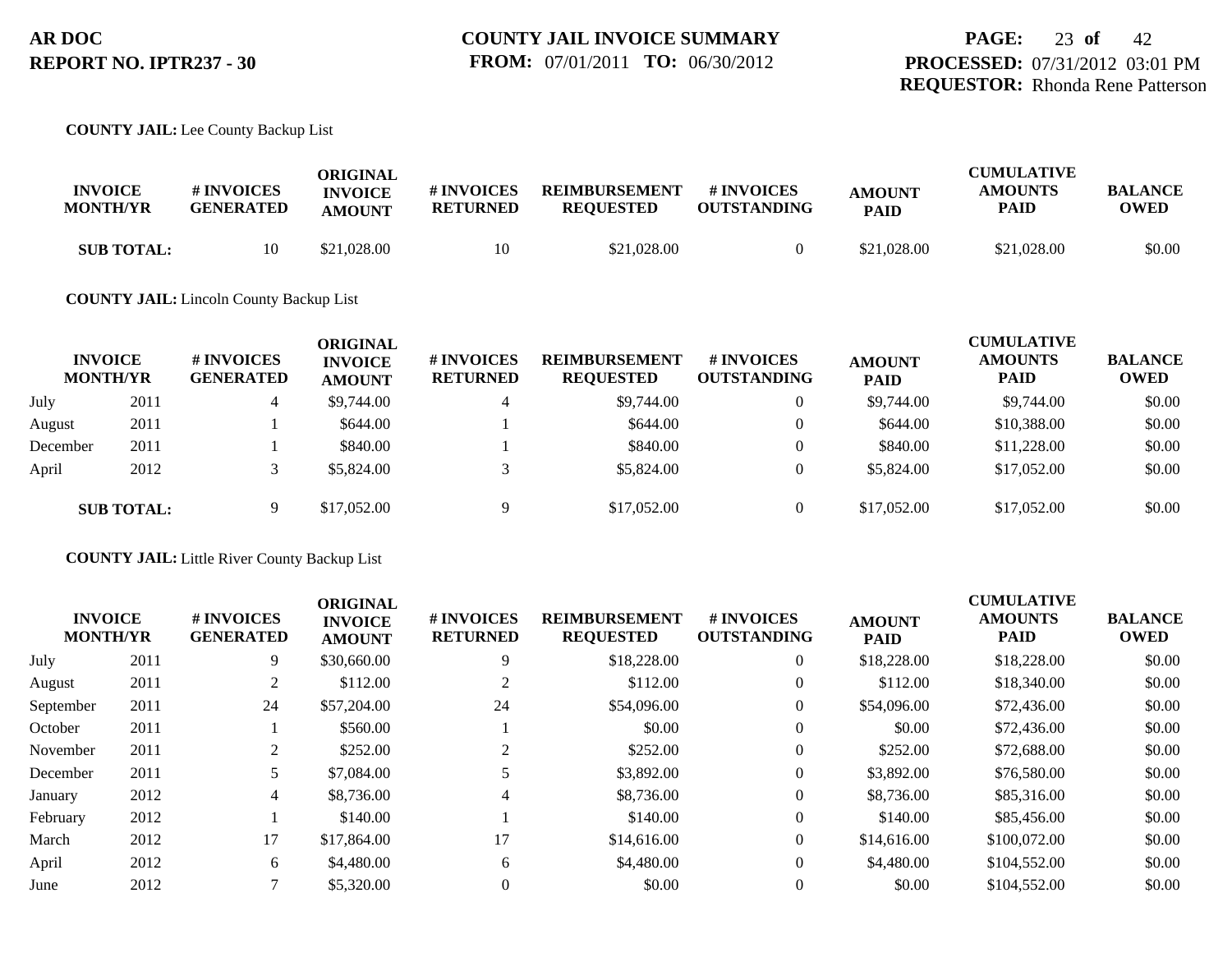**COUNTY JAIL:** Little River County Backup List

| <b>INVOICE</b><br><b>MONTH/YR</b> | # INVOICES<br><b>GENERATED</b> | ORIGINAL<br><b>INVOICE</b> | # INVOICES<br><b>RETURNED</b> | <b>REIMBURSEMENT</b><br><b>REOUESTED</b> | # INVOICES<br><b>OUTSTANDING</b> | <b>AMOUNT</b> | <b>CUMULATIVE</b><br><b>AMOUNTS</b><br>PAID | <b>BALANCE</b><br>OWED |
|-----------------------------------|--------------------------------|----------------------------|-------------------------------|------------------------------------------|----------------------------------|---------------|---------------------------------------------|------------------------|
|                                   |                                | <b>AMOUNT</b>              |                               |                                          |                                  | <b>PAID</b>   |                                             |                        |
| <b>SUB TOTAL:</b>                 | 78                             | \$132,412.00               |                               | \$104,552.00                             |                                  | \$104,552.00  | \$104,552.00                                | \$0.00                 |

**COUNTY JAIL:** Logan County Backup List

| <b>INVOICE</b><br><b>MONTH/YR</b> |                   | # INVOICES<br><b>GENERATED</b> | <b>ORIGINAL</b><br><b>INVOICE</b><br><b>AMOUNT</b> | # INVOICES<br><b>RETURNED</b> | <b>REIMBURSEMENT</b><br><b>REQUESTED</b> | <b>#INVOICES</b><br><b>OUTSTANDING</b> | <b>AMOUNT</b><br><b>PAID</b> | <b>CUMULATIVE</b><br><b>AMOUNTS</b><br><b>PAID</b> | <b>BALANCE</b><br><b>OWED</b> |
|-----------------------------------|-------------------|--------------------------------|----------------------------------------------------|-------------------------------|------------------------------------------|----------------------------------------|------------------------------|----------------------------------------------------|-------------------------------|
| July                              | 2011              | 3                              | \$7,000.00                                         |                               | \$4,928.00                               | $\overline{0}$                         | \$4,928.00                   | \$4,928.00                                         | \$0.00                        |
| August                            | 2011              | 8                              | \$17,332.00                                        |                               | \$16,968.00                              | $\overline{0}$                         | \$16,968.00                  | \$21,896.00                                        | \$0.00                        |
| October                           | 2011              |                                | \$168.00                                           | $\theta$                      | \$0.00                                   | $\overline{0}$                         | \$0.00                       | \$21,896.00                                        | \$0.00                        |
| November                          | 2011              | 8                              | \$6,384.00                                         | $\overline{0}$                | \$0.00                                   | $\overline{0}$                         | \$0.00                       | \$21,896.00                                        | \$0.00                        |
| December                          | 2011              |                                | \$168.00                                           | $\theta$                      | \$0.00                                   | $\Omega$                               | \$0.00                       | \$21,896.00                                        | \$0.00                        |
| February                          | 2012              | 3                              | \$868.00                                           | $\theta$                      | \$0.00                                   | $\theta$                               | \$0.00                       | \$21,896.00                                        | \$0.00                        |
| April                             | 2012              | 6                              | \$17,528.00                                        | 6                             | \$17,528.00                              | $\overline{0}$                         | \$17,528.00                  | \$39,424.00                                        | \$0.00                        |
| May                               | 2012              |                                | \$6,664.00                                         |                               | \$6,664.00                               | $\overline{0}$                         | \$6,664.00                   | \$46,088,00                                        | \$0.00                        |
| June                              | 2012              |                                | \$196.00                                           | $\overline{0}$                | \$0.00                                   | $\overline{0}$                         | \$0.00                       | \$46,088.00                                        | \$0.00                        |
|                                   | <b>SUB TOTAL:</b> | 36                             | \$56,308.00                                        | 21                            | \$46,088.00                              | $\overline{0}$                         | \$46,088,00                  | \$46,088,00                                        | \$0.00                        |

**COUNTY JAIL:** Lonoke County Backup List

| <b>INVOICE</b><br><b>MONTH/YR</b> |      | # INVOICES<br><b>GENERATED</b> | <b>ORIGINAL</b><br><b>INVOICE</b><br><b>AMOUNT</b> | # INVOICES<br><b>RETURNED</b> | <b>REIMBURSEMENT</b><br><b>REQUESTED</b> | # INVOICES<br><b>OUTSTANDING</b> | <b>AMOUNT</b><br><b>PAID</b> | <b>CUMULATIVE</b><br><b>AMOUNTS</b><br><b>PAID</b> | <b>BALANCE</b><br><b>OWED</b> |
|-----------------------------------|------|--------------------------------|----------------------------------------------------|-------------------------------|------------------------------------------|----------------------------------|------------------------------|----------------------------------------------------|-------------------------------|
| July                              | 2011 | 14                             | \$15,036.00                                        | 14                            | \$14,616.00                              | $\overline{0}$                   | \$14,616.00                  | \$14,616.00                                        | \$0.00                        |
| August                            | 2011 |                                | \$308.00                                           |                               | \$308.00                                 | $\overline{0}$                   | \$308.00                     | \$14,924.00                                        | \$0.00                        |
| September                         | 2011 | 22                             | \$9,744.00                                         | 22                            | \$9,744.00                               | $\overline{0}$                   | \$9,744.00                   | \$24,668.00                                        | \$0.00                        |
| October                           | 2011 | 10                             | \$5,964.00                                         | 10                            | \$4,144.00                               | $\overline{0}$                   | \$4,144.00                   | \$28,812.00                                        | \$0.00                        |
| November                          | 2011 | 9                              | \$6,944.00                                         | $\Omega$                      | \$6,944.00                               | $\overline{0}$                   | \$6,944.00                   | \$35,756.00                                        | \$0.00                        |
| December                          | 2011 | 11                             | \$6,776.00                                         |                               | \$6,776.00                               | $\Omega$                         | \$6,776.00                   | \$42,532.00                                        | \$0.00                        |
| January                           | 2012 |                                | \$1,316.00                                         |                               | \$1,316.00                               |                                  | \$1,316.00                   | \$43,848.00                                        | \$0.00                        |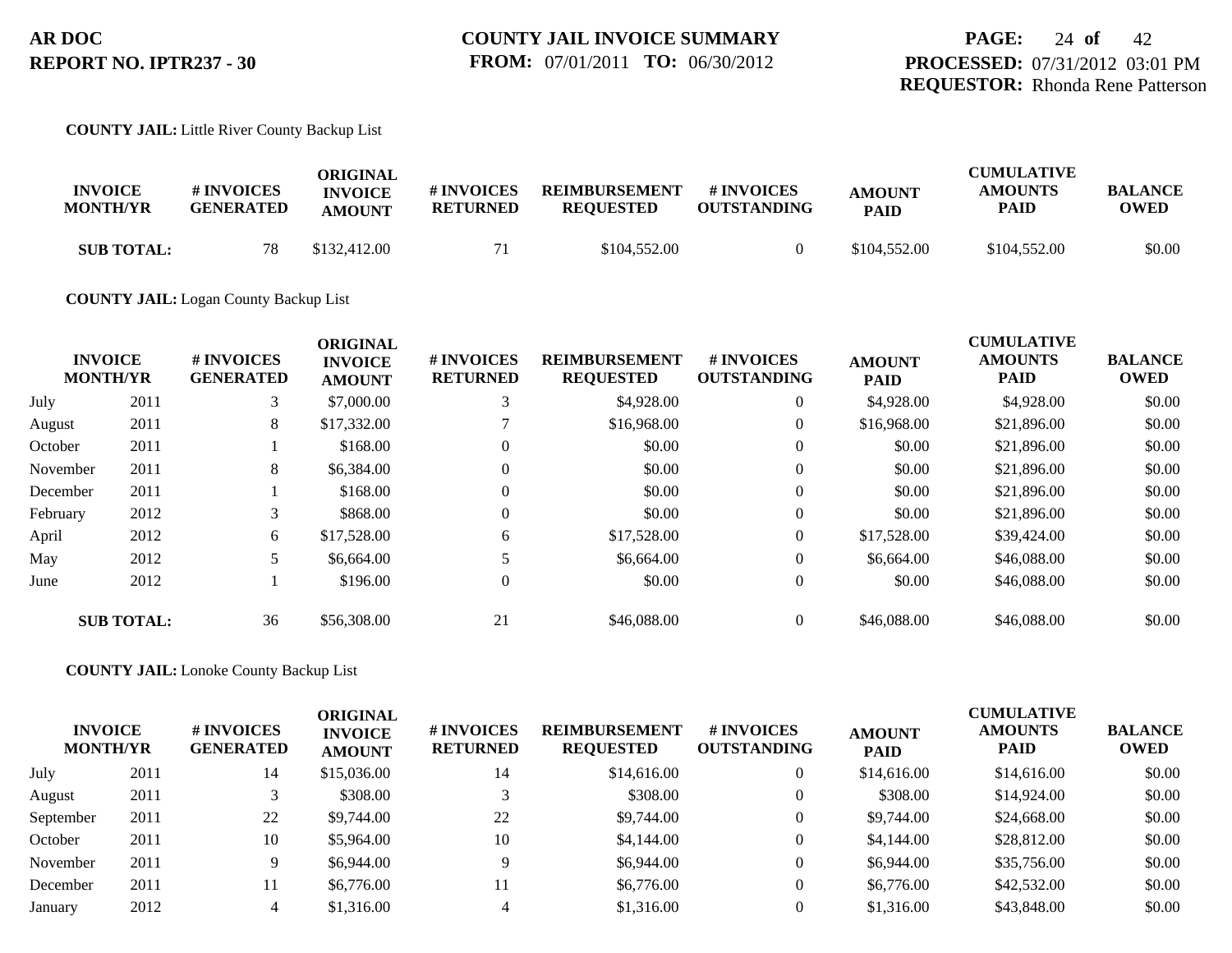# **PAGE:** 25 **of** 42 **PROCESSED:** 07/31/2012 03:01 PM **REQUESTOR:** Rhonda Rene Patterson

## **COUNTY JAIL:** Lonoke County Backup List

|          | <b>INVOICE</b><br><b>MONTH/YR</b> | <b>#INVOICES</b><br><b>GENERATED</b> | ORIGINAL<br><b>INVOICE</b><br><b>AMOUNT</b> | <b># INVOICES</b><br><b>RETURNED</b> | <b>REIMBURSEMENT</b><br><b>REQUESTED</b> | # INVOICES<br><b>OUTSTANDING</b> | <b>AMOUNT</b><br><b>PAID</b> | <b>CUMULATIVE</b><br><b>AMOUNTS</b><br><b>PAID</b> | <b>BALANCE</b><br><b>OWED</b> |
|----------|-----------------------------------|--------------------------------------|---------------------------------------------|--------------------------------------|------------------------------------------|----------------------------------|------------------------------|----------------------------------------------------|-------------------------------|
| February | 2012                              | 16                                   | \$13,104.00                                 | 16                                   | \$13,104.00                              | $\mathbf{0}$                     | \$13,104.00                  | \$56,952.00                                        | \$0.00                        |
| March    | 2012                              | 20                                   | \$14,980.00                                 | 20                                   | \$14,980.00                              | $\mathbf{0}$                     | \$14,980.00                  | \$71,932.00                                        | \$0.00                        |
| April    | 2012                              | 8                                    | \$5,516.00                                  | 8                                    | \$5,516.00                               | $\overline{0}$                   | \$5,516.00                   | \$77,448.00                                        | \$0.00                        |
| June     | 2012                              | 12                                   | \$9,436.00                                  | 12                                   | \$9,016.00                               | $\overline{0}$                   | \$9,016.00                   | \$86,464.00                                        | \$0.00                        |
|          | <b>SUB TOTAL:</b>                 | 129                                  | \$89,124.00                                 | 129                                  | \$86,464.00                              | $\Omega$                         | \$86,464.00                  | \$86,464.00                                        | \$0.00                        |

**COUNTY JAIL:** Lr Probation & Parole

|       | <b>INVOICE</b><br><b>MONTH/YR</b> | # INVOICES<br><b>GENERATED</b> | ORIGINAL<br><b>INVOICE</b><br><b>AMOUNT</b> | <b>#INVOICES</b><br><b>RETURNED</b> | <b>REIMBURSEMENT</b><br><b>REQUESTED</b> | # INVOICES<br><b>OUTSTANDING</b> | <b>AMOUNT</b><br><b>PAID</b> | <b>CUMULATIVE</b><br><b>AMOUNTS</b><br>PAID | <b>BALANCE</b><br><b>OWED</b> |
|-------|-----------------------------------|--------------------------------|---------------------------------------------|-------------------------------------|------------------------------------------|----------------------------------|------------------------------|---------------------------------------------|-------------------------------|
| March | 2012                              |                                | \$588.00                                    |                                     | \$0.00                                   |                                  | \$0.00                       | \$0.00                                      | \$0.00                        |
|       | <b>SUB TOTAL:</b>                 |                                | \$588.00                                    |                                     | \$0.00                                   |                                  | \$0.00                       | \$0.00                                      | \$0.00                        |

**COUNTY JAIL:** Madison County Backup List

| <b>MONTH/YR</b> | <b>INVOICE</b>    | # INVOICES<br><b>GENERATED</b> | <b>ORIGINAL</b><br><b>INVOICE</b><br><b>AMOUNT</b> | <b>#INVOICES</b><br><b>RETURNED</b> | <b>REIMBURSEMENT</b><br><b>REQUESTED</b> | <b># INVOICES</b><br><b>OUTSTANDING</b> | <b>AMOUNT</b><br><b>PAID</b> | <b>CUMULATIVE</b><br><b>AMOUNTS</b><br><b>PAID</b> | <b>BALANCE</b><br><b>OWED</b> |
|-----------------|-------------------|--------------------------------|----------------------------------------------------|-------------------------------------|------------------------------------------|-----------------------------------------|------------------------------|----------------------------------------------------|-------------------------------|
| September       | 2011              | 12                             | \$36,148.00                                        | 12                                  | \$18,032.00                              |                                         | \$18,032.00                  | \$18,032.00                                        | \$0.00                        |
| October         | 2011              |                                | \$280.00                                           | $\sim$                              | \$560.00                                 |                                         | \$560.00                     | \$18,592.00                                        | \$0.00                        |
| April           | 2012              |                                | \$25,816.00                                        |                                     | \$3,612.00                               |                                         | \$3,612.00                   | \$22,204.00                                        | \$0.00                        |
| June            | 2012              |                                | \$3,668.00                                         |                                     | \$896.00                                 |                                         | \$896.00                     | \$23,100.00                                        | \$0.00                        |
|                 | <b>SUB TOTAL:</b> | 20                             | \$65,912.00                                        | 20                                  | \$23,100.00                              |                                         | \$23,100.00                  | \$23,100.00                                        | \$0.00                        |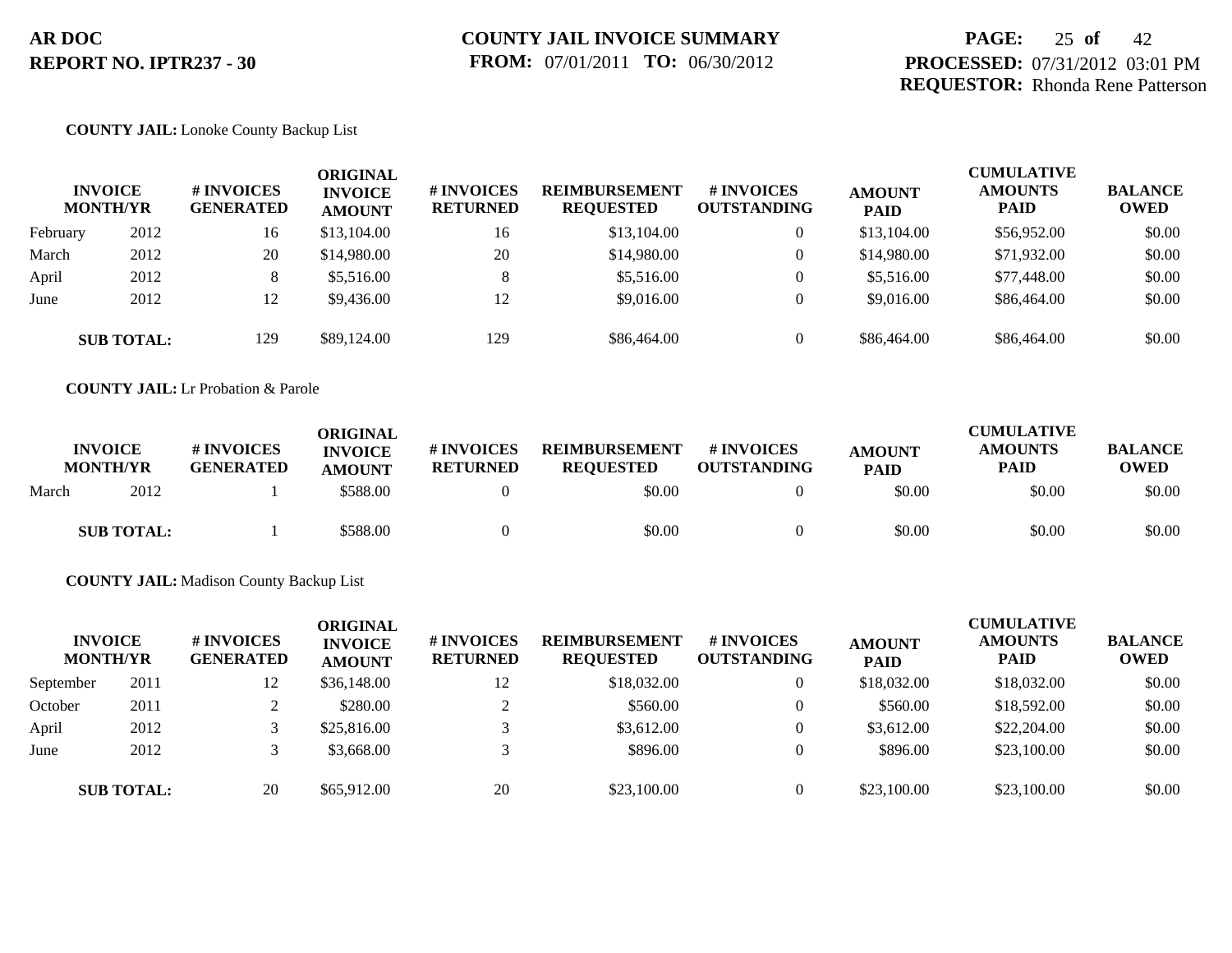# **PAGE:** 26 **of** 42 **PROCESSED:** 07/31/2012 03:01 PM **REQUESTOR:** Rhonda Rene Patterson

## **COUNTY JAIL:** Marion County Backup List

|           | <b>INVOICE</b><br><b>MONTH/YR</b> | # INVOICES<br><b>GENERATED</b> | <b>ORIGINAL</b><br><b>INVOICE</b><br><b>AMOUNT</b> | # INVOICES<br><b>RETURNED</b> | <b>REIMBURSEMENT</b><br><b>REQUESTED</b> | # INVOICES<br><b>OUTSTANDING</b> | <b>AMOUNT</b><br><b>PAID</b> | <b>CUMULATIVE</b><br><b>AMOUNTS</b><br><b>PAID</b> | <b>BALANCE</b><br><b>OWED</b> |
|-----------|-----------------------------------|--------------------------------|----------------------------------------------------|-------------------------------|------------------------------------------|----------------------------------|------------------------------|----------------------------------------------------|-------------------------------|
| September | 2011                              | 2                              | \$7,952.00                                         |                               | \$7,952.00                               | $\mathbf{0}$                     | \$7,952.00                   | \$7,952.00                                         | \$0.00                        |
| October   | 2011                              | 3                              | \$11,312.00                                        |                               | \$84.00                                  | $\theta$                         | \$84.00                      | \$8,036.00                                         | \$0.00                        |
| November  | 2011                              |                                | \$56.00                                            |                               | \$56.00                                  | $\theta$                         | \$56.00                      | \$8,092.00                                         | \$0.00                        |
| December  | 2011                              | $\mathcal{L}$<br>∠             | \$1,456.00                                         | ◠                             | \$56.00                                  | $\theta$                         | \$56.00                      | \$8,148.00                                         | \$0.00                        |
| March     | 2012                              |                                | \$7,420.00                                         | $\Omega$                      | \$0.00                                   | $\overline{0}$                   | \$0.00                       | \$8,148.00                                         | \$0.00                        |
| June      | 2012                              |                                | \$196.00                                           | $\mathbf{0}$                  | \$0.00                                   | $\overline{0}$                   | \$0.00                       | \$8,148.00                                         | \$0.00                        |
|           | <b>SUB TOTAL:</b>                 | 14                             | \$28,392.00                                        | 8                             | \$8,148.00                               | $\theta$                         | \$8,148.00                   | \$8,148.00                                         | \$0.00                        |

### **COUNTY JAIL:** Miller County Backup List

|           | <b>INVOICE</b><br><b>MONTH/YR</b> | # INVOICES<br><b>GENERATED</b> | <b>ORIGINAL</b><br><b>INVOICE</b><br><b>AMOUNT</b> | # INVOICES<br><b>RETURNED</b> | <b>REIMBURSEMENT</b><br><b>REQUESTED</b> | # INVOICES<br><b>OUTSTANDING</b> | <b>AMOUNT</b><br><b>PAID</b> | <b>CUMULATIVE</b><br><b>AMOUNTS</b><br>PAID | <b>BALANCE</b><br><b>OWED</b> |
|-----------|-----------------------------------|--------------------------------|----------------------------------------------------|-------------------------------|------------------------------------------|----------------------------------|------------------------------|---------------------------------------------|-------------------------------|
| July      | 2011                              | 22                             | \$89,768.00                                        | 22                            | \$87,108.00                              | $\overline{0}$                   | \$87,108.00                  | \$87,108.00                                 | \$0.00                        |
| August    | 2011                              | 14                             | \$32,396.00                                        | 14                            | \$28,588.00                              | $\overline{0}$                   | \$28,588.00                  | \$115,696.00                                | \$0.00                        |
| September | 2011                              | 5                              | \$18,116.00                                        | 5                             | \$18,116.00                              | $\overline{0}$                   | \$18,116.00                  | \$133,812.00                                | \$0.00                        |
| October   | 2011                              | 37                             | \$94,752.00                                        | 37                            | \$94,752.00                              | $\overline{0}$                   | \$94,752.00                  | \$228,564.00                                | \$0.00                        |
| November  | 2011                              | 21                             | \$24,528.00                                        | 21                            | \$22,736.00                              | $\overline{0}$                   | \$22,736.00                  | \$251,300.00                                | \$0.00                        |
| December  | 2011                              | 4                              | \$1,624.00                                         | $\overline{4}$                | \$1,624.00                               | $\overline{0}$                   | \$1,624.00                   | \$252,924.00                                | \$0.00                        |
| January   | 2012                              | 16                             | \$17,304.00                                        | 16                            | \$17,304.00                              | $\overline{0}$                   | \$17,304.00                  | \$270,228.00                                | \$0.00                        |
| February  | 2012                              | 2                              | \$588.00                                           | 2                             | \$588.00                                 | $\overline{0}$                   | \$588.00                     | \$270,816.00                                | \$0.00                        |
| March     | 2012                              | 25                             | \$53,396.00                                        | 25                            | \$49,112.00                              | $\overline{0}$                   | \$49,112.00                  | \$319,928.00                                | \$0.00                        |
| April     | 2012                              | 31                             | \$27,804.00                                        | 31                            | \$24,388.00                              | $\overline{0}$                   | \$24,388.00                  | \$344,316.00                                | \$0.00                        |
| May       | 2012                              | 4                              | \$2,016.00                                         | 4                             | \$2,016.00                               | $\overline{0}$                   | \$2,016.00                   | \$346,332.00                                | \$0.00                        |
| June      | 2012                              |                                | \$168.00                                           |                               | \$168.00                                 | $\overline{0}$                   | \$168.00                     | \$346,500.00                                | \$0.00                        |
|           | <b>SUB TOTAL:</b>                 | 182                            | \$362,460.00                                       | 182                           | \$346,500.00                             | $\Omega$                         | \$346,500.00                 | \$346,500.00                                | \$0.00                        |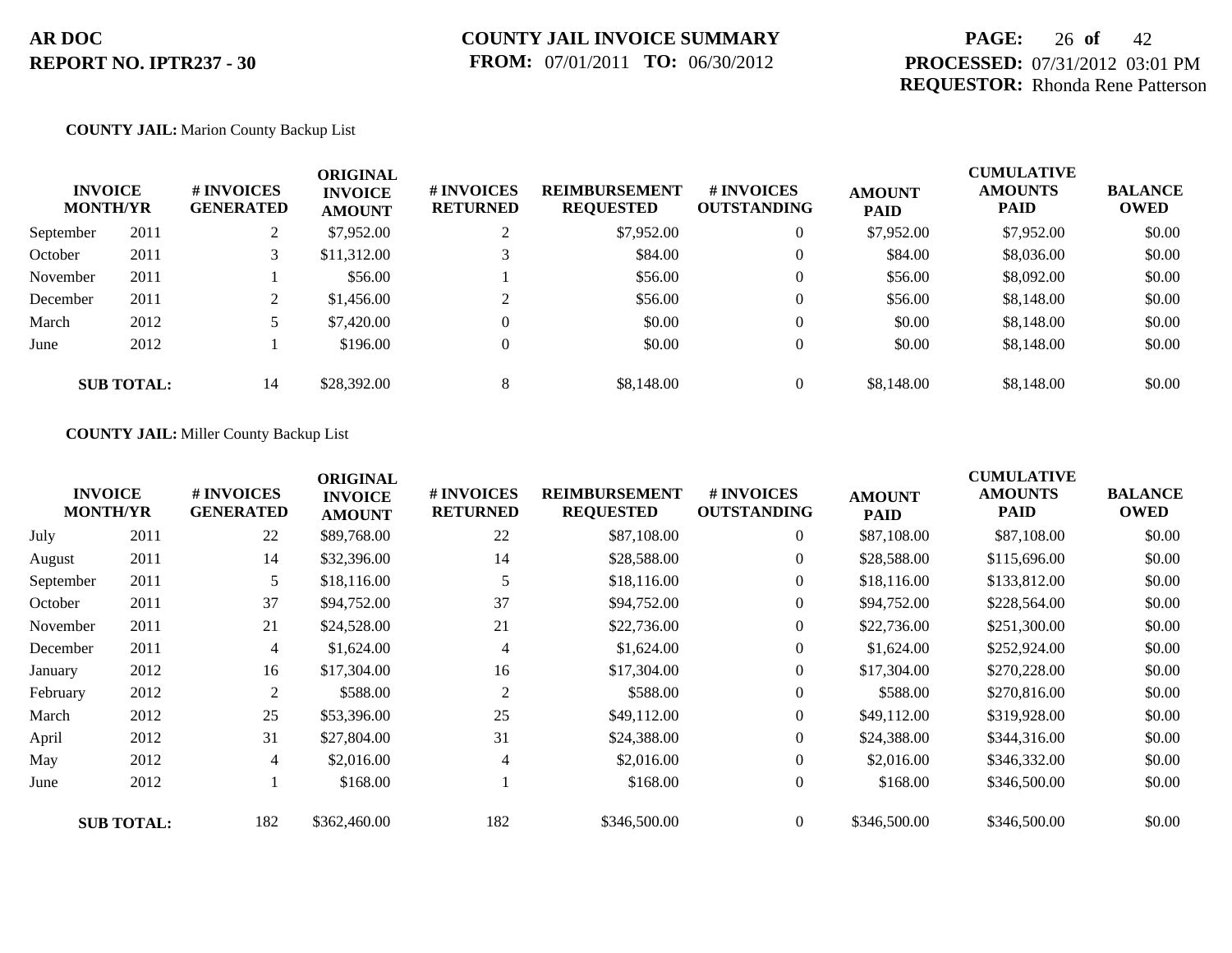# **PAGE:** 27 **of** 42 **PROCESSED:** 07/31/2012 03:01 PM **REQUESTOR:** Rhonda Rene Patterson

### **COUNTY JAIL:** Miss. Co. Regional Maintenance

|       | <b>INVOICE</b><br><b>MONTH/YR</b> | # INVOICES<br><b>GENERATED</b> | <b>ORIGINAL</b><br><b>INVOICE</b><br><b>AMOUNT</b> | <b>#INVOICES</b><br><b>RETURNED</b> | <b>REIMBURSEMENT</b><br><b>REQUESTED</b> | <b>#INVOICES</b><br><b>OUTSTANDING</b> | <b>AMOUNT</b><br><b>PAID</b> | <b>CUMULATIVE</b><br><b>AMOUNTS</b><br><b>PAID</b> | <b>BALANCE</b><br><b>OWED</b> |
|-------|-----------------------------------|--------------------------------|----------------------------------------------------|-------------------------------------|------------------------------------------|----------------------------------------|------------------------------|----------------------------------------------------|-------------------------------|
| March | 2012                              |                                | \$6,748.00                                         |                                     | \$0.00                                   |                                        | \$0.00                       | \$0.00                                             | \$0.00                        |
| June  | 2012                              |                                | \$14,308.00                                        |                                     | \$0.00                                   |                                        | \$0.00                       | \$0.00                                             | \$0.00                        |
|       | <b>SUB TOTAL:</b>                 |                                | \$21,056.00                                        |                                     | \$0.00                                   |                                        | \$0.00                       | \$0.00                                             | \$0.00                        |

**COUNTY JAIL:** Mississippi County Backup List

|           | <b>INVOICE</b><br><b>MONTH/YR</b> | # INVOICES<br><b>GENERATED</b> | <b>ORIGINAL</b><br><b>INVOICE</b><br><b>AMOUNT</b> | # INVOICES<br><b>RETURNED</b> | <b>REIMBURSEMENT</b><br><b>REQUESTED</b> | <b># INVOICES</b><br><b>OUTSTANDING</b> | <b>AMOUNT</b><br><b>PAID</b> | <b>CUMULATIVE</b><br><b>AMOUNTS</b><br><b>PAID</b> | <b>BALANCE</b><br><b>OWED</b> |
|-----------|-----------------------------------|--------------------------------|----------------------------------------------------|-------------------------------|------------------------------------------|-----------------------------------------|------------------------------|----------------------------------------------------|-------------------------------|
| July      | 2011                              | 5                              | \$8,428.00                                         |                               | \$8,484.00                               | $\overline{0}$                          | \$8,484.00                   | \$8,484.00                                         | \$0.00                        |
| August    | 2011                              | 8                              | \$17,472.00                                        | 8                             | \$17,836.00                              | $\overline{0}$                          | \$17,836.00                  | \$26,320.00                                        | \$0.00                        |
| September | 2011                              | 16                             | \$29,596.00                                        | 16                            | \$29,960.00                              | $\overline{0}$                          | \$29,960.00                  | \$56,280.00                                        | \$0.00                        |
| October   | 2011                              | 17                             | \$13,804.00                                        | 17                            | \$14,280.00                              | $\overline{0}$                          | \$14,280.00                  | \$70,560.00                                        | \$0.00                        |
| November  | 2011                              | 18                             | \$17,668.00                                        | 18                            | \$17,836.00                              | $\overline{0}$                          | \$17,836.00                  | \$88,396.00                                        | \$0.00                        |
| January   | 2012                              | 14                             | \$11,956.00                                        | 14                            | \$11,340.00                              | $\overline{0}$                          | \$11,340.00                  | \$99,736.00                                        | \$0.00                        |
| February  | 2012                              | 2                              | \$448.00                                           | 2                             | \$448.00                                 | $\overline{0}$                          | \$448.00                     | \$100,184.00                                       | \$0.00                        |
| March     | 2012                              | 13                             | \$14,308.00                                        | 13                            | \$13,244.00                              | $\Omega$                                | \$13,244.00                  | \$113,428.00                                       | \$0.00                        |
| April     | 2012                              | 11                             | \$6,804.00                                         | 11                            | \$6,804.00                               | $\overline{0}$                          | \$6,804.00                   | \$120,232.00                                       | \$0.00                        |
| May       | 2012                              | 10                             | \$5,600.00                                         | 10                            | \$5,880.00                               | $\overline{0}$                          | \$5,880.00                   | \$126,112.00                                       | \$0.00                        |
|           | <b>SUB TOTAL:</b>                 | 114                            | \$126,084.00                                       | 114                           | \$126,112.00                             | $\theta$                                | \$126,112.00                 | \$126,112.00                                       | \$0.00                        |

### **COUNTY JAIL:** Monroe County Backup List

| <b>INVOICE</b><br><b>MONTH/YR</b> |      | <b>#INVOICES</b><br><b>GENERATED</b> | ORIGINAL<br><b>INVOICE</b><br><b>AMOUNT</b> | # INVOICES<br><b>RETURNED</b> | <b>REIMBURSEMENT</b><br><b>REQUESTED</b> | <b>#INVOICES</b><br><b>OUTSTANDING</b> | <b>AMOUNT</b><br><b>PAID</b> | <b>CUMULATIVE</b><br><b>AMOUNTS</b><br><b>PAID</b> | <b>BALANCE</b><br><b>OWED</b> |
|-----------------------------------|------|--------------------------------------|---------------------------------------------|-------------------------------|------------------------------------------|----------------------------------------|------------------------------|----------------------------------------------------|-------------------------------|
| July                              | 2011 |                                      | \$4,704.00                                  |                               | \$1,820.00                               |                                        | \$1,820.00                   | \$1,820.00                                         | \$0.00                        |
| September                         | 2011 |                                      | \$6,020.00                                  |                               | \$420.00                                 |                                        | \$420.00                     | \$2,240.00                                         | \$0.00                        |
| November                          | 2011 |                                      | \$28.00                                     |                               | \$28.00                                  |                                        | \$28.00                      | \$2,268.00                                         | \$0.00                        |
| February                          | 2012 |                                      | \$12,936.00                                 |                               | \$140.00                                 |                                        | \$140.00                     | \$2,408.00                                         | \$0.00                        |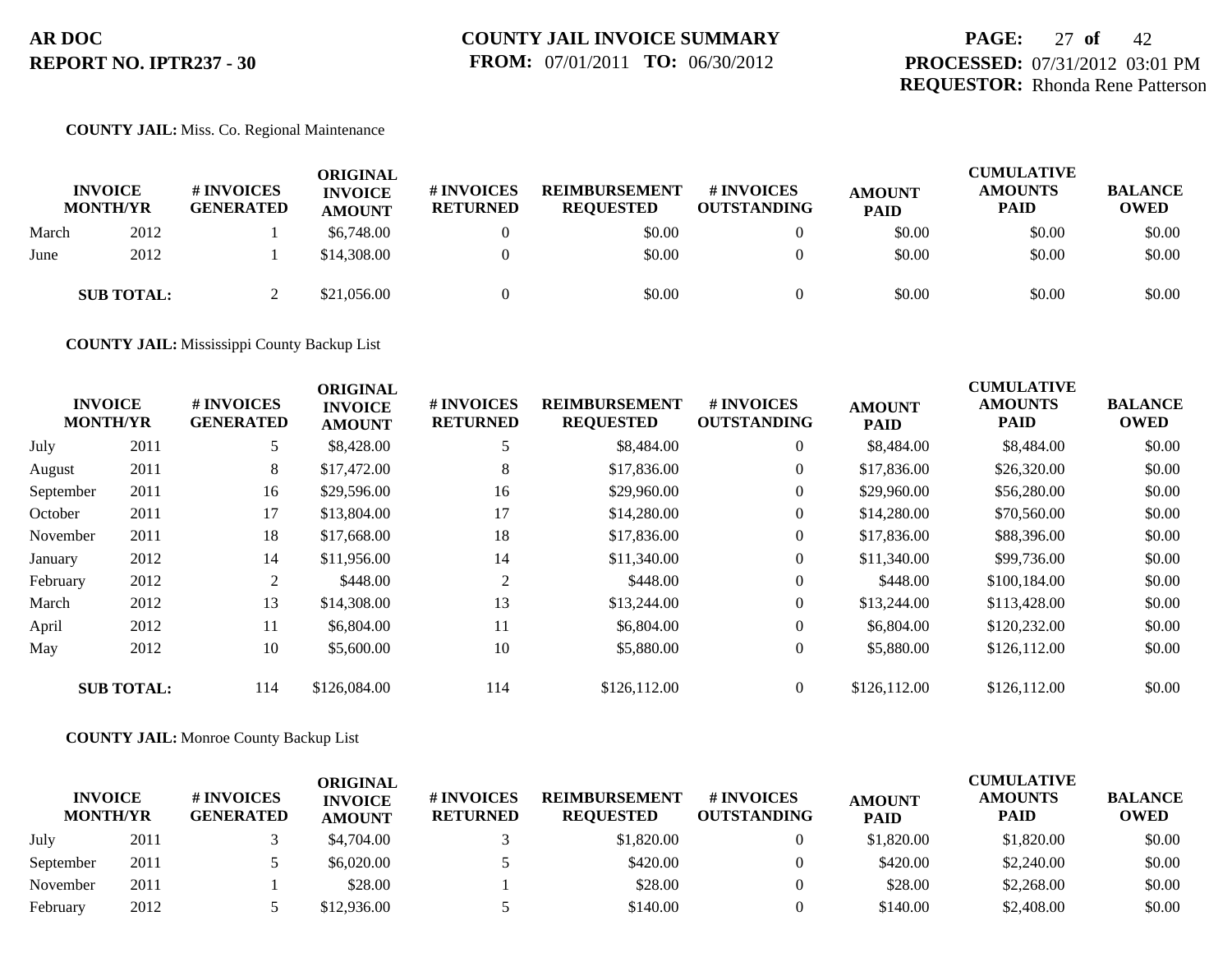# **PAGE:** 28 **of** 42 **PROCESSED:** 07/31/2012 03:01 PM **REQUESTOR:** Rhonda Rene Patterson

## **COUNTY JAIL:** Monroe County Backup List

| <b>INVOICE</b><br><b>MONTH/YR</b> | <b># INVOICES</b><br><b>GENERATED</b> | ORIGINAL<br><b>INVOICE</b><br><b>AMOUNT</b> | <b>#INVOICES</b><br><b>RETURNED</b> | <b>REIMBURSEMENT</b><br><b>REOUESTED</b> | <b># INVOICES</b><br><b>OUTSTANDING</b> | <b>AMOUNT</b><br><b>PAID</b> | <b>CUMULATIVE</b><br><b>AMOUNTS</b><br>PAID | <b>BALANCE</b><br><b>OWED</b> |
|-----------------------------------|---------------------------------------|---------------------------------------------|-------------------------------------|------------------------------------------|-----------------------------------------|------------------------------|---------------------------------------------|-------------------------------|
| 2012<br>March                     |                                       | \$2,548.00                                  |                                     | \$784.00                                 |                                         | \$784.00                     | \$3,192.00                                  | \$0.00                        |
| <b>SUB TOTAL:</b>                 | 19                                    | \$26,236.00                                 | 18                                  | \$3,192,00                               |                                         | \$3,192.00                   | \$3,192.00                                  | \$0.00                        |

**COUNTY JAIL:** Montgomery County Backup List

| <b>INVOICE</b><br><b>MONTH/YR</b> |                   | <b>#INVOICES</b><br><b>GENERATED</b> | <b>ORIGINAL</b><br><b>INVOICE</b><br><b>AMOUNT</b> | # INVOICES<br><b>RETURNED</b> | <b>REIMBURSEMENT</b><br><b>REQUESTED</b> | # INVOICES<br><b>OUTSTANDING</b> | <b>AMOUNT</b><br><b>PAID</b> | <b>CUMULATIVE</b><br><b>AMOUNTS</b><br><b>PAID</b> | <b>BALANCE</b><br><b>OWED</b> |
|-----------------------------------|-------------------|--------------------------------------|----------------------------------------------------|-------------------------------|------------------------------------------|----------------------------------|------------------------------|----------------------------------------------------|-------------------------------|
| July                              | 2011              |                                      | \$9,828,00                                         |                               | \$9,828.00                               | $\overline{0}$                   | \$9,828.00                   | \$9,828,00                                         | \$0.00                        |
| November                          | 2011              |                                      | \$5,488.00                                         |                               | \$5,488.00                               | $\overline{0}$                   | \$5,488.00                   | \$15,316.00                                        | \$0.00                        |
| January                           | 2012              |                                      | \$280.00                                           |                               | \$280.00                                 | $\Omega$                         | \$280.00                     | \$15,596.00                                        | \$0.00                        |
| March                             | 2012              |                                      | \$6,664.00                                         |                               | \$6,664.00                               |                                  | \$6,664.00                   | \$22,260.00                                        | \$0.00                        |
| June                              | 2012              |                                      | \$280.00                                           |                               | \$280.00                                 | $\Omega$                         | \$280.00                     | \$22,540.00                                        | \$0.00                        |
|                                   | <b>SUB TOTAL:</b> | 13                                   | \$22,540.00                                        | 13                            | \$22,540.00                              |                                  | \$22,540.00                  | \$22,540.00                                        | \$0.00                        |

#### **COUNTY JAIL:** Nevada County Backup List

|         | <b>INVOICE</b><br><b>MONTH/YR</b> | # INVOICES<br><b>GENERATED</b> | ORIGINAL<br><b>INVOICE</b><br><b>AMOUNT</b> | # INVOICES<br><b>RETURNED</b> | <b>REIMBURSEMENT</b><br><b>REQUESTED</b> | # INVOICES<br><b>OUTSTANDING</b> | <b>AMOUNT</b><br><b>PAID</b> | <b>CUMULATIVE</b><br><b>AMOUNTS</b><br><b>PAID</b> | <b>BALANCE</b><br><b>OWED</b> |
|---------|-----------------------------------|--------------------------------|---------------------------------------------|-------------------------------|------------------------------------------|----------------------------------|------------------------------|----------------------------------------------------|-------------------------------|
| July    | 2011                              |                                | \$2,464.00                                  |                               | \$1,792.00                               |                                  | \$1,792.00                   | \$1,792.00                                         | \$0.00                        |
| August  | 2011                              |                                | \$1,932.00                                  |                               | \$0.00                                   |                                  | \$0.00                       | \$1,792.00                                         | \$0.00                        |
| January | 2012                              |                                | \$728.00                                    |                               | \$728.00                                 |                                  | \$728.00                     | \$2,520.00                                         | \$0.00                        |
| May     | 2012                              |                                | \$2,016.00                                  |                               | \$2,016.00                               |                                  | \$2,016.00                   | \$4,536.00                                         | \$0.00                        |
|         | <b>SUB TOTAL:</b>                 | 6.                             | \$7,140.00                                  | <sub>6</sub>                  | \$4,536.00                               |                                  | \$4,536.00                   | \$4,536.00                                         | \$0.00                        |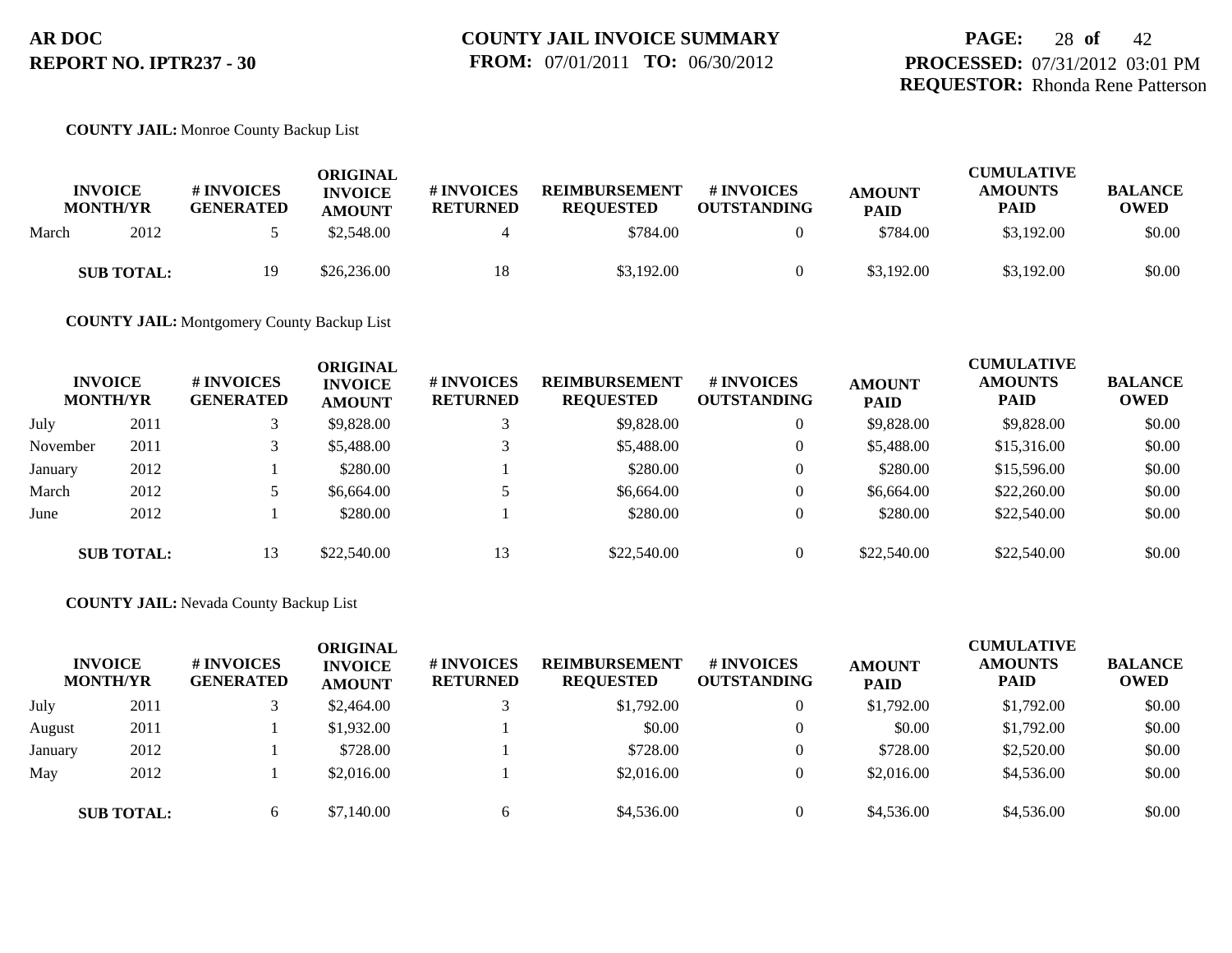# **PAGE:** 29 **of** 42 **PROCESSED:** 07/31/2012 03:01 PM **REQUESTOR:** Rhonda Rene Patterson

### **COUNTY JAIL:** Newton County Backup List

| <b>INVOICE</b><br><b>MONTH/YR</b> |                   | # INVOICES<br><b>GENERATED</b> | ORIGINAL<br><b>INVOICE</b><br><b>AMOUNT</b> | # INVOICES<br><b>RETURNED</b> | <b>REIMBURSEMENT</b><br><b>REQUESTED</b> | # INVOICES<br><b>OUTSTANDING</b> | <b>AMOUNT</b><br><b>PAID</b> | <b>CUMULATIVE</b><br><b>AMOUNTS</b><br><b>PAID</b> | <b>BALANCE</b><br><b>OWED</b> |
|-----------------------------------|-------------------|--------------------------------|---------------------------------------------|-------------------------------|------------------------------------------|----------------------------------|------------------------------|----------------------------------------------------|-------------------------------|
| September                         | 2011              |                                | \$5,348.00                                  |                               | \$2,632.00                               | $\overline{0}$                   | \$2,632.00                   | \$2,632.00                                         | \$0.00                        |
| March                             | 2012              |                                | \$4,004.00                                  |                               | \$4,004.00                               | $\overline{0}$                   | \$4,004.00                   | \$6,636.00                                         | \$0.00                        |
| May                               | 2012              |                                | \$2,632.00                                  |                               | \$2,632.00                               | $\theta$                         | \$2,632.00                   | \$9,268,00                                         | \$0.00                        |
|                                   | <b>SUB TOTAL:</b> |                                | \$11,984.00                                 |                               | \$9,268.00                               |                                  | \$9,268.00                   | \$9,268.00                                         | \$0.00                        |

**COUNTY JAIL:** North Central Unit

| <b>INVOICE</b><br><b>MONTH/YR</b> |                   | # INVOICES<br><b>GENERATED</b> | ORIGINAL<br><b>INVOICE</b><br><b>AMOUNT</b> | <b>#INVOICES</b><br><b>RETURNED</b> | <b>REIMBURSEMENT</b><br><b>REQUESTED</b> | <b>#INVOICES</b><br>OUTSTANDING | <b>AMOUNT</b><br><b>PAID</b> | <b>CUMULATIVE</b><br><b>AMOUNTS</b><br><b>PAID</b> | <b>BALANCE</b><br><b>OWED</b> |
|-----------------------------------|-------------------|--------------------------------|---------------------------------------------|-------------------------------------|------------------------------------------|---------------------------------|------------------------------|----------------------------------------------------|-------------------------------|
| March                             | 2012              |                                | \$1,484.00                                  |                                     | \$0.00                                   |                                 | \$0.00                       | \$0.00                                             | \$0.00                        |
|                                   | <b>SUB TOTAL:</b> |                                | \$1,484.00                                  |                                     | \$0.00                                   | $\theta$                        | \$0.00                       | \$0.00                                             | \$0.00                        |

**COUNTY JAIL:** Ouachita County Backup List

|          | <b>INVOICE</b><br><b>MONTH/YR</b> | # INVOICES<br><b>GENERATED</b> | <b>ORIGINAL</b><br><b>INVOICE</b><br><b>AMOUNT</b> | # INVOICES<br><b>RETURNED</b> | <b>REIMBURSEMENT</b><br><b>REQUESTED</b> | # INVOICES<br><b>OUTSTANDING</b> | <b>AMOUNT</b><br><b>PAID</b> | <b>CUMULATIVE</b><br><b>AMOUNTS</b><br><b>PAID</b> | <b>BALANCE</b><br><b>OWED</b> |
|----------|-----------------------------------|--------------------------------|----------------------------------------------------|-------------------------------|------------------------------------------|----------------------------------|------------------------------|----------------------------------------------------|-------------------------------|
| July     | 2011                              | 20                             | \$29,316.00                                        | 20                            | \$29,316.00                              | $\overline{0}$                   | \$29,316.00                  | \$29,316.00                                        | \$0.00                        |
| August   | 2011                              | 17                             | \$28,280.00                                        | 17                            | \$28,280.00                              | $\overline{0}$                   | \$28,280.00                  | \$57,596.00                                        | \$0.00                        |
| October  | 2011                              | 50                             | \$147,280.00                                       | 50                            | \$147,280.00                             | $\overline{0}$                   | \$147,280.00                 | \$204,876.00                                       | \$0.00                        |
| November | 2011                              | 22                             | \$27,664.00                                        | 22                            | \$27,664.00                              | $\overline{0}$                   | \$27,664.00                  | \$232,540.00                                       | \$0.00                        |
| December | 2011                              | 20                             | \$36,428.00                                        | 20                            | \$36,428.00                              | $\overline{0}$                   | \$36,428.00                  | \$268,968.00                                       | \$0.00                        |
| January  | 2012                              | 27                             | \$42,700.00                                        | 27                            | \$42,700.00                              | $\overline{0}$                   | \$42,700.00                  | \$311,668.00                                       | \$0.00                        |
| March    | 2012                              | 29                             | \$68,992.00                                        | 29                            | \$69,608.00                              | $\overline{0}$                   | \$69,608.00                  | \$381,276.00                                       | \$0.00                        |
| April    | 2012                              | 10                             | \$31,332.00                                        | 10                            | \$31,332.00                              | $\overline{0}$                   | \$31,332.00                  | \$412,608.00                                       | \$0.00                        |
| May      | 2012                              | 24                             | \$78,428.00                                        | 24                            | \$65,660.00                              | $\overline{0}$                   | \$65,660.00                  | \$478,268,00                                       | \$0.00                        |
|          | <b>SUB TOTAL:</b>                 | 219                            | \$490,420.00                                       | 219                           | \$478,268,00                             | $\Omega$                         | \$478,268.00                 | \$478,268,00                                       | \$0.00                        |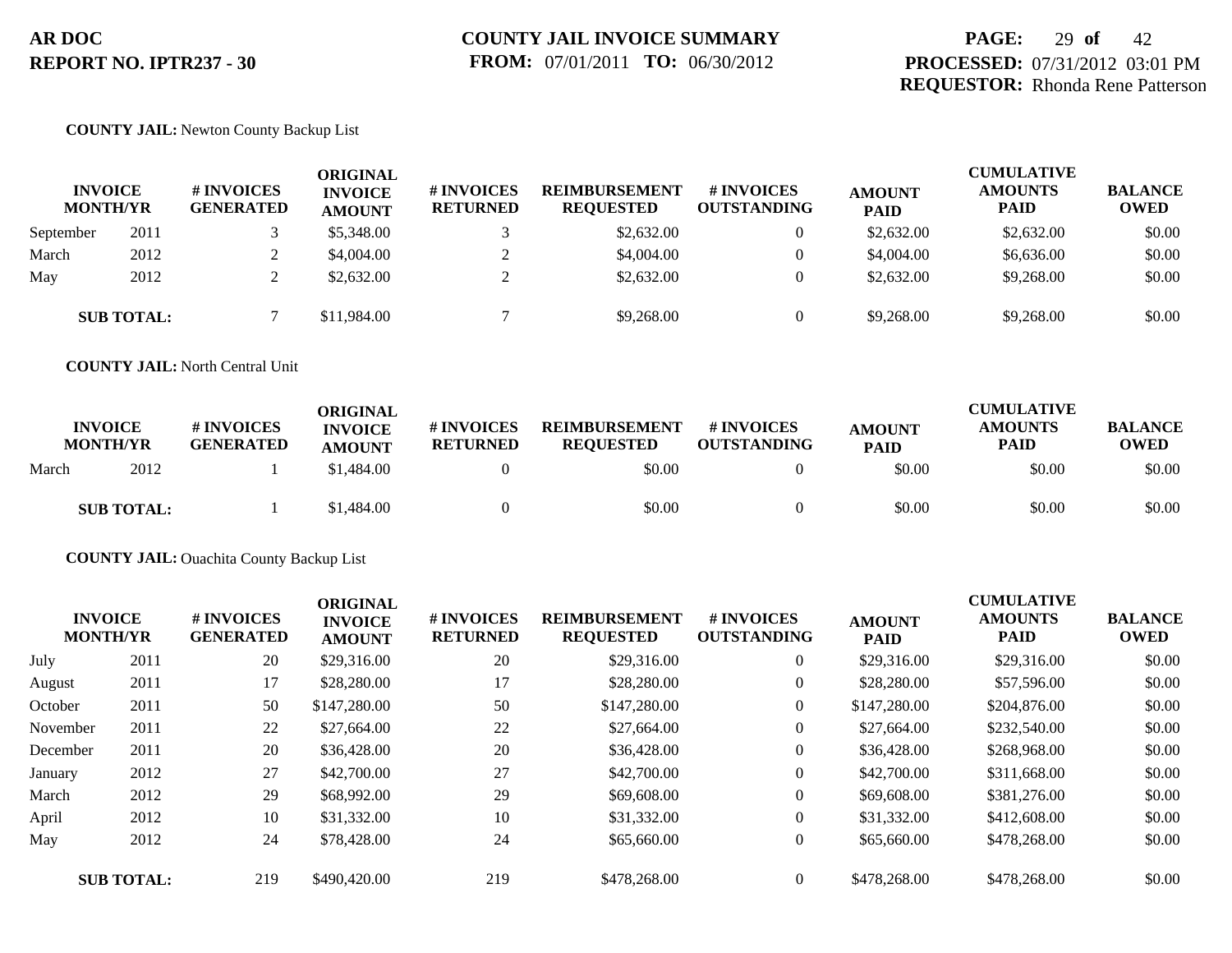## **COUNTY JAIL:** Ouachita River Correctional Unit

| <b>INVOICE</b><br><b>MONTH/YR</b> |                   | # INVOICES<br><b>GENERATED</b> | ORIGINAL<br><b>INVOICE</b><br><b>AMOUNT</b> | # INVOICES<br><b>RETURNED</b> | <b>REIMBURSEMENT</b><br><b>REOUESTED</b> | # INVOICES<br><b>OUTSTANDING</b> | <b>AMOUNT</b><br><b>PAID</b> | <b>CUMULATIVE</b><br><b>AMOUNTS</b><br>PAID | <b>BALANCE</b><br><b>OWED</b> |
|-----------------------------------|-------------------|--------------------------------|---------------------------------------------|-------------------------------|------------------------------------------|----------------------------------|------------------------------|---------------------------------------------|-------------------------------|
| October                           | 2011              |                                | \$168.00                                    |                               | \$0.00                                   |                                  | \$0.00                       | \$0.00                                      | \$0.00                        |
|                                   | <b>SUB TOTAL:</b> |                                | \$168.00                                    |                               | \$0.00                                   |                                  | \$0.00                       | \$0.00                                      | \$0.00                        |

**COUNTY JAIL:** Perry County Backup List

|          | <b>INVOICE</b><br><b>MONTH/YR</b> | # INVOICES<br><b>GENERATED</b> | <b>ORIGINAL</b><br><b>INVOICE</b><br><b>AMOUNT</b> | # INVOICES<br><b>RETURNED</b> | <b>REIMBURSEMENT</b><br><b>REQUESTED</b> | <b># INVOICES</b><br><b>OUTSTANDING</b> | <b>AMOUNT</b><br><b>PAID</b> | <b>CUMULATIVE</b><br><b>AMOUNTS</b><br><b>PAID</b> | <b>BALANCE</b><br><b>OWED</b> |
|----------|-----------------------------------|--------------------------------|----------------------------------------------------|-------------------------------|------------------------------------------|-----------------------------------------|------------------------------|----------------------------------------------------|-------------------------------|
| July     | 2011                              |                                | \$17,416.00                                        |                               | \$17,416.00                              | $\overline{0}$                          | \$17,416.00                  | \$17,416.00                                        | \$0.00                        |
| October  | 2011                              | 6                              | \$14,672.00                                        | 6                             | \$11,172.00                              | $\overline{0}$                          | \$11,172.00                  | \$28,588.00                                        | \$0.00                        |
| December | 2011                              | 13                             | \$22,176.00                                        | 13                            | \$22,176.00                              | $\overline{0}$                          | \$22,176.00                  | \$50,764.00                                        | \$0.00                        |
| January  | 2012                              | 6                              | \$3,164.00                                         | 6                             | \$3,164.00                               | $\overline{0}$                          | \$3,164.00                   | \$53,928.00                                        | \$0.00                        |
| March    | 2012                              | 8                              | \$16,352.00                                        | 8                             | \$16,352.00                              | $\overline{0}$                          | \$16,352.00                  | \$70,280.00                                        | \$0.00                        |
| May      | 2012                              | $\gamma$<br>∠                  | \$1,232.00                                         |                               | \$1,232.00                               | $\overline{0}$                          | \$1,232.00                   | \$71,512.00                                        | \$0.00                        |
|          | <b>SUB TOTAL:</b>                 | 40                             | \$75,012.00                                        | 40                            | \$71,512.00                              | $\Omega$                                | \$71,512.00                  | \$71,512.00                                        | \$0.00                        |

## **COUNTY JAIL:** Phillips County Backup List

| <b>INVOICE</b><br><b>MONTH/YR</b> |      | # INVOICES<br><b>GENERATED</b> | <b>ORIGINAL</b><br><b>INVOICE</b><br><b>AMOUNT</b> | # INVOICES<br><b>RETURNED</b> | <b>REIMBURSEMENT</b><br><b>REQUESTED</b> | # INVOICES<br><b>OUTSTANDING</b> | <b>AMOUNT</b><br><b>PAID</b> | <b>CUMULATIVE</b><br><b>AMOUNTS</b><br><b>PAID</b> | <b>BALANCE</b><br><b>OWED</b> |
|-----------------------------------|------|--------------------------------|----------------------------------------------------|-------------------------------|------------------------------------------|----------------------------------|------------------------------|----------------------------------------------------|-------------------------------|
| July                              | 2011 | 6                              | \$34,888.00                                        | 6                             | \$13,412.00                              | $\overline{0}$                   | \$13,412.00                  | \$13,412.00                                        | \$0.00                        |
| August                            | 2011 |                                | \$448.00                                           |                               | \$448.00                                 | $\mathbf{0}$                     | \$448.00                     | \$13,860.00                                        | \$0.00                        |
| October                           | 2011 | 6                              | \$6,916.00                                         | 6                             | \$6,916.00                               | $\mathbf{0}$                     | \$6,916.00                   | \$20,776.00                                        | \$0.00                        |
| December                          | 2011 |                                | \$1,008.00                                         |                               | \$1,008.00                               | $\overline{0}$                   | \$1,008.00                   | \$21,784.00                                        | \$0.00                        |
| February                          | 2012 |                                | \$28.00                                            |                               | \$28.00                                  | $\Omega$                         | \$28.00                      | \$21,812.00                                        | \$0.00                        |
| March                             | 2012 |                                | \$1,904.00                                         |                               | \$1,904.00                               | $\mathbf{0}$                     | \$1,904.00                   | \$23,716.00                                        | \$0.00                        |
| April                             | 2012 |                                | \$4,032.00                                         |                               | \$4,032.00                               | $\mathbf{0}$                     | \$4,032.00                   | \$27,748.00                                        | \$0.00                        |
| May                               | 2012 |                                | \$5,880.00                                         | $\Omega$                      | \$0.00                                   | $\Omega$                         | \$0.00                       | \$27,748.00                                        | \$0.00                        |
| June                              | 2012 |                                | \$4,144.00                                         | $\bigcap$                     | \$4,144.00                               |                                  | \$4,144.00                   | \$31,892.00                                        | \$0.00                        |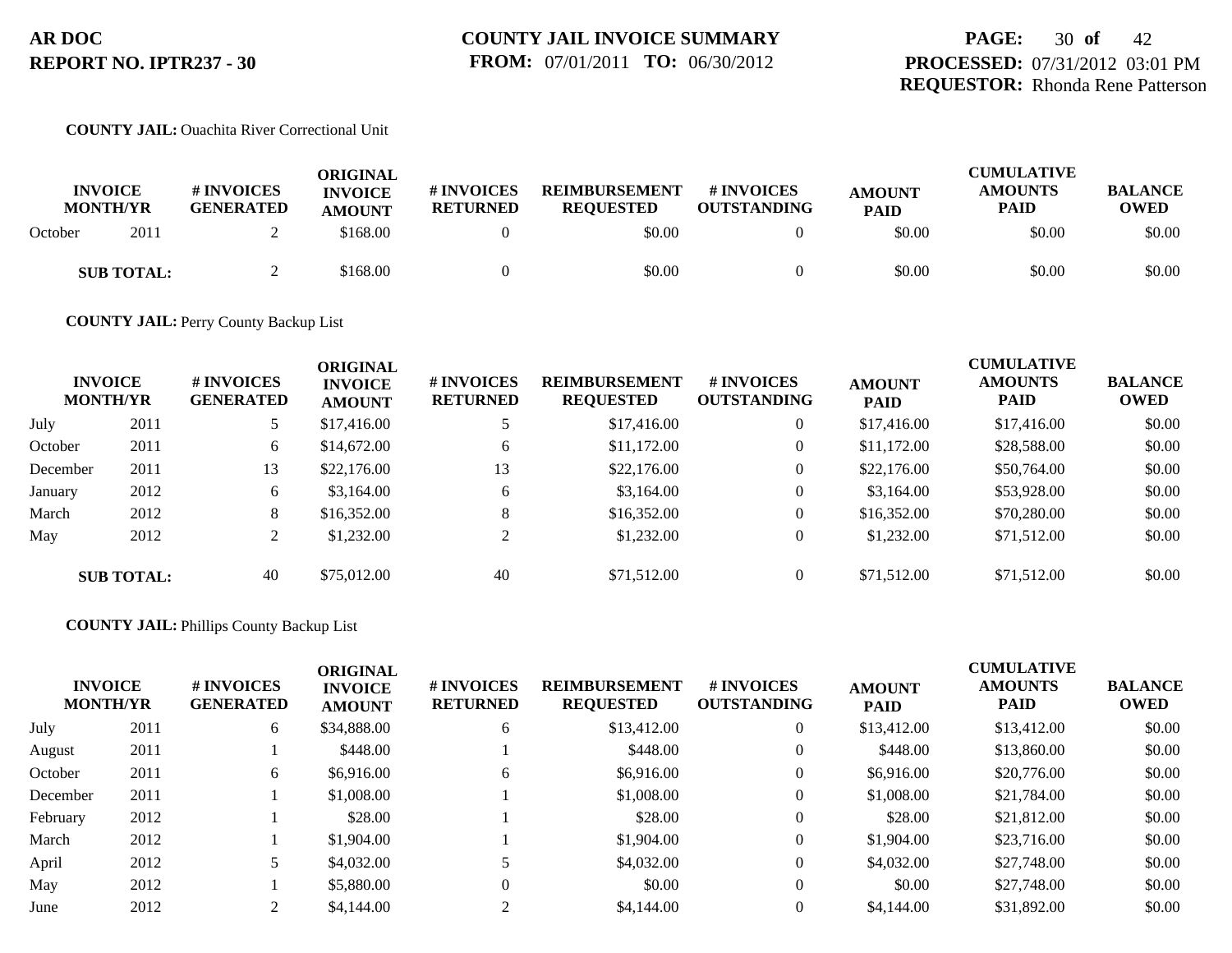## **COUNTY JAIL:** Phillips County Backup List

| <b>INVOICE</b><br><b>MONTH/YR</b> | <b>#INVOICES</b><br><b>GENERATED</b> | ORIGINAL<br><b>INVOICE</b><br><b>AMOUNT</b> | # INVOICES<br><b>RETURNED</b> | <b>REIMBURSEMENT</b><br><b>REQUESTED</b> | # INVOICES<br><b>OUTSTANDING</b> | <b>AMOUNT</b><br><b>PAID</b> | <b>CUMULATIVE</b><br><b>AMOUNTS</b><br>PAID | <b>BALANCE</b><br>OWED |
|-----------------------------------|--------------------------------------|---------------------------------------------|-------------------------------|------------------------------------------|----------------------------------|------------------------------|---------------------------------------------|------------------------|
| <b>SUB TOTAL:</b>                 | 24                                   | \$59,248.00                                 |                               | \$31,892.00                              |                                  | \$31,892.00                  | \$31,892.00                                 | \$0.00                 |

### **COUNTY JAIL:** Pike County Backup List

|                       | # INVOICES<br><b>GENERATED</b>                         | <b>ORIGINAL</b><br><b>INVOICE</b><br><b>AMOUNT</b> | # INVOICES<br><b>RETURNED</b> | <b>REIMBURSEMENT</b><br><b>REQUESTED</b> | # INVOICES<br><b>OUTSTANDING</b> | <b>AMOUNT</b><br><b>PAID</b> | <b>CUMULATIVE</b><br><b>AMOUNTS</b><br><b>PAID</b> | <b>BALANCE</b><br><b>OWED</b> |
|-----------------------|--------------------------------------------------------|----------------------------------------------------|-------------------------------|------------------------------------------|----------------------------------|------------------------------|----------------------------------------------------|-------------------------------|
| 2011                  | 22                                                     | \$60,816.00                                        | 22                            | \$60,816.00                              | $\overline{0}$                   | \$60,816.00                  | \$60,816.00                                        | \$0.00                        |
| 2011                  | 13                                                     | \$29,204.00                                        | 13                            | \$29,204.00                              | $\overline{0}$                   | \$29,204.00                  | \$90,020.00                                        | \$0.00                        |
| 2011                  | 18                                                     | \$30,884.00                                        | 18                            | \$30,884.00                              | $\overline{0}$                   | \$30,884.00                  | \$120,904.00                                       | \$0.00                        |
| 2011                  | 34                                                     | \$38,780.00                                        | 34                            | \$38,780.00                              | $\overline{0}$                   | \$38,780.00                  | \$159,684.00                                       | \$0.00                        |
| 2011                  | 12                                                     | \$14,700.00                                        | 12                            | \$14,700.00                              | $\overline{0}$                   | \$14,700.00                  | \$174,384.00                                       | \$0.00                        |
| 2011                  | 15                                                     | \$24,780.00                                        | 15                            | \$24,780.00                              | $\overline{0}$                   | \$24,780.00                  | \$199,164.00                                       | \$0.00                        |
| 2012                  | 12                                                     | \$14,364.00                                        | 12                            | \$14,364.00                              | $\overline{0}$                   | \$14,364.00                  | \$213,528.00                                       | \$0.00                        |
| 2012                  |                                                        | \$616.00                                           |                               | \$616.00                                 | $\overline{0}$                   | \$616.00                     | \$214,144.00                                       | \$0.00                        |
| 2012                  | 10                                                     | \$17,668.00                                        | 10                            | \$13,580.00                              | $\overline{0}$                   | \$13,580.00                  | \$227,724.00                                       | \$0.00                        |
| 2012                  | 42                                                     | \$27,160.00                                        | 42                            | \$27,160.00                              | $\overline{0}$                   | \$27,160.00                  | \$254,884.00                                       | \$0.00                        |
| 2012                  | 26                                                     | \$14,896.00                                        | 26                            | \$14,896.00                              | $\overline{0}$                   | \$14,896.00                  | \$269,780.00                                       | \$0.00                        |
| 2012                  | 12                                                     | \$8,288.00                                         | 12                            | \$8,288.00                               | $\overline{0}$                   | \$8,288.00                   | \$278,068.00                                       | \$0.00                        |
|                       | 217                                                    | \$282,156.00                                       | 217                           | \$278,068.00                             | $\overline{0}$                   | \$278,068.00                 | \$278,068.00                                       | \$0.00                        |
| September<br>November | <b>INVOICE</b><br><b>MONTH/YR</b><br><b>SUB TOTAL:</b> |                                                    |                               |                                          |                                  |                              |                                                    |                               |

## **COUNTY JAIL:** Poinsett County Backup List

| <b>INVOICE</b><br><b>MONTH/YR</b> |      | # INVOICES<br><b>GENERATED</b> | ORIGINAL<br><b>INVOICE</b><br><b>AMOUNT</b> | <b># INVOICES</b><br><b>RETURNED</b> | <b>REIMBURSEMENT</b><br><b>REQUESTED</b> | # INVOICES<br><b>OUTSTANDING</b> | <b>AMOUNT</b><br><b>PAID</b> | <b>CUMULATIVE</b><br><b>AMOUNTS</b><br>PAID | <b>BALANCE</b><br><b>OWED</b> |
|-----------------------------------|------|--------------------------------|---------------------------------------------|--------------------------------------|------------------------------------------|----------------------------------|------------------------------|---------------------------------------------|-------------------------------|
| July                              | 2011 |                                | \$23,380.00                                 |                                      | \$23,380.00                              |                                  | \$23,380.00                  | \$23,380.00                                 | \$0.00                        |
| August                            | 2011 |                                | \$9,184.00                                  |                                      | \$9,184.00                               |                                  | \$9,184.00                   | \$32,564.00                                 | \$0.00                        |
| September                         | 2011 |                                | \$16,128.00                                 |                                      | \$16,128.00                              |                                  | \$16,128.00                  | \$48,692,00                                 | \$0.00                        |
| November                          | 2011 |                                | \$9,128.00                                  |                                      | \$9,128.00                               |                                  | \$9,128,00                   | \$57,820.00                                 | \$0.00                        |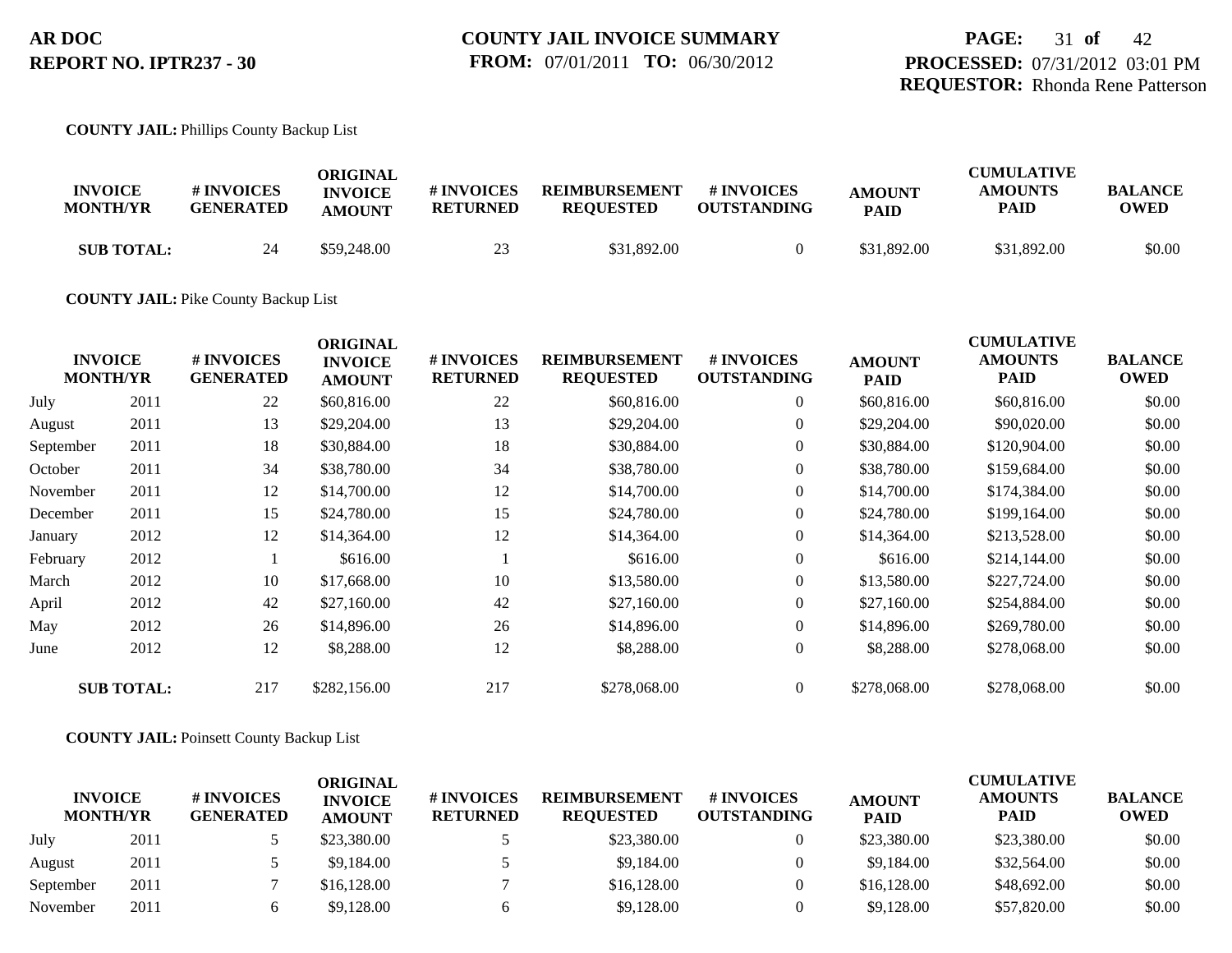# **PAGE:** 32 **of** 42 **PROCESSED:** 07/31/2012 03:01 PM **REQUESTOR:** Rhonda Rene Patterson

## **COUNTY JAIL:** Poinsett County Backup List

|          | <b>INVOICE</b><br><b>MONTH/YR</b> | # INVOICES<br><b>GENERATED</b> | ORIGINAL<br><b>INVOICE</b><br><b>AMOUNT</b> | <b># INVOICES</b><br><b>RETURNED</b> | <b>REIMBURSEMENT</b><br><b>REQUESTED</b> | # INVOICES<br><b>OUTSTANDING</b> | <b>AMOUNT</b><br><b>PAID</b> | <b>CUMULATIVE</b><br><b>AMOUNTS</b><br><b>PAID</b> | <b>BALANCE</b><br><b>OWED</b> |
|----------|-----------------------------------|--------------------------------|---------------------------------------------|--------------------------------------|------------------------------------------|----------------------------------|------------------------------|----------------------------------------------------|-------------------------------|
| December | 2011                              |                                | \$224.00                                    |                                      | \$196.00                                 | $\overline{0}$                   | \$196.00                     | \$58,016.00                                        | \$0.00                        |
| January  | 2012                              |                                | \$10,136.00                                 |                                      | \$10,136.00                              | $\mathbf{0}$                     | \$10,136.00                  | \$68,152.00                                        | \$0.00                        |
| March    | 2012                              |                                | \$7,140.00                                  |                                      | \$7,140.00                               | $\theta$                         | \$7,140.00                   | \$75,292.00                                        | \$0.00                        |
| June     | 2012                              |                                | \$2,100.00                                  |                                      | \$2,100.00                               | $\mathbf{0}$                     | \$2,100.00                   | \$77,392.00                                        | \$0.00                        |
|          | <b>SUB TOTAL:</b>                 | 41                             | \$77,420.00                                 | 41                                   | \$77,392.00                              | $\Omega$                         | \$77,392.00                  | \$77,392.00                                        | \$0.00                        |

**COUNTY JAIL:** Polk County Backup List

| <b>INVOICE</b> | <b>MONTH/YR</b>   | # INVOICES<br><b>GENERATED</b> | <b>ORIGINAL</b><br><b>INVOICE</b><br><b>AMOUNT</b> | # INVOICES<br><b>RETURNED</b> | <b>REIMBURSEMENT</b><br><b>REQUESTED</b> | # INVOICES<br><b>OUTSTANDING</b> | <b>AMOUNT</b><br><b>PAID</b> | <b>CUMULATIVE</b><br><b>AMOUNTS</b><br><b>PAID</b> | <b>BALANCE</b><br><b>OWED</b> |
|----------------|-------------------|--------------------------------|----------------------------------------------------|-------------------------------|------------------------------------------|----------------------------------|------------------------------|----------------------------------------------------|-------------------------------|
| July           | 2011              | 12                             | \$18,452.00                                        | 12                            | \$14,056.00                              | $\theta$                         | \$14,056.00                  | \$14,056.00                                        | \$0.00                        |
| October        | 2011              | 6                              | \$6,300.00                                         | 6                             | \$5,516.00                               | $\mathbf{0}$                     | \$5,516.00                   | \$19,572.00                                        | \$0.00                        |
| November       | 2011              |                                | \$224.00                                           |                               | \$224.00                                 | $\mathbf{0}$                     | \$224.00                     | \$19,796.00                                        | \$0.00                        |
| March          | 2012              | 5                              | \$56,980.00                                        |                               | \$8,428.00                               | $\mathbf{0}$                     | \$8,428.00                   | \$28,224.00                                        | \$0.00                        |
| April          | 2012              | 2                              | \$672.00                                           | $\bigcap$                     | \$196.00                                 | $\theta$                         | \$196.00                     | \$28,420.00                                        | \$0.00                        |
| May            | 2012              |                                | \$84.00                                            |                               | \$84.00                                  | $\mathbf{0}$                     | \$84.00                      | \$28,504.00                                        | \$0.00                        |
| June           | 2012              |                                | \$5,740.00                                         |                               | \$5,628.00                               | $\mathbf{0}$                     | \$5,628.00                   | \$34,132.00                                        | \$0.00                        |
|                | <b>SUB TOTAL:</b> | 32                             | \$88,452.00                                        | 32                            | \$34,132.00                              | $\Omega$                         | \$34,132.00                  | \$34,132.00                                        | \$0.00                        |

# **COUNTY JAIL:** Pope County Backup List

| <b>INVOICE</b><br><b>MONTH/YR</b> |      | <b>#INVOICES</b><br><b>GENERATED</b> | ORIGINAL<br><b>INVOICE</b><br><b>AMOUNT</b> | # INVOICES<br><b>RETURNED</b> | <b>REIMBURSEMENT</b><br><b>REQUESTED</b> | # INVOICES<br><b>OUTSTANDING</b> | <b>AMOUNT</b><br><b>PAID</b> | <b>CUMULATIVE</b><br><b>AMOUNTS</b><br><b>PAID</b> | <b>BALANCE</b><br><b>OWED</b> |
|-----------------------------------|------|--------------------------------------|---------------------------------------------|-------------------------------|------------------------------------------|----------------------------------|------------------------------|----------------------------------------------------|-------------------------------|
| July                              | 2011 | 28                                   | \$61,124.00                                 | 28                            | \$59,948.00                              |                                  | \$59,948.00                  | \$59,948.00                                        | \$0.00                        |
| August                            | 2011 | 12                                   | \$34,244.00                                 | 12                            | \$34,244.00                              |                                  | \$34,244.00                  | \$94,192,00                                        | \$0.00                        |
| September                         | 2011 |                                      | \$2,772.00                                  |                               | \$2,772.00                               |                                  | \$2,772.00                   | \$96,964.00                                        | \$0.00                        |
| October                           | 2011 | 33                                   | \$80,640.00                                 | 33                            | \$74,620.00                              |                                  | \$74,620.00                  | \$171,584.00                                       | \$0.00                        |
| November                          | 2011 | 32                                   | \$49,168,00                                 | 32                            | \$47,292,00                              |                                  | \$47,292,00                  | \$218,876.00                                       | \$0.00                        |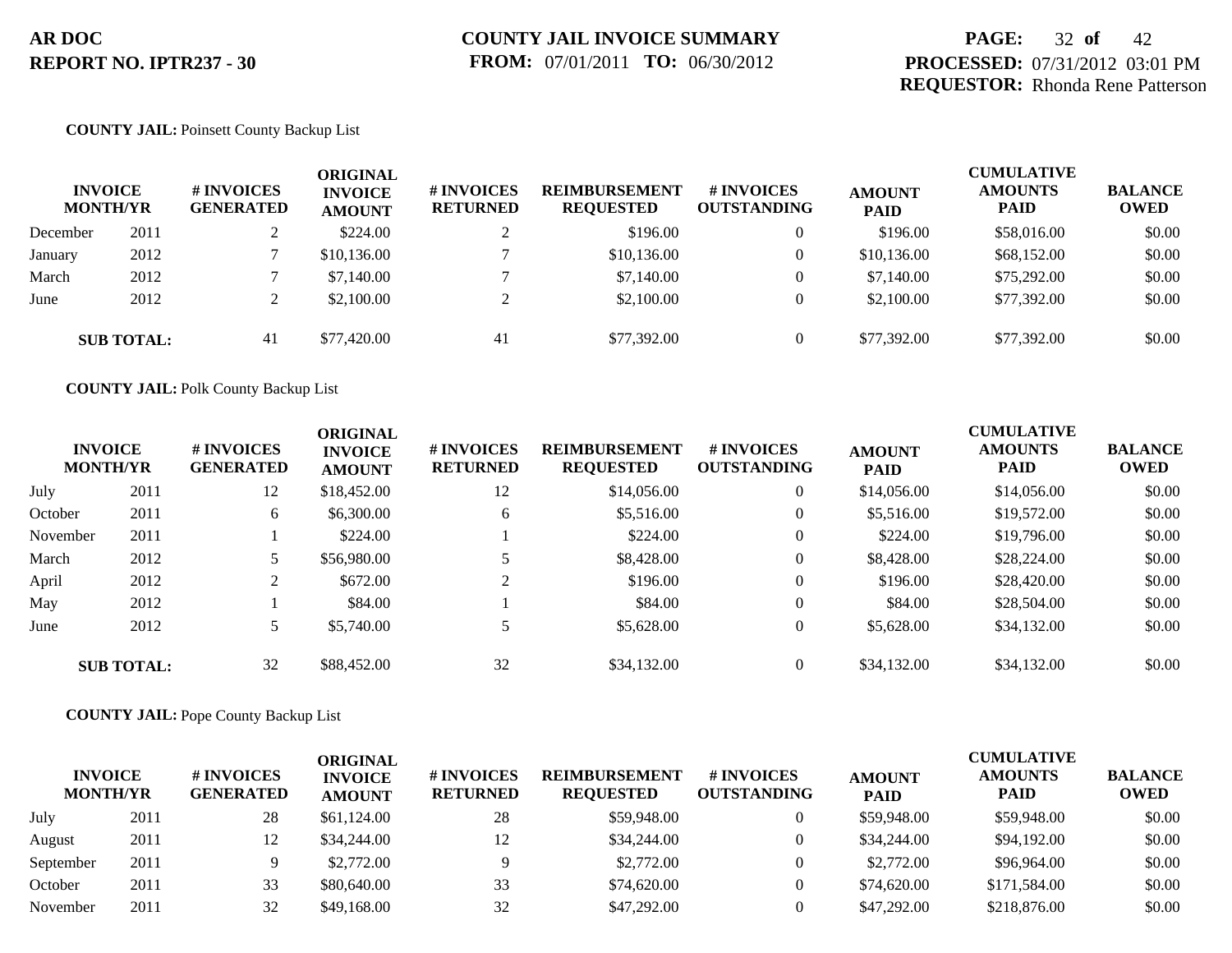# **PAGE:** 33 **of** 42 **PROCESSED:** 07/31/2012 03:01 PM **REQUESTOR:** Rhonda Rene Patterson

## **COUNTY JAIL:** Pope County Backup List

|          | <b>INVOICE</b><br><b>MONTH/YR</b> | # INVOICES<br><b>GENERATED</b> | <b>ORIGINAL</b><br><b>INVOICE</b><br><b>AMOUNT</b> | # INVOICES<br><b>RETURNED</b> | <b>REIMBURSEMENT</b><br><b>REQUESTED</b> | <b>#INVOICES</b><br><b>OUTSTANDING</b> | <b>AMOUNT</b><br><b>PAID</b> | <b>CUMULATIVE</b><br><b>AMOUNTS</b><br><b>PAID</b> | <b>BALANCE</b><br><b>OWED</b> |
|----------|-----------------------------------|--------------------------------|----------------------------------------------------|-------------------------------|------------------------------------------|----------------------------------------|------------------------------|----------------------------------------------------|-------------------------------|
| December | 2011                              |                                | \$28.00                                            |                               | \$28.00                                  | $\theta$                               | \$28.00                      | \$218,904.00                                       | \$0.00                        |
| January  | 2012                              | 19                             | \$21,616.00                                        | 19                            | \$21,616.00                              | $\theta$                               | \$21,616.00                  | \$240,520.00                                       | \$0.00                        |
| February | 2012                              |                                | \$2,156.00                                         |                               | \$2,156.00                               | $\theta$                               | \$2,156.00                   | \$242,676.00                                       | \$0.00                        |
| March    | 2012                              | 31                             | \$47,488.00                                        | 31                            | \$47,068.00                              | $\overline{0}$                         | \$47,068.00                  | \$289,744.00                                       | \$0.00                        |
| April    | 2012                              | 23                             | \$17,276.00                                        | 23                            | \$17,220.00                              | $\theta$                               | \$17,220.00                  | \$306,964.00                                       | \$0.00                        |
| May      | 2012                              |                                | \$420.00                                           |                               | \$420.00                                 | $\overline{0}$                         | \$420.00                     | \$307,384.00                                       | \$0.00                        |
| June     | 2012                              | 18                             | \$22,652.00                                        | 18                            | \$22,652.00                              | $\overline{0}$                         | \$22,652.00                  | \$330,036.00                                       | \$0.00                        |
|          | <b>SUB TOTAL:</b>                 | 212                            | \$339,584.00                                       | 212                           | \$330,036.00                             | $\overline{0}$                         | \$330,036.00                 | \$330,036,00                                       | \$0.00                        |

### **COUNTY JAIL:** Prairie County Backup List

| <b>INVOICE</b><br><b>MONTH/YR</b> |                   | # INVOICES<br><b>GENERATED</b> | <b>ORIGINAL</b><br><b>INVOICE</b><br><b>AMOUNT</b> | # INVOICES<br><b>RETURNED</b> | <b>REIMBURSEMENT</b><br><b>REQUESTED</b> | # INVOICES<br><b>OUTSTANDING</b> | <b>AMOUNT</b><br><b>PAID</b> | <b>CUMULATIVE</b><br><b>AMOUNTS</b><br><b>PAID</b> | <b>BALANCE</b><br><b>OWED</b> |
|-----------------------------------|-------------------|--------------------------------|----------------------------------------------------|-------------------------------|------------------------------------------|----------------------------------|------------------------------|----------------------------------------------------|-------------------------------|
| July                              | 2011              | 4                              | \$11,088.00                                        | $\overline{4}$                | \$3,780.00                               | $\theta$                         | \$3,780.00                   | \$3,780.00                                         | \$0.00                        |
| August                            | 2011              |                                | \$2,660.00                                         |                               | \$532.00                                 | $\overline{0}$                   | \$532.00                     | \$4,312.00                                         | \$0.00                        |
| September                         | 2011              |                                | \$420.00                                           |                               | \$336.00                                 | $\overline{0}$                   | \$336.00                     | \$4,648.00                                         | \$0.00                        |
| February                          | 2012              |                                | \$1,624.00                                         | $\overline{0}$                | \$0.00                                   | $\overline{0}$                   | \$0.00                       | \$4,648.00                                         | \$0.00                        |
| May                               | 2012              |                                | \$1,064.00                                         |                               | \$1,064.00                               | $\theta$                         | \$1,064.00                   | \$5,712.00                                         | \$0.00                        |
| June                              | 2012              |                                | \$112.00                                           |                               | \$0.00                                   | $\overline{0}$                   | \$0.00                       | \$5,712.00                                         | \$0.00                        |
|                                   | <b>SUB TOTAL:</b> | 13                             | \$16,968.00                                        | 10                            | \$5,712.00                               | $\overline{0}$                   | \$5,712.00                   | \$5,712.00                                         | \$0.00                        |

### **COUNTY JAIL:** Pulaski County Backup List

|                                   |      |                                | <b>ORIGINAL</b>                 |                               |                                          |                                        |                              | <b>CUMULATIVE</b>      |                               |
|-----------------------------------|------|--------------------------------|---------------------------------|-------------------------------|------------------------------------------|----------------------------------------|------------------------------|------------------------|-------------------------------|
| <b>INVOICE</b><br><b>MONTH/YR</b> |      | # INVOICES<br><b>GENERATED</b> | <b>INVOICE</b><br><b>AMOUNT</b> | # INVOICES<br><b>RETURNED</b> | <b>REIMBURSEMENT</b><br><b>REOUESTED</b> | <b>#INVOICES</b><br><b>OUTSTANDING</b> | <b>AMOUNT</b><br><b>PAID</b> | <b>AMOUNTS</b><br>PAID | <b>BALANCE</b><br><b>OWED</b> |
| July                              | 2011 | 101                            | \$198,688.00                    | 101                           | \$199,304.00                             |                                        | \$199,304.00                 | \$199,304.00           | \$0.00                        |
| August                            | 2011 | 59                             | \$76,160.00                     | 59                            | \$76,300.00                              |                                        | \$76,300.00                  | \$275,604.00           | \$0.00                        |
| September                         | 2011 | 49                             | \$50,820.00                     | 49                            | \$47,712.00                              |                                        | \$47,712.00                  | \$323,316.00           | \$0.00                        |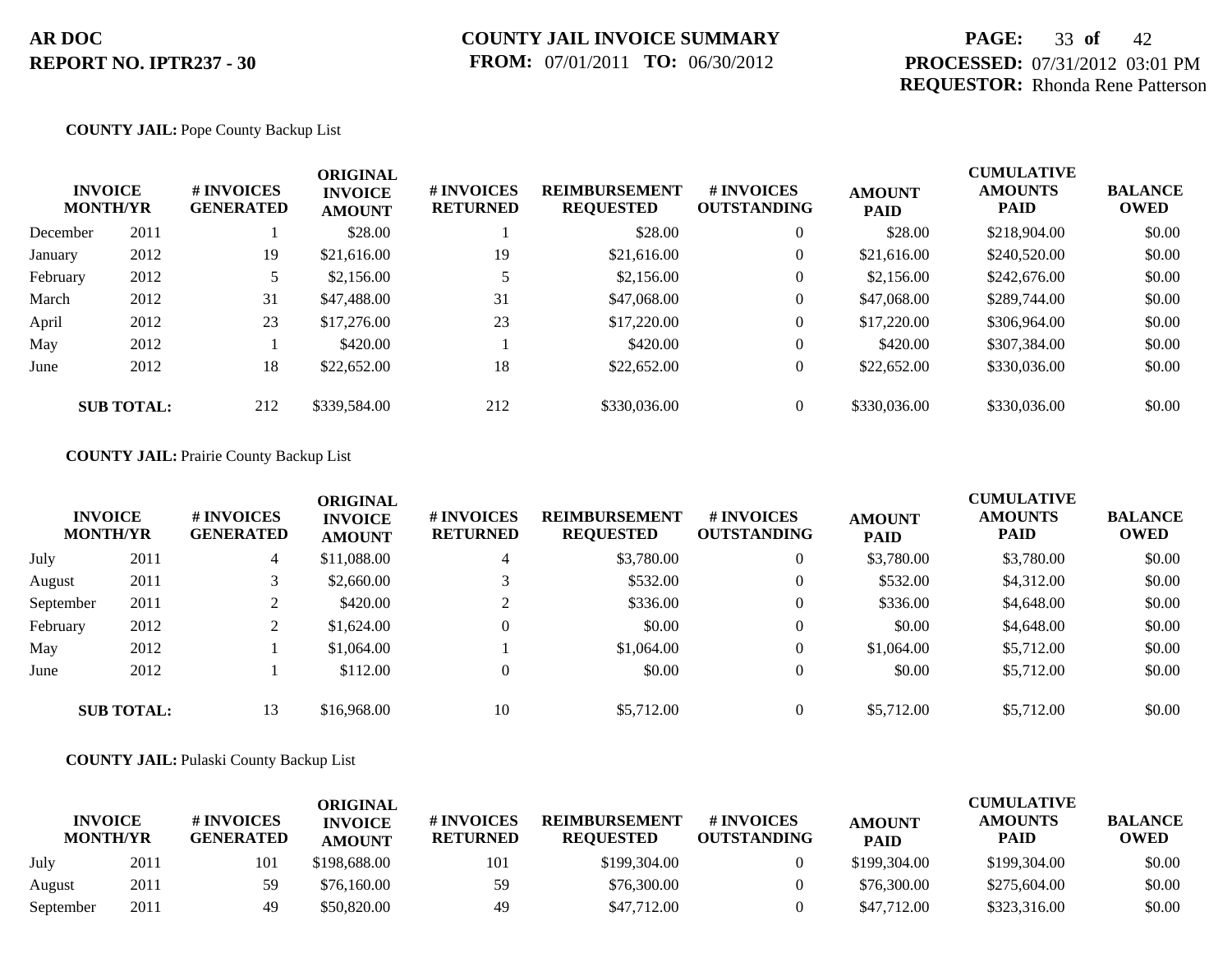## **COUNTY JAIL INVOICE SUMMARY FROM:** 07/01/2011 **TO:** 06/30/2012

# **PAGE:** 34 **of** 42 **PROCESSED:** 07/31/2012 03:01 PM **REQUESTOR:** Rhonda Rene Patterson

## **COUNTY JAIL:** Pulaski County Backup List

|          | <b>INVOICE</b><br><b>MONTH/YR</b> | # INVOICES<br><b>GENERATED</b> | <b>ORIGINAL</b><br><b>INVOICE</b><br><b>AMOUNT</b> | # INVOICES<br><b>RETURNED</b> | <b>REIMBURSEMENT</b><br><b>REQUESTED</b> | <b>#INVOICES</b><br><b>OUTSTANDING</b> | <b>AMOUNT</b><br><b>PAID</b> | <b>CUMULATIVE</b><br><b>AMOUNTS</b><br>PAID | <b>BALANCE</b><br><b>OWED</b> |
|----------|-----------------------------------|--------------------------------|----------------------------------------------------|-------------------------------|------------------------------------------|----------------------------------------|------------------------------|---------------------------------------------|-------------------------------|
| October  | 2011                              | 102                            | \$103,880.00                                       | 102                           | \$107,156.00                             | $\overline{0}$                         | \$107,156.00                 | \$430,472.00                                | \$0.00                        |
| November | 2011                              | 49                             | \$70,140.00                                        | 49                            | \$32,648.00                              | $\overline{0}$                         | \$32,648.00                  | \$463,120.00                                | \$0.00                        |
| December | 2011                              | 49                             | \$37,912.00                                        | 49                            | \$33,040.00                              | $\overline{0}$                         | \$33,040.00                  | \$496,160.00                                | \$0.00                        |
| January  | 2012                              | 99                             | \$111,944.00                                       | 99                            | \$88,928.00                              | $\overline{0}$                         | \$88,928.00                  | \$585,088.00                                | \$0.00                        |
| February | 2012                              | 29                             | \$29,512.00                                        | 29                            | \$29,708.00                              | $\overline{0}$                         | \$29,708.00                  | \$614,796.00                                | \$0.00                        |
| March    | 2012                              | 70                             | \$77,812.00                                        | 70                            | \$80,500.00                              | $\overline{0}$                         | \$80,500.00                  | \$695,296.00                                | \$0.00                        |
| April    | 2012                              | 124                            | \$91,364.00                                        | 124                           | \$83,244.00                              | $\overline{0}$                         | \$83,244.00                  | \$778,540.00                                | \$0.00                        |
| May      | 2012                              | 91                             | \$43,064.00                                        | 91                            | \$48,412.00                              | $\overline{0}$                         | \$48,412.00                  | \$826,952.00                                | \$0.00                        |
| June     | 2012                              | 25                             | \$24,808.00                                        | 25                            | \$23,828.00                              | $\overline{0}$                         | \$23,828.00                  | \$850,780.00                                | \$0.00                        |
|          | <b>SUB TOTAL:</b>                 | 847                            | \$916,104.00                                       | 847                           | \$850,780.00                             | $\overline{0}$                         | \$850,780.00                 | \$850,780.00                                | \$0.00                        |

**COUNTY JAIL:** Randall L. Williams Cor. Facility

|      | <b>INVOICE</b><br><b>MONTH/YR</b> | <b>#INVOICES</b><br><b>GENERATED</b> | <b>ORIGINAL</b><br><b>INVOICE</b><br><b>AMOUNT</b> | # INVOICES<br><b>RETURNED</b> | <b>REIMBURSEMENT</b><br><b>REOUESTED</b> | # INVOICES<br><b>OUTSTANDING</b> | <b>AMOUNT</b><br><b>PAID</b> | <b>CUMULATIVE</b><br><b>AMOUNTS</b><br><b>PAID</b> | <b>BALANCE</b><br><b>OWED</b> |
|------|-----------------------------------|--------------------------------------|----------------------------------------------------|-------------------------------|------------------------------------------|----------------------------------|------------------------------|----------------------------------------------------|-------------------------------|
| June | 2012                              | ∼                                    | \$6,356.00                                         |                               | \$0.00                                   |                                  | \$0.00                       | \$0.00                                             | \$0.00                        |
|      | <b>SUB TOTAL:</b>                 |                                      | \$6,356.00                                         |                               | \$0.00                                   |                                  | \$0.00                       | \$0.00                                             | \$0.00                        |

**COUNTY JAIL:** Randolph County Backup List

| <b>INVOICE</b><br><b>MONTH/YR</b> |      | # INVOICES<br><b>GENERATED</b> | ORIGINAL<br><b>INVOICE</b><br><b>AMOUNT</b> | # INVOICES<br><b>RETURNED</b> | <b>REIMBURSEMENT</b><br><b>REQUESTED</b> | # INVOICES<br><b>OUTSTANDING</b> | <b>AMOUNT</b><br><b>PAID</b> | <b>CUMULATIVE</b><br><b>AMOUNTS</b><br><b>PAID</b> | <b>BALANCE</b><br><b>OWED</b> |
|-----------------------------------|------|--------------------------------|---------------------------------------------|-------------------------------|------------------------------------------|----------------------------------|------------------------------|----------------------------------------------------|-------------------------------|
| August                            | 2011 |                                | \$3,500.00                                  |                               | \$3,500.00                               |                                  | \$3,500.00                   | \$3,500.00                                         | \$0.00                        |
| November                          | 2011 |                                | \$4,340.00                                  |                               | \$4,340.00                               |                                  | \$4,340.00                   | \$7,840.00                                         | \$0.00                        |
| January                           | 2012 |                                | \$588.00                                    |                               | \$588.00                                 |                                  | \$588.00                     | \$8,428.00                                         | \$0.00                        |
| April                             | 2012 |                                | \$5,796.00                                  |                               | \$5,796.00                               |                                  | \$5,796.00                   | \$14,224.00                                        | \$0.00                        |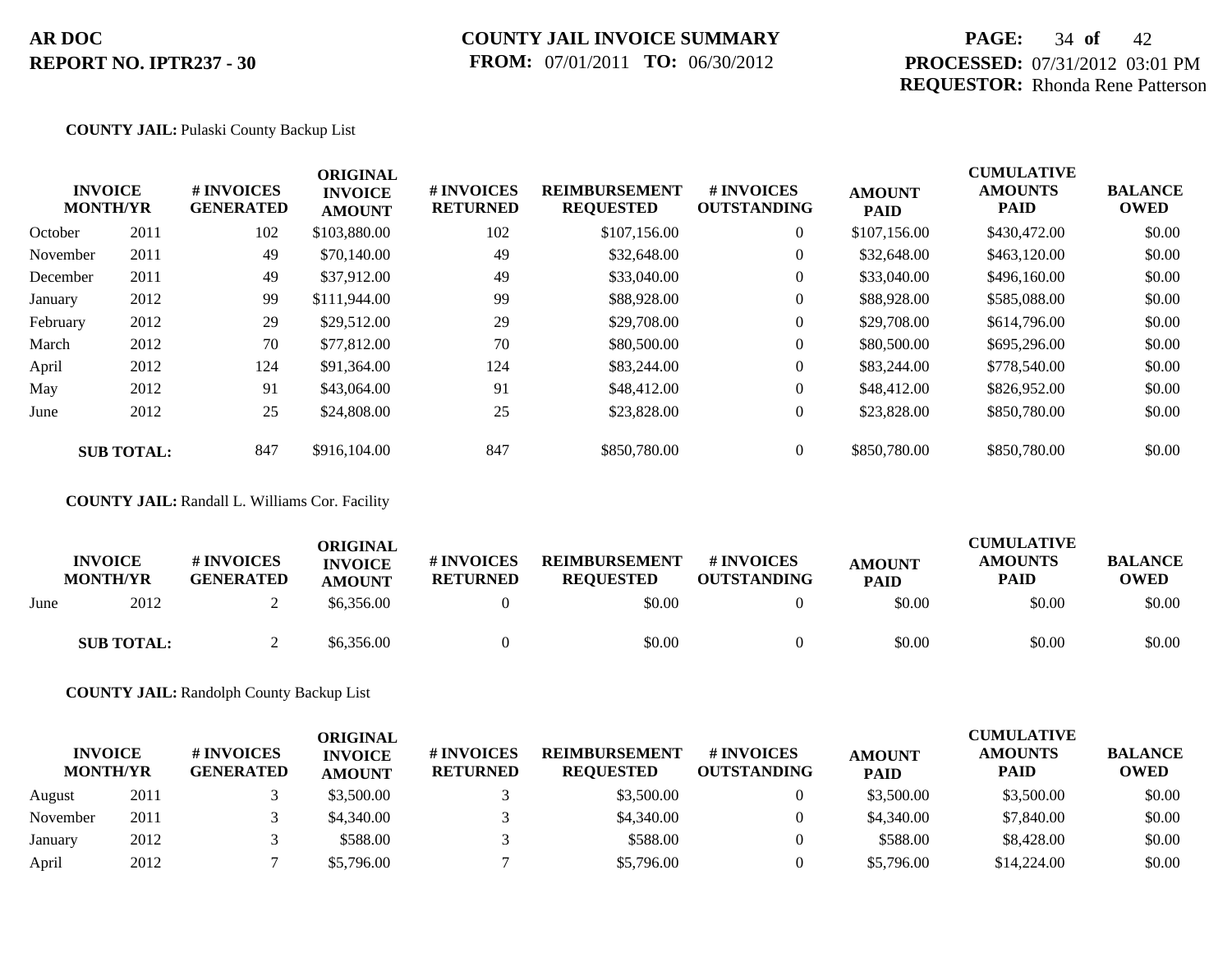### **COUNTY JAIL:** Randolph County Backup List

| <b>INVOICE</b><br><b>MONTH/YR</b> | <b>#INVOICES</b><br><b>GENERATED</b> | ORIGINAL<br><b>INVOICE</b><br><b>AMOUNT</b> | # INVOICES<br><b>RETURNED</b> | <b>REIMBURSEMENT</b><br><b>REQUESTED</b> | # INVOICES<br><b>OUTSTANDING</b> | <b>AMOUNT</b><br><b>PAID</b> | <b>CUMULATIVE</b><br><b>AMOUNTS</b><br>PAID | <b>BALANCE</b><br>OWED |
|-----------------------------------|--------------------------------------|---------------------------------------------|-------------------------------|------------------------------------------|----------------------------------|------------------------------|---------------------------------------------|------------------------|
| <b>SUB TOTAL:</b>                 | 16                                   | \$14,224.00                                 | 16                            | \$14,224.00                              |                                  | \$14,224.00                  | \$14,224.00                                 | \$0.00                 |

### **COUNTY JAIL:** Saline County Backup List

|           |                                   |                                | <b>ORIGINAL</b>                 |                               |                                          |                                  |                              | <b>CUMULATIVE</b>             |                               |
|-----------|-----------------------------------|--------------------------------|---------------------------------|-------------------------------|------------------------------------------|----------------------------------|------------------------------|-------------------------------|-------------------------------|
|           | <b>INVOICE</b><br><b>MONTH/YR</b> | # INVOICES<br><b>GENERATED</b> | <b>INVOICE</b><br><b>AMOUNT</b> | # INVOICES<br><b>RETURNED</b> | <b>REIMBURSEMENT</b><br><b>REQUESTED</b> | # INVOICES<br><b>OUTSTANDING</b> | <b>AMOUNT</b><br><b>PAID</b> | <b>AMOUNTS</b><br><b>PAID</b> | <b>BALANCE</b><br><b>OWED</b> |
| July      | 2011                              | 48                             | \$157,164.00                    | 48                            | \$157,164.00                             | $\overline{0}$                   | \$157,164.00                 | \$157,164.00                  | \$0.00                        |
| August    | 2011                              | 2                              | \$13,244.00                     | 2                             | \$2,680.00                               | $\overline{0}$                   | \$2,680.00                   | \$159,844.00                  | \$0.00                        |
| September | 2011                              | 13                             | \$28,812.00                     | 13                            | \$28,812.00                              | $\overline{0}$                   | \$28,812.00                  | \$188,656.00                  | \$0.00                        |
| October   | 2011                              | 19                             | \$27,356.00                     | 19                            | \$27,356.00                              | $\overline{0}$                   | \$27,356.00                  | \$216,012.00                  | \$0.00                        |
| November  | 2011                              | 11                             | \$20,916.00                     | 11                            | \$20,916.00                              | $\overline{0}$                   | \$20,916.00                  | \$236,928.00                  | \$0.00                        |
| December  | 2011                              |                                | \$8,876.00                      | $\mathcal{L}$                 | \$8,512.00                               | $\overline{0}$                   | \$8,512.00                   | \$245,440.00                  | \$0.00                        |
| January   | 2012                              | 17                             | \$16,156.00                     | 17                            | \$14,672.00                              | $\overline{0}$                   | \$14,672.00                  | \$260,112.00                  | \$0.00                        |
| February  | 2012                              | 10                             | \$11,592.00                     | 10                            | \$11,060.00                              | $\overline{0}$                   | \$11,060.00                  | \$271,172.00                  | \$0.00                        |
| March     | 2012                              | 7                              | \$3,164.00                      |                               | \$3,136.00                               | $\overline{0}$                   | \$3,136.00                   | \$274,308.00                  | \$0.00                        |
| April     | 2012                              | 12                             | \$8,484.00                      | 12                            | \$8,232.00                               | $\overline{0}$                   | \$8,232.00                   | \$282,540.00                  | \$0.00                        |
| May       | 2012                              | 11                             | \$5,180.00                      | 11                            | \$5,012.00                               | $\overline{0}$                   | \$5,012.00                   | \$287,552.00                  | \$0.00                        |
|           | <b>SUB TOTAL:</b>                 | 157                            | \$300,944.00                    | 157                           | \$287,552.00                             | $\Omega$                         | \$287,552.00                 | \$287,552.00                  | \$0.00                        |

### **COUNTY JAIL:** Scott County Backup List

| <b>INVOICE</b><br><b>MONTH/YR</b> |      | # INVOICES<br><b>GENERATED</b> | ORIGINAL<br><b>INVOICE</b><br><b>AMOUNT</b> | # INVOICES<br><b>RETURNED</b> | <b>REIMBURSEMENT</b><br><b>REQUESTED</b> | # INVOICES<br><b>OUTSTANDING</b> | <b>AMOUNT</b><br><b>PAID</b> | <b>CUMULATIVE</b><br><b>AMOUNTS</b><br><b>PAID</b> | <b>BALANCE</b><br><b>OWED</b> |
|-----------------------------------|------|--------------------------------|---------------------------------------------|-------------------------------|------------------------------------------|----------------------------------|------------------------------|----------------------------------------------------|-------------------------------|
| July                              | 2011 |                                | \$7,252.00                                  |                               | \$2,660.00                               | $\overline{0}$                   | \$2,660.00                   | \$2,660.00                                         | \$0.00                        |
| August                            | 2011 |                                | \$112.00                                    |                               | \$112.00                                 |                                  | \$112.00                     | \$2,772.00                                         | \$0.00                        |
| October                           | 2011 |                                | \$3,024.00                                  |                               | \$3,024.00                               |                                  | \$3,024.00                   | \$5,796.00                                         | \$0.00                        |
| November                          | 2011 |                                | \$364.00                                    |                               | \$364.00                                 |                                  | \$364.00                     | \$6,160.00                                         | \$0.00                        |
| January                           | 2012 |                                | \$5,684.00                                  |                               | \$5,684.00                               |                                  | \$5,684.00                   | \$11,844.00                                        | \$0.00                        |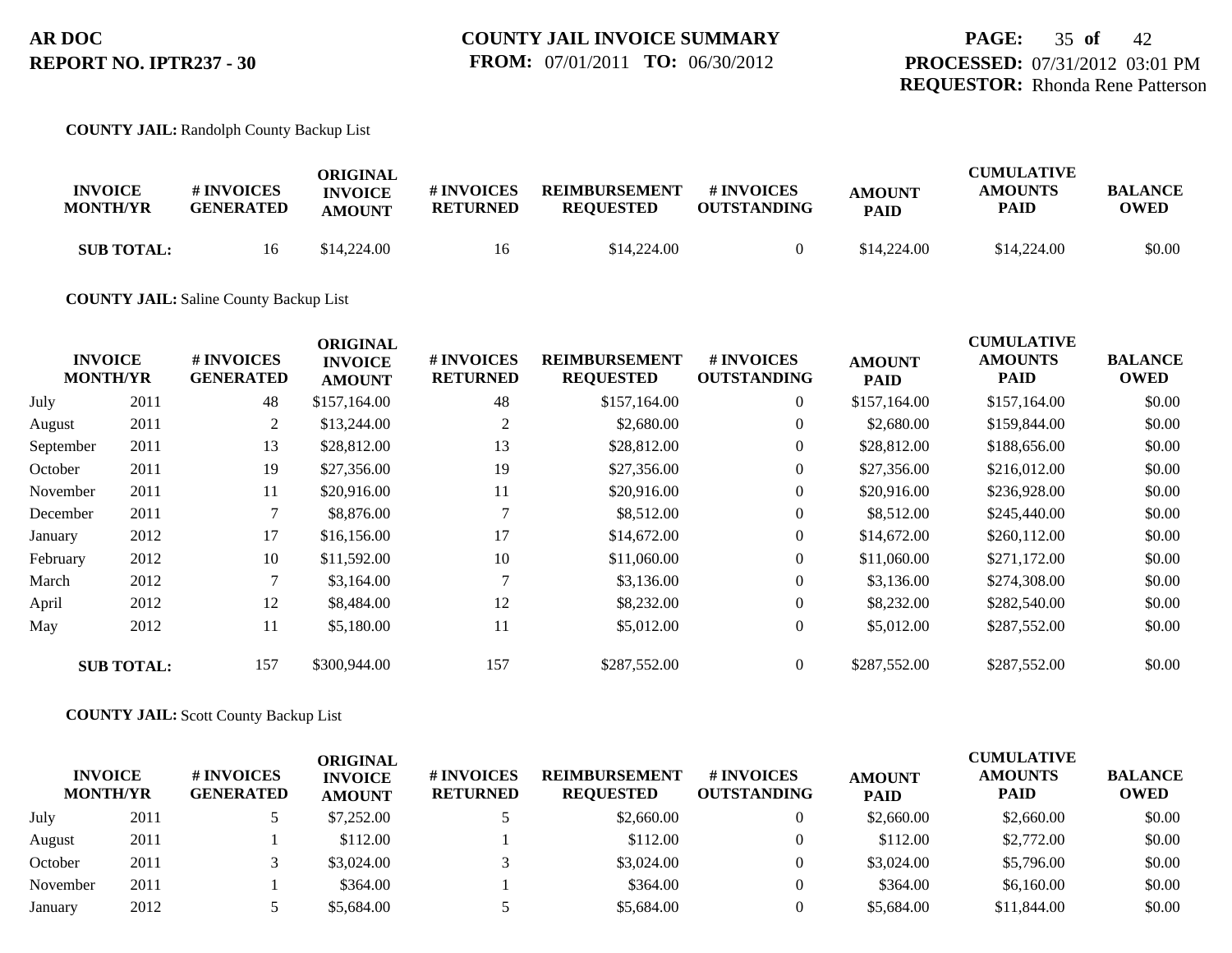# **PAGE:** 36 **of** 42 **PROCESSED:** 07/31/2012 03:01 PM **REQUESTOR:** Rhonda Rene Patterson

## **COUNTY JAIL:** Scott County Backup List

| <b>INVOICE</b><br><b>MONTH/YR</b> |                   | <b>#INVOICES</b><br><b>GENERATED</b> | <b>ORIGINAL</b><br><b>INVOICE</b><br><b>AMOUNT</b> | <b># INVOICES</b><br><b>RETURNED</b> | <b>REIMBURSEMENT</b><br><b>REQUESTED</b> | # INVOICES<br><b>OUTSTANDING</b> | <b>AMOUNT</b><br><b>PAID</b> | <b>CUMULATIVE</b><br><b>AMOUNTS</b><br><b>PAID</b> | <b>BALANCE</b><br><b>OWED</b> |
|-----------------------------------|-------------------|--------------------------------------|----------------------------------------------------|--------------------------------------|------------------------------------------|----------------------------------|------------------------------|----------------------------------------------------|-------------------------------|
| March                             | 2012              |                                      | \$4,592.00                                         | <sub>0</sub>                         | \$4,592.00                               | $\overline{0}$                   | \$4,592.00                   | \$16,436.00                                        | \$0.00                        |
| April                             | 2012              |                                      | \$392.00                                           |                                      | \$392.00                                 |                                  | \$392.00                     | \$16,828.00                                        | \$0.00                        |
| May                               | 2012              |                                      | \$2,072.00                                         |                                      | \$2,072.00                               |                                  | \$2,072.00                   | \$18,900.00                                        | \$0.00                        |
|                                   | <b>SUB TOTAL:</b> | 25                                   | \$23,492.00                                        | 25                                   | \$18,900.00                              |                                  | \$18,900.00                  | \$18,900.00                                        | \$0.00                        |

**COUNTY JAIL:** Searcy County Backup List

| <b>INVOICE</b><br><b>MONTH/YR</b> |                   | # INVOICES<br><b>GENERATED</b> | <b>ORIGINAL</b><br><b>INVOICE</b><br><b>AMOUNT</b> | # INVOICES<br><b>RETURNED</b> | <b>REIMBURSEMENT</b><br><b>REQUESTED</b> | # INVOICES<br><b>OUTSTANDING</b> | <b>AMOUNT</b><br><b>PAID</b> | <b>CUMULATIVE</b><br><b>AMOUNTS</b><br><b>PAID</b> | <b>BALANCE</b><br><b>OWED</b> |
|-----------------------------------|-------------------|--------------------------------|----------------------------------------------------|-------------------------------|------------------------------------------|----------------------------------|------------------------------|----------------------------------------------------|-------------------------------|
| July                              | 2011              |                                | \$1,792.00                                         |                               | \$1,792.00                               |                                  | \$1,792.00                   | \$1,792.00                                         | \$0.00                        |
| September                         | 2011              |                                | \$840.00                                           |                               | \$840.00                                 |                                  | \$840.00                     | \$2,632.00                                         | \$0.00                        |
|                                   | <b>SUB TOTAL:</b> |                                | \$2,632.00                                         |                               | \$2,632.00                               |                                  | \$2,632.00                   | \$2,632.00                                         | \$0.00                        |

**COUNTY JAIL:** Sebastian County Backup List

| <b>INVOICE</b><br><b>MONTH/YR</b> | # INVOICES<br><b>GENERATED</b> | <b>INVOICE</b><br><b>AMOUNT</b> | # INVOICES<br><b>RETURNED</b> | <b>REIMBURSEMENT</b><br><b>REQUESTED</b> | <b>#INVOICES</b><br><b>OUTSTANDING</b> | <b>AMOUNT</b><br><b>PAID</b> | <b>AMOUNTS</b><br><b>PAID</b> | <b>BALANCE</b><br><b>OWED</b>        |
|-----------------------------------|--------------------------------|---------------------------------|-------------------------------|------------------------------------------|----------------------------------------|------------------------------|-------------------------------|--------------------------------------|
| 2011                              | 90                             | \$120,932.00                    | 90                            | \$124,096.00                             | $\overline{0}$                         | \$124,096.00                 | \$124,096.00                  | \$0.00                               |
| 2011                              | 61                             | \$61,880.00                     | 61                            | \$59,024.00                              | $\overline{0}$                         | \$59,024.00                  | \$183,120.00                  | \$0.00                               |
| 2011                              | 51                             | \$53,116.00                     | 51                            | \$49,560.00                              | $\overline{0}$                         | \$49,560.00                  | \$232,680.00                  | \$0.00                               |
| 2011                              | 122                            | \$108,276.00                    | 122                           | \$107,156.00                             | $\overline{0}$                         | \$107,156.00                 | \$339,836.00                  | \$0.00                               |
| 2011                              | 59                             | \$40,068.00                     | 59                            | \$37,800.00                              | $\overline{0}$                         | \$37,800.00                  | \$377,636.00                  | \$0.00                               |
| 2011                              | 34                             | \$23,408.00                     | 34                            | \$21,448.00                              | $\overline{0}$                         | \$21,448.00                  | \$399,084.00                  | \$0.00                               |
| 2012                              | 64                             | \$74,648.00                     | 64                            | \$54,348.00                              | $\overline{0}$                         | \$54,348.00                  | \$453,432.00                  | \$0.00                               |
| 2012                              | 24                             | \$15,344.00                     | 24                            | \$16,856.00                              | $\overline{0}$                         | \$16,856.00                  | \$470,288.00                  | \$0.00                               |
| 2012                              | 52                             | \$77,532.00                     | 52                            | \$68,096.00                              | $\overline{0}$                         | \$68,096.00                  | \$538,384.00                  | \$0.00                               |
| 2012                              | 70                             | \$83,440.00                     | 70                            | \$84,308.00                              | $\overline{0}$                         | \$84,308,00                  | \$622,692.00                  | \$0.00                               |
| 2012                              | 24                             | \$41,300.00                     | 24                            | \$17,556.00                              | $\overline{0}$                         | \$17,556.00                  | \$640,248.00                  | \$0.00                               |
|                                   |                                |                                 |                               |                                          |                                        |                              |                               | <b>CUMULATIVE</b><br><b>ORIGINAL</b> |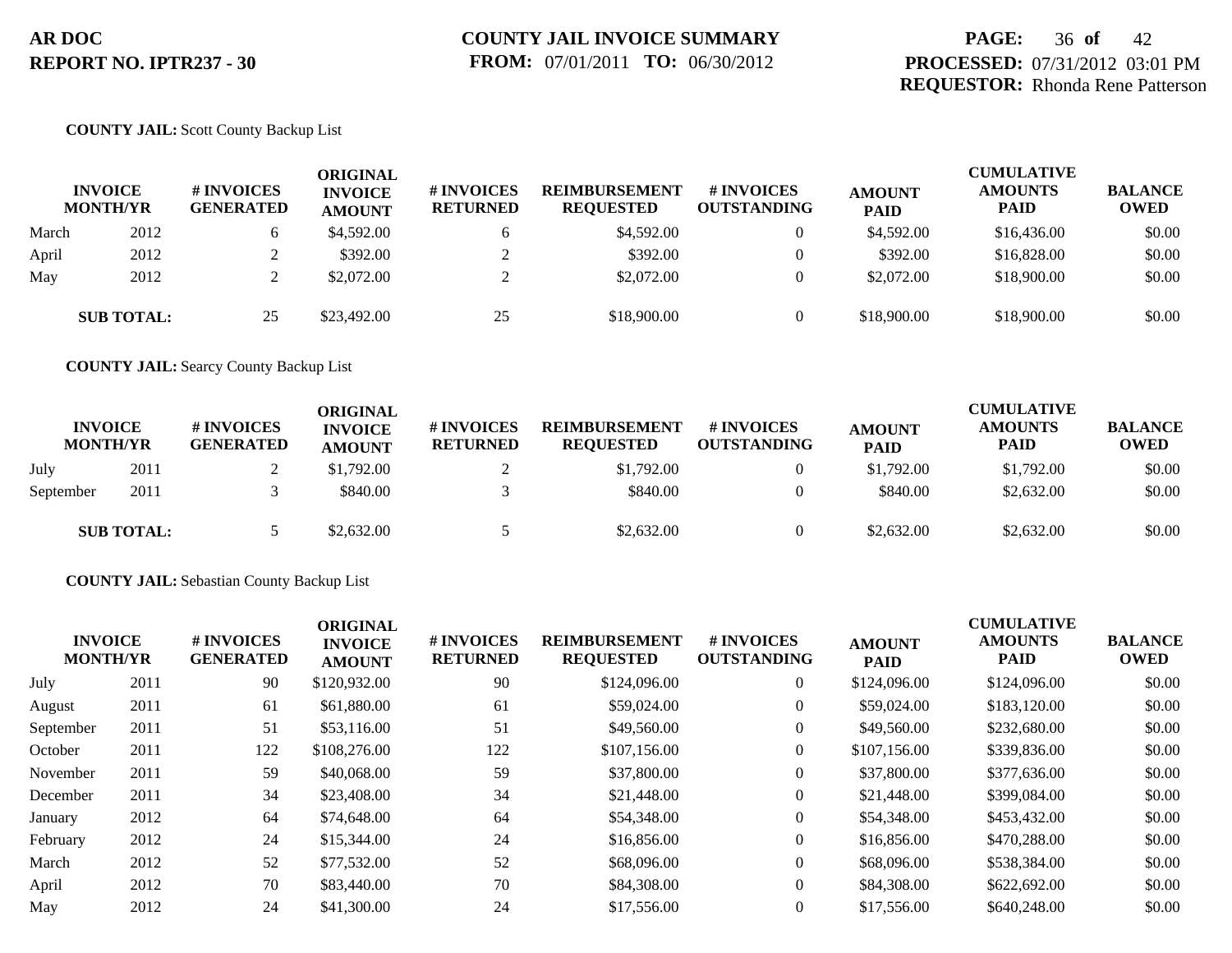### **COUNTY JAIL:** Sebastian County Backup List

|      | <b>INVOICE</b><br><b>MONTH/YR</b> | <b>#INVOICES</b><br><b>GENERATED</b> | ORIGINAL<br><b>INVOICE</b><br><b>AMOUNT</b> | # INVOICES<br><b>RETURNED</b> | <b>REIMBURSEMENT</b><br><b>REQUESTED</b> | # INVOICES<br><b>OUTSTANDING</b> | <b>AMOUNT</b><br><b>PAID</b> | <b>CUMULATIVE</b><br><b>AMOUNTS</b><br><b>PAID</b> | <b>BALANCE</b><br><b>OWED</b> |
|------|-----------------------------------|--------------------------------------|---------------------------------------------|-------------------------------|------------------------------------------|----------------------------------|------------------------------|----------------------------------------------------|-------------------------------|
| June | 2012                              | 48                                   | \$64,904.00                                 | 48                            | \$62,692.00                              |                                  | \$62,692.00                  | \$702,940.00                                       | \$0.00                        |
|      | <b>SUB TOTAL:</b>                 | 699                                  | \$764,848,00                                | 699                           | \$702,940.00                             |                                  | \$702,940.00                 | \$702,940.00                                       | \$0.00                        |

**COUNTY JAIL:** Sevier County Backup List

|           | <b>INVOICE</b><br><b>MONTH/YR</b> | # INVOICES<br><b>GENERATED</b> | <b>ORIGINAL</b><br><b>INVOICE</b><br><b>AMOUNT</b> | # INVOICES<br><b>RETURNED</b> | <b>REIMBURSEMENT</b><br><b>REQUESTED</b> | <b>#INVOICES</b><br><b>OUTSTANDING</b> | <b>AMOUNT</b><br><b>PAID</b> | <b>CUMULATIVE</b><br><b>AMOUNTS</b><br><b>PAID</b> | <b>BALANCE</b><br><b>OWED</b> |
|-----------|-----------------------------------|--------------------------------|----------------------------------------------------|-------------------------------|------------------------------------------|----------------------------------------|------------------------------|----------------------------------------------------|-------------------------------|
| July      | 2011                              | 4                              | \$672.00                                           | 4                             | \$672.00                                 | $\overline{0}$                         | \$672.00                     | \$672.00                                           | \$0.00                        |
| August    | 2011                              | 10                             | \$33,292.00                                        | 10                            | \$29,960.00                              | $\overline{0}$                         | \$29,960.00                  | \$30,632.00                                        | \$0.00                        |
| September | 2011                              | 10                             | \$18,704.00                                        | 10                            | \$17,192.00                              | $\overline{0}$                         | \$17,192.00                  | \$47,824.00                                        | \$0.00                        |
| October   | 2011                              |                                | \$6,944.00                                         |                               | \$6,944.00                               | $\overline{0}$                         | \$6,944.00                   | \$54,768.00                                        | \$0.00                        |
| November  | 2011                              |                                | \$28.00                                            |                               | \$28.00                                  | $\overline{0}$                         | \$28.00                      | \$54,796.00                                        | \$0.00                        |
| January   | 2012                              | 9                              | \$12,936.00                                        | 9                             | \$12,936.00                              | $\overline{0}$                         | \$12,936.00                  | \$67,732.00                                        | \$0.00                        |
| March     | 2012                              | 11                             | \$15,316.00                                        | 11                            | \$15,316.00                              | $\overline{0}$                         | \$15,316.00                  | \$83,048.00                                        | \$0.00                        |
| April     | 2012                              | 5.                             | \$2,604.00                                         |                               | \$2,604.00                               | $\overline{0}$                         | \$2,604.00                   | \$85,652.00                                        | \$0.00                        |
| May       | 2012                              | 6                              | \$5,572.00                                         | 6                             | \$5,572.00                               | $\overline{0}$                         | \$5,572.00                   | \$91,224.00                                        | \$0.00                        |
|           | <b>SUB TOTAL:</b>                 | 63                             | \$96,068.00                                        | 63                            | \$91,224.00                              | $\theta$                               | \$91,224.00                  | \$91,224.00                                        | \$0.00                        |

**COUNTY JAIL:** Sharp County Backup List

| <b>INVOICE</b><br><b>MONTH/YR</b> |      | # INVOICES<br><b>GENERATED</b> | ORIGINAL<br><b>INVOICE</b><br><b>AMOUNT</b> | # INVOICES<br><b>RETURNED</b> | <b>REIMBURSEMENT</b><br><b>REQUESTED</b> | # INVOICES<br><b>OUTSTANDING</b> | <b>AMOUNT</b><br><b>PAID</b> | <b>CUMULATIVE</b><br><b>AMOUNTS</b><br><b>PAID</b> | <b>BALANCE</b><br><b>OWED</b> |
|-----------------------------------|------|--------------------------------|---------------------------------------------|-------------------------------|------------------------------------------|----------------------------------|------------------------------|----------------------------------------------------|-------------------------------|
| July                              | 2011 |                                | \$1,736.00                                  |                               | \$1,736.00                               | $\theta$                         | \$1,736.00                   | \$1,736.00                                         | \$0.00                        |
| September                         | 2011 |                                | \$3,696.00                                  | 4                             | \$3,696.00                               | $\overline{0}$                   | \$3,696.00                   | \$5,432.00                                         | \$0.00                        |
| October                           | 2011 |                                | \$980.00                                    |                               | \$980.00                                 | $\Omega$                         | \$980.00                     | \$6,412.00                                         | \$0.00                        |
| December                          | 2011 |                                | \$840.00                                    |                               | \$0.00                                   | $\Omega$                         | \$0.00                       | \$6,412.00                                         | \$0.00                        |
| February                          | 2012 |                                | \$5,068.00                                  |                               | \$5,068.00                               | $\theta$                         | \$5,068.00                   | \$11,480.00                                        | \$0.00                        |
| March                             | 2012 |                                | \$1,204.00                                  |                               | \$1,204.00                               |                                  | \$1,204.00                   | \$12,684.00                                        | \$0.00                        |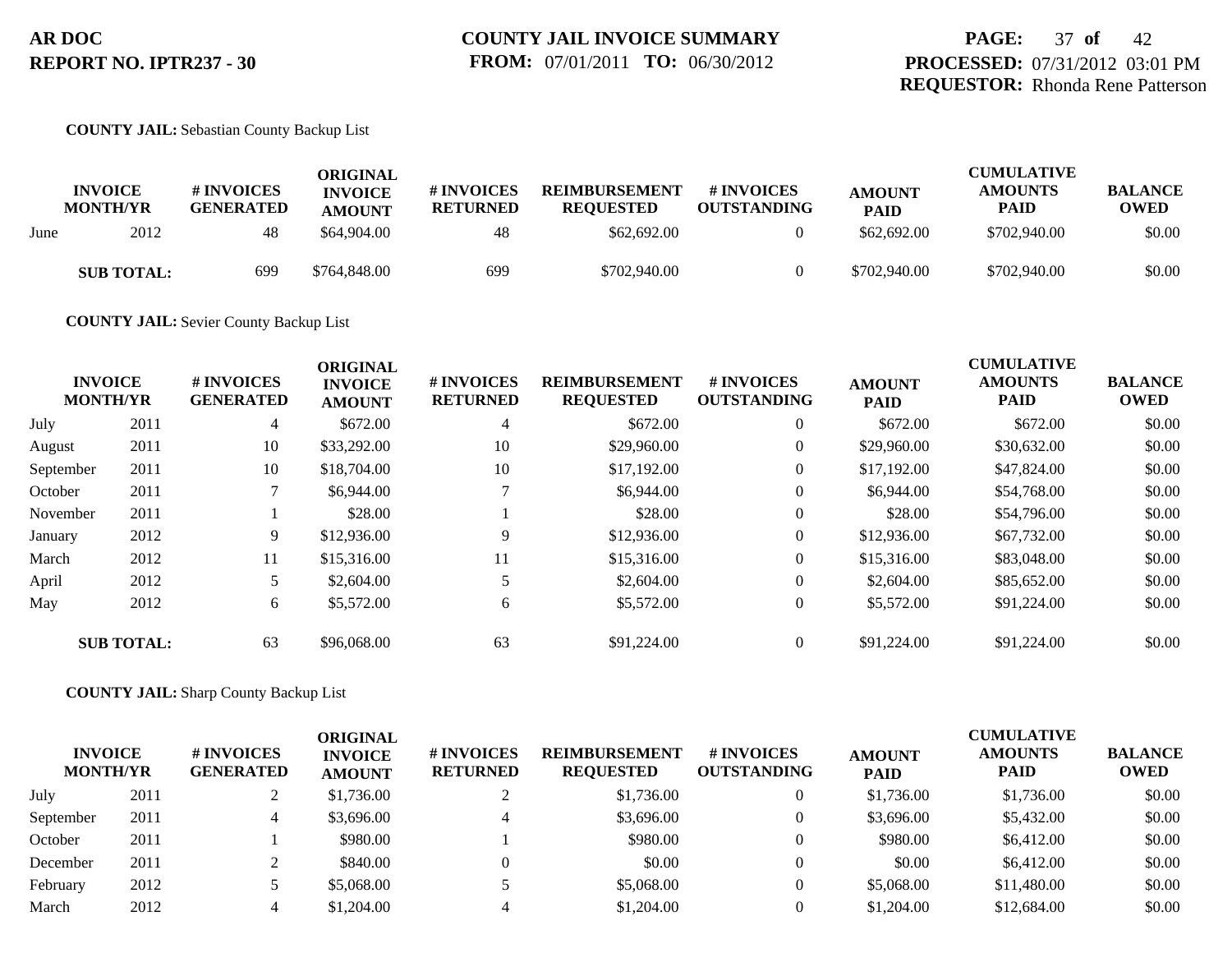# **PAGE:** 38 **of** 42 **PROCESSED:** 07/31/2012 03:01 PM **REQUESTOR:** Rhonda Rene Patterson

## **COUNTY JAIL:** Sharp County Backup List

|       | <b>INVOICE</b><br><b>MONTH/YR</b> | # INVOICES<br><b>GENERATED</b> | ORIGINAL<br><b>INVOICE</b><br><b>AMOUNT</b> | # INVOICES<br><b>RETURNED</b> | <b>REIMBURSEMENT</b><br><b>REQUESTED</b> | # INVOICES<br><b>OUTSTANDING</b> | <b>AMOUNT</b><br><b>PAID</b> | <b>CUMULATIVE</b><br><b>AMOUNTS</b><br><b>PAID</b> | <b>BALANCE</b><br><b>OWED</b> |
|-------|-----------------------------------|--------------------------------|---------------------------------------------|-------------------------------|------------------------------------------|----------------------------------|------------------------------|----------------------------------------------------|-------------------------------|
| April | 2012                              |                                | \$5,180.00                                  | b                             | \$5,180.00                               | $\overline{0}$                   | \$5,180.00                   | \$17,864.00                                        | \$0.00                        |
| May   | 2012                              |                                | \$224.00                                    |                               | \$224.00                                 |                                  | \$224.00                     | \$18,088,00                                        | \$0.00                        |
| June  | 2012                              |                                | \$336.00                                    |                               | \$336.00                                 | $\theta$                         | \$336.00                     | \$18,424.00                                        | \$0.00                        |
|       | <b>SUB TOTAL:</b>                 | 29                             | \$19,264.00                                 | 27                            | \$18,424.00                              | $\theta$                         | \$18,424.00                  | \$18,424.00                                        | \$0.00                        |

**COUNTY JAIL:** St Francis County Backup List

|           | <b>INVOICE</b><br><b>MONTH/YR</b> | # INVOICES<br><b>GENERATED</b> | <b>ORIGINAL</b><br><b>INVOICE</b><br><b>AMOUNT</b> | # INVOICES<br><b>RETURNED</b> | <b>REIMBURSEMENT</b><br><b>REQUESTED</b> | # INVOICES<br><b>OUTSTANDING</b> | <b>AMOUNT</b><br><b>PAID</b> | <b>CUMULATIVE</b><br><b>AMOUNTS</b><br><b>PAID</b> | <b>BALANCE</b><br><b>OWED</b> |
|-----------|-----------------------------------|--------------------------------|----------------------------------------------------|-------------------------------|------------------------------------------|----------------------------------|------------------------------|----------------------------------------------------|-------------------------------|
| July      | 2011                              | 6                              | \$6,972.00                                         | 6                             | \$6,972.00                               | $\overline{0}$                   | \$6,972.00                   | \$6,972.00                                         | \$0.00                        |
| August    | 2011                              | 4                              | \$6,832.00                                         | 4                             | \$6,832.00                               | $\overline{0}$                   | \$6,832.00                   | \$13,804.00                                        | \$0.00                        |
| September | 2011                              |                                | \$112.00                                           |                               | \$112.00                                 | $\theta$                         | \$112.00                     | \$13,916.00                                        | \$0.00                        |
| October   | 2011                              | 2                              | \$3,136.00                                         | 2                             | \$3,136.00                               | $\overline{0}$                   | \$3,136.00                   | \$17,052.00                                        | \$0.00                        |
| November  | 2011                              | 2                              | \$812.00                                           | 2                             | \$812.00                                 | $\theta$                         | \$812.00                     | \$17,864.00                                        | \$0.00                        |
| January   | 2012                              | 10                             | \$11,116.00                                        | 10                            | \$7,364.00                               | $\overline{0}$                   | \$7,364.00                   | \$25,228.00                                        | \$0.00                        |
| February  | 2012                              | 2                              | \$308.00                                           | 2                             | \$308.00                                 | $\theta$                         | \$308.00                     | \$25,536.00                                        | \$0.00                        |
| April     | 2012                              | 3                              | \$3,836.00                                         | 3                             | \$3,836.00                               | $\theta$                         | \$3,836.00                   | \$29,372.00                                        | \$0.00                        |
| June      | 2012                              |                                | \$4,452.00                                         |                               | \$4,452.00                               | $\overline{0}$                   | \$4,452.00                   | \$33,824.00                                        | \$0.00                        |
|           | <b>SUB TOTAL:</b>                 | 35                             | \$37,576.00                                        | 35                            | \$33,824.00                              | $\overline{0}$                   | \$33,824.00                  | \$33,824.00                                        | \$0.00                        |

## **COUNTY JAIL:** Stone County Backup List

| <b>INVOICE</b><br><b>MONTH/YR</b> |      | # INVOICES<br><b>GENERATED</b> | ORIGINAL<br><b>INVOICE</b><br><b>AMOUNT</b> | <b># INVOICES</b><br><b>RETURNED</b> | <b>REIMBURSEMENT</b><br><b>REOUESTED</b> | <b>#INVOICES</b><br><b>OUTSTANDING</b> | <b>AMOUNT</b><br><b>PAID</b> | <b>CUMULATIVE</b><br><b>AMOUNTS</b><br><b>PAID</b> | <b>BALANCE</b><br><b>OWED</b> |
|-----------------------------------|------|--------------------------------|---------------------------------------------|--------------------------------------|------------------------------------------|----------------------------------------|------------------------------|----------------------------------------------------|-------------------------------|
| July                              | 2011 |                                | \$11,872.00                                 |                                      | \$9,296.00                               |                                        | \$9,296.00                   | \$9,296.00                                         | \$0.00                        |
| August                            | 2011 |                                | \$5,516.00                                  |                                      | \$5,516.00                               |                                        | \$5,516.00                   | \$14,812.00                                        | \$0.00                        |
| September                         | 2011 |                                | \$1,456.00                                  |                                      | \$1,456.00                               |                                        | \$1,456.00                   | \$16,268,00                                        | \$0.00                        |
| October                           | 2011 |                                | \$1,736.00                                  |                                      | \$1,316.00                               |                                        | \$1,316.00                   | \$17,584.00                                        | \$0.00                        |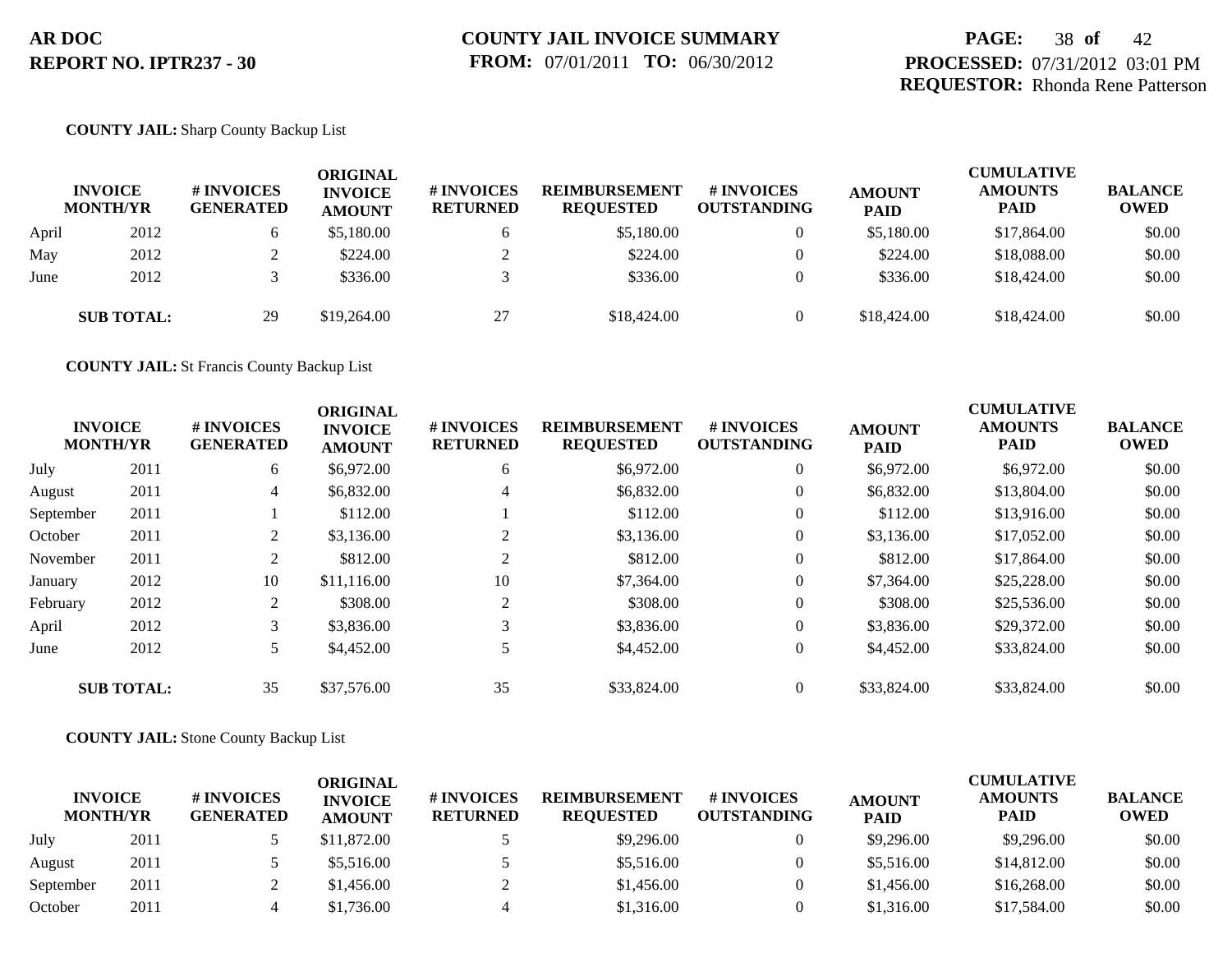# **COUNTY JAIL INVOICE SUMMARY FROM:** 07/01/2011 **TO:** 06/30/2012

# **PAGE:** 39 **of** 42 **PROCESSED:** 07/31/2012 03:01 PM **REQUESTOR:** Rhonda Rene Patterson

## **COUNTY JAIL:** Stone County Backup List

| <b>INVOICE</b><br><b>MONTH/YR</b> |                   | # INVOICES<br><b>GENERATED</b> | <b>ORIGINAL</b><br><b>INVOICE</b><br><b>AMOUNT</b> | # INVOICES<br><b>RETURNED</b> | <b>REIMBURSEMENT</b><br><b>REQUESTED</b> | <b>#INVOICES</b><br><b>OUTSTANDING</b> | <b>AMOUNT</b><br><b>PAID</b> | <b>CUMULATIVE</b><br><b>AMOUNTS</b><br><b>PAID</b> | <b>BALANCE</b><br><b>OWED</b> |
|-----------------------------------|-------------------|--------------------------------|----------------------------------------------------|-------------------------------|------------------------------------------|----------------------------------------|------------------------------|----------------------------------------------------|-------------------------------|
| November                          | 2011              | 3                              | \$1,652.00                                         |                               | \$1,652.00                               | $\theta$                               | \$1,652.00                   | \$19,236.00                                        | \$0.00                        |
| December                          | 2011              |                                | \$224.00                                           |                               | \$224.00                                 | $\theta$                               | \$224.00                     | \$19,460.00                                        | \$0.00                        |
| January                           | 2012              |                                | \$308.00                                           |                               | \$308.00                                 | $\theta$                               | \$308.00                     | \$19,768.00                                        | \$0.00                        |
| February                          | 2012              | 2                              | \$392.00                                           |                               | \$392.00                                 | $\theta$                               | \$392.00                     | \$20,160.00                                        | \$0.00                        |
| March                             | 2012              | $\overline{4}$                 | \$2,044.00                                         | 4                             | \$2,044.00                               | $\overline{0}$                         | \$2,044.00                   | \$22,204.00                                        | \$0.00                        |
| April                             | 2012              | $\mathcal{L}$                  | \$364.00                                           | ◠                             | \$364.00                                 | $\theta$                               | \$364.00                     | \$22,568.00                                        | \$0.00                        |
| May                               | 2012              | $\overline{4}$                 | \$2,072.00                                         | 4                             | \$2,072.00                               | $\overline{0}$                         | \$2,072.00                   | \$24,640.00                                        | \$0.00                        |
| June                              | 2012              | 2                              | \$1,456.00                                         | 2                             | \$1,456.00                               | $\theta$                               | \$1,456.00                   | \$26,096.00                                        | \$0.00                        |
|                                   | <b>SUB TOTAL:</b> | 36                             | \$29,092.00                                        | 36                            | \$26,096.00                              | $\theta$                               | \$26,096.00                  | \$26,096.00                                        | \$0.00                        |

## **COUNTY JAIL:** Union County Backup List

|          | <b>INVOICE</b><br><b>MONTH/YR</b> | # INVOICES<br><b>GENERATED</b> | <b>ORIGINAL</b><br><b>INVOICE</b><br><b>AMOUNT</b> | # INVOICES<br><b>RETURNED</b> | <b>REIMBURSEMENT</b><br><b>REQUESTED</b> | <b>#INVOICES</b><br><b>OUTSTANDING</b> | <b>AMOUNT</b><br><b>PAID</b> | <b>CUMULATIVE</b><br><b>AMOUNTS</b><br>PAID | <b>BALANCE</b><br><b>OWED</b> |
|----------|-----------------------------------|--------------------------------|----------------------------------------------------|-------------------------------|------------------------------------------|----------------------------------------|------------------------------|---------------------------------------------|-------------------------------|
| July     | 2011                              | 16                             | \$49,112.00                                        | 16                            | \$49,112.00                              | $\overline{0}$                         | \$49,112.00                  | \$49,112.00                                 | \$0.00                        |
| August   | 2011                              | 4                              | \$8,596.00                                         | 4                             | \$8,596.00                               | $\theta$                               | \$8,596.00                   | \$57,708.00                                 | \$0.00                        |
| October  | 2011                              | 25                             | \$39,172.00                                        | 25                            | \$39,004.00                              | $\theta$                               | \$39,004.00                  | \$96,712.00                                 | \$0.00                        |
| November | 2011                              | 6                              | \$2,408.00                                         | 6                             | \$2,408.00                               | $\overline{0}$                         | \$2,408.00                   | \$99,120.00                                 | \$0.00                        |
| December | 2011                              | 15                             | \$13,888.00                                        | 15                            | \$13,888.00                              | $\overline{0}$                         | \$13,888.00                  | \$113,008.00                                | \$0.00                        |
| January  | 2012                              |                                | \$56.00                                            |                               | \$56.00                                  | $\overline{0}$                         | \$56.00                      | \$113,064.00                                | \$0.00                        |
| February | 2012                              | 6                              | \$6,720.00                                         | 6                             | \$5,964.00                               | $\overline{0}$                         | \$5,964.00                   | \$119,028.00                                | \$0.00                        |
| March    | 2012                              | 10                             | \$16,520.00                                        | 10                            | \$16,520.00                              | $\overline{0}$                         | \$16,520.00                  | \$135,548.00                                | \$0.00                        |
| April    | 2012                              | 21                             | \$12,600.00                                        | 21                            | \$12,600.00                              | $\overline{0}$                         | \$12,600.00                  | \$148,148.00                                | \$0.00                        |
| June     | 2012                              | 10                             | \$9,548.00                                         | 10                            | \$9,548.00                               | $\overline{0}$                         | \$9,548.00                   | \$157,696.00                                | \$0.00                        |
|          | <b>SUB TOTAL:</b>                 | 114                            | \$158,620.00                                       | 114                           | \$157,696.00                             | $\overline{0}$                         | \$157,696.00                 | \$157,696.00                                | \$0.00                        |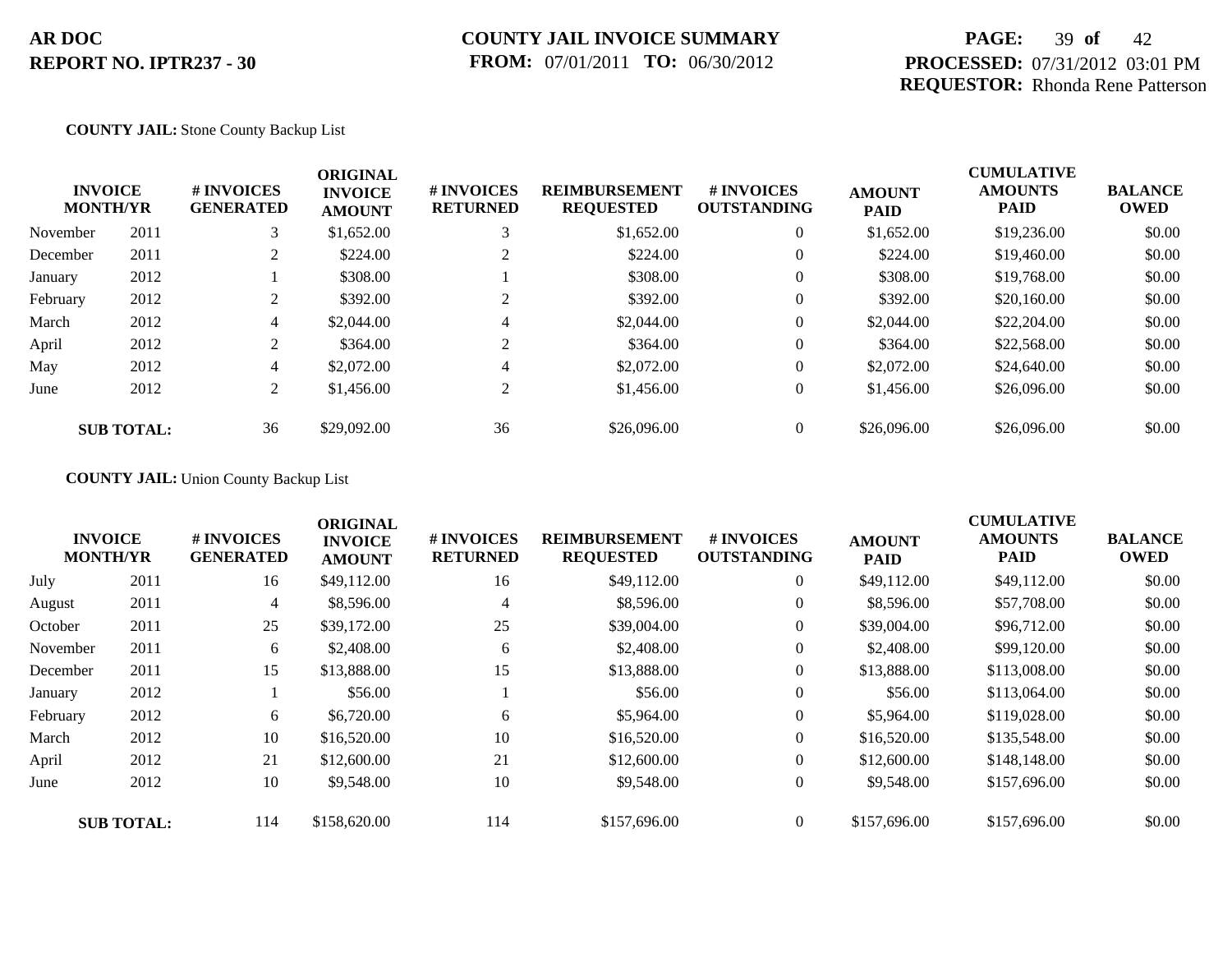## **COUNTY JAIL INVOICE SUMMARY FROM:** 07/01/2011 **TO:** 06/30/2012

# **PAGE:** 40 **of** 42 **PROCESSED:** 07/31/2012 03:01 PM **REQUESTOR:** Rhonda Rene Patterson

## **COUNTY JAIL:** Van Buren County Backup List

|          | <b>INVOICE</b><br><b>MONTH/YR</b> | # INVOICES<br><b>GENERATED</b> | <b>ORIGINAL</b><br><b>INVOICE</b><br><b>AMOUNT</b> | # INVOICES<br><b>RETURNED</b> | <b>REIMBURSEMENT</b><br><b>REQUESTED</b> | <b>#INVOICES</b><br><b>OUTSTANDING</b> | <b>AMOUNT</b><br><b>PAID</b> | <b>CUMULATIVE</b><br><b>AMOUNTS</b><br><b>PAID</b> | <b>BALANCE</b><br><b>OWED</b> |
|----------|-----------------------------------|--------------------------------|----------------------------------------------------|-------------------------------|------------------------------------------|----------------------------------------|------------------------------|----------------------------------------------------|-------------------------------|
| August   | 2011                              | 6                              | \$12,488.00                                        | 6                             | \$7,056.00                               | $\overline{0}$                         | \$7,056.00                   | \$7,056.00                                         | \$0.00                        |
| October  | 2011                              |                                | \$2,996.00                                         |                               | \$2,996.00                               | $\overline{0}$                         | \$2,996.00                   | \$10,052.00                                        | \$0.00                        |
| November | 2011                              | $\overline{4}$                 | \$2,128.00                                         | 4                             | \$2,128.00                               | $\overline{0}$                         | \$2,128.00                   | \$12,180.00                                        | \$0.00                        |
| December | 2011                              |                                | \$616.00                                           |                               | \$616.00                                 | $\overline{0}$                         | \$616.00                     | \$12,796.00                                        | \$0.00                        |
| February | 2012                              |                                | \$112.00                                           |                               | \$112.00                                 | $\overline{0}$                         | \$112.00                     | \$12,908.00                                        | \$0.00                        |
| March    | 2012                              | 2                              | \$3,948.00                                         | 2                             | \$3,948.00                               | $\overline{0}$                         | \$3,948.00                   | \$16,856.00                                        | \$0.00                        |
| April    | 2012                              |                                | \$224.00                                           |                               | \$224.00                                 | $\overline{0}$                         | \$224.00                     | \$17,080.00                                        | \$0.00                        |
| May      | 2012                              | 3                              | \$4,592.00                                         | 3                             | \$4,592.00                               | $\overline{0}$                         | \$4,592.00                   | \$21,672.00                                        | \$0.00                        |
| June     | 2012                              | 2                              | \$1,960.00                                         | 2                             | \$784.00                                 | $\overline{0}$                         | \$784.00                     | \$22,456.00                                        | \$0.00                        |
|          | <b>SUB TOTAL:</b>                 | 25                             | \$29,064.00                                        | 25                            | \$22,456.00                              | $\overline{0}$                         | \$22,456.00                  | \$22,456.00                                        | \$0.00                        |

## **COUNTY JAIL:** Varner Unit

|      | <b>INVOICE</b><br><b>MONTH/YR</b> | <b>#INVOICES</b><br><b>GENERATED</b> | <b>ORIGINAL</b><br><b>INVOICE</b><br><b>AMOUNT</b> | <b># INVOICES</b><br><b>RETURNED</b> | <b>REIMBURSEMENT</b><br><b>REOUESTED</b> | <b>#INVOICES</b><br><b>OUTSTANDING</b> | <b>AMOUNT</b><br><b>PAID</b> | <b>CUMULATIVE</b><br><b>AMOUNTS</b><br><b>PAID</b> | <b>BALANCE</b><br><b>OWED</b> |
|------|-----------------------------------|--------------------------------------|----------------------------------------------------|--------------------------------------|------------------------------------------|----------------------------------------|------------------------------|----------------------------------------------------|-------------------------------|
| June | 2012                              |                                      | \$4,536.00                                         |                                      | \$0.00                                   |                                        | \$0.00                       | \$0.00                                             | \$0.00                        |
|      | <b>SUB TOTAL:</b>                 | ∼                                    | \$4,536.00                                         |                                      | \$0.00                                   |                                        | \$0.00                       | \$0.00                                             | \$0.00                        |

**COUNTY JAIL:** Washington County Backup List

| <b>INVOICE</b><br><b>MONTH/YR</b> |      | <b>#INVOICES</b><br><b>GENERATED</b> | ORIGINAL<br><b>INVOICE</b><br><b>AMOUNT</b> | # INVOICES<br><b>RETURNED</b> | <b>REIMBURSEMENT</b><br><b>REQUESTED</b> | <b># INVOICES</b><br><b>OUTSTANDING</b> | <b>AMOUNT</b><br><b>PAID</b> | <b>CUMULATIVE</b><br><b>AMOUNTS</b><br><b>PAID</b> | <b>BALANCE</b><br><b>OWED</b> |
|-----------------------------------|------|--------------------------------------|---------------------------------------------|-------------------------------|------------------------------------------|-----------------------------------------|------------------------------|----------------------------------------------------|-------------------------------|
| July                              | 2011 | 65                                   | \$186,452.00                                | 65                            | \$152,740.00                             | $\mathbf{0}$                            | \$152,740.00                 | \$152,740.00                                       | \$0.00                        |
| August                            | 2011 | 62                                   | \$166,936.00                                | 62                            | \$152,628.00                             | $\mathbf{0}$                            | \$152,628.00                 | \$305,368.00                                       | \$0.00                        |
| September                         | 2011 | 46                                   | \$97,832.00                                 | 46                            | \$79,444.00                              | $\mathbf{0}$                            | \$79,444.00                  | \$384,812.00                                       | \$0.00                        |
| October                           | 2011 | 50                                   | \$100,856.00                                | 50                            | \$77,056.00                              | $\mathbf{0}$                            | \$77,056.00                  | \$461,868.00                                       | \$0.00                        |
| November                          | 2011 | 35                                   | \$81,200.00                                 | 35                            | \$53,620.00                              | $\theta$                                | \$53,620.00                  | \$515,488.00                                       | \$0.00                        |
| December                          | 2011 | 50                                   | \$98,812.00                                 | 50                            | \$84,728.00                              | $\Omega$                                | \$84,728.00                  | \$600,216.00                                       | \$0.00                        |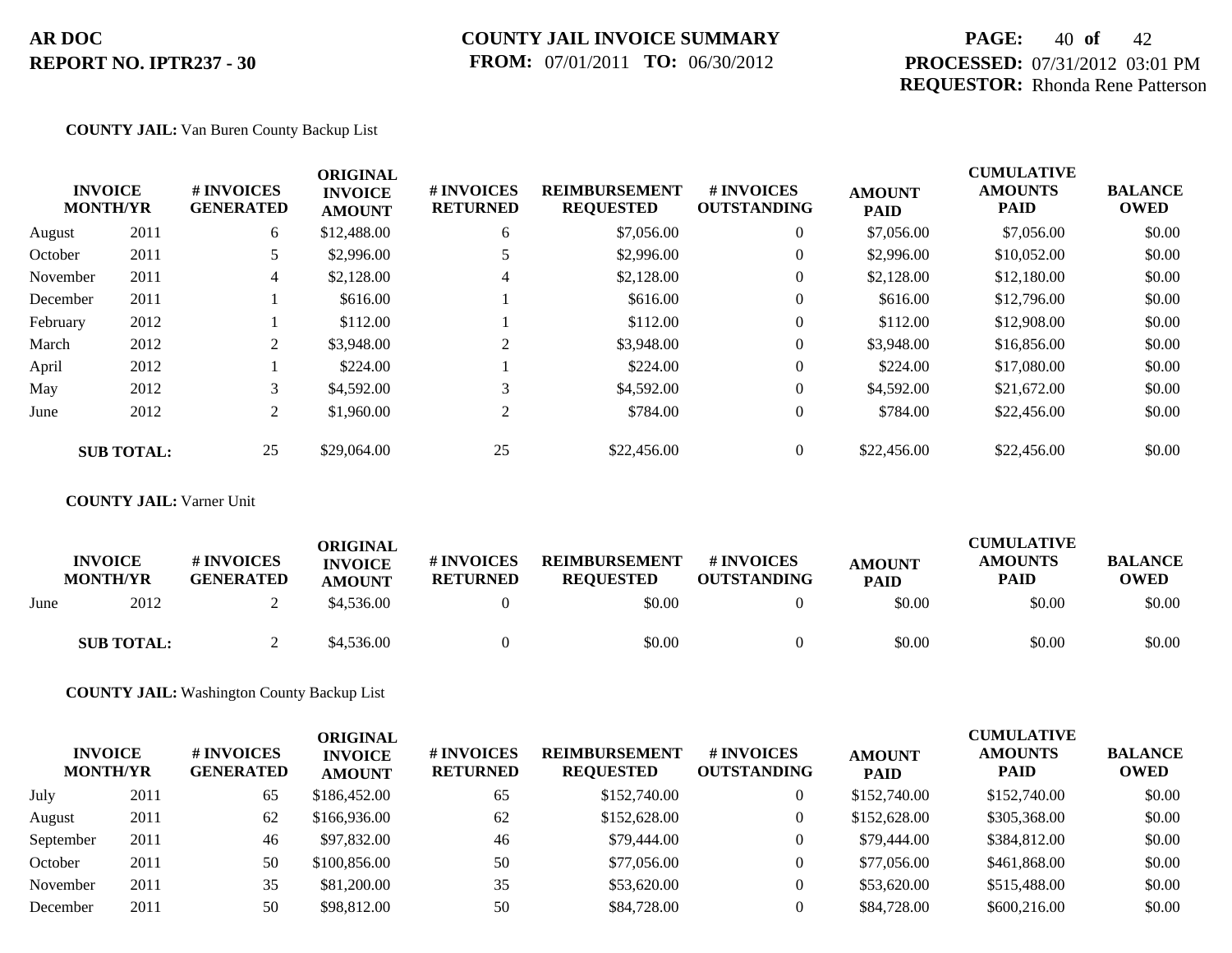# **PAGE:** 41 **of** 42 **PROCESSED:** 07/31/2012 03:01 PM **REQUESTOR:** Rhonda Rene Patterson

### **COUNTY JAIL:** Washington County Backup List

| <b>INVOICE</b><br><b>MONTH/YR</b> |                   | # INVOICES<br><b>GENERATED</b> | <b>ORIGINAL</b><br><b>INVOICE</b><br><b>AMOUNT</b> | # INVOICES<br><b>RETURNED</b> | <b>REIMBURSEMENT</b><br><b>REQUESTED</b> | <b># INVOICES</b><br><b>OUTSTANDING</b> | <b>AMOUNT</b><br><b>PAID</b> | <b>CUMULATIVE</b><br><b>AMOUNTS</b><br><b>PAID</b> | <b>BALANCE</b><br><b>OWED</b> |
|-----------------------------------|-------------------|--------------------------------|----------------------------------------------------|-------------------------------|------------------------------------------|-----------------------------------------|------------------------------|----------------------------------------------------|-------------------------------|
| January                           | 2012              | 31                             | \$51,688.00                                        | 31                            | \$34,776.00                              | $\overline{0}$                          | \$34,776.00                  | \$634,992.00                                       | \$0.00                        |
| February                          | 2012              | 23                             | \$73,248.00                                        | 23                            | \$47,628.00                              | $\overline{0}$                          | \$47,628.00                  | \$682,620.00                                       | \$0.00                        |
| March                             | 2012              | 47                             | \$137,872.00                                       | 47                            | \$113,260.00                             | $\overline{0}$                          | \$113,260.00                 | \$795,880.00                                       | \$0.00                        |
| April                             | 2012              | 50                             | \$125,048.00                                       | 50                            | \$101,948.00                             | $\overline{0}$                          | \$101,948.00                 | \$897,828.00                                       | \$0.00                        |
| May                               | 2012              | 22                             | \$39,368.00                                        | 22                            | \$35,952.00                              | $\overline{0}$                          | \$35,952.00                  | \$933,780.00                                       | \$0.00                        |
| June                              | 2012              | 59                             | \$132,412.00                                       | 59                            | \$122,472.00                             | $\overline{0}$                          | \$122,472.00                 | \$1,056,252.00                                     | \$0.00                        |
|                                   | <b>SUB TOTAL:</b> | 540                            | \$1,291,724.00                                     | 540                           | \$1,056,252.00                           | $\overline{0}$                          | \$1,056,252.00               | \$1,056,252.00                                     | \$0.00                        |

## **COUNTY JAIL:** White County Backup List

|           |                                   |                                | <b>ORIGINAL</b>                 |                               |                                          |                                  |                              | <b>CUMULATIVE</b>             |                               |
|-----------|-----------------------------------|--------------------------------|---------------------------------|-------------------------------|------------------------------------------|----------------------------------|------------------------------|-------------------------------|-------------------------------|
|           | <b>INVOICE</b><br><b>MONTH/YR</b> | # INVOICES<br><b>GENERATED</b> | <b>INVOICE</b><br><b>AMOUNT</b> | # INVOICES<br><b>RETURNED</b> | <b>REIMBURSEMENT</b><br><b>REQUESTED</b> | # INVOICES<br><b>OUTSTANDING</b> | <b>AMOUNT</b><br><b>PAID</b> | <b>AMOUNTS</b><br><b>PAID</b> | <b>BALANCE</b><br><b>OWED</b> |
| July      | 2011                              | 34                             | \$100,828.00                    | 34                            | \$100,828.00                             | $\overline{0}$                   | \$100,828.00                 | \$100,828.00                  | \$0.00                        |
| August    | 2011                              | 19                             | \$30,352.00                     | 19                            | \$30,352.00                              | $\overline{0}$                   | \$30,352.00                  | \$131,180.00                  | \$0.00                        |
| September | 2011                              | 11                             | \$11,844.00                     | 11                            | \$11,844.00                              | $\overline{0}$                   | \$11,844.00                  | \$143,024.00                  | \$0.00                        |
| October   | 2011                              | 14                             | \$10,612.00                     | 14                            | \$10,612.00                              | $\overline{0}$                   | \$10,612.00                  | \$153,636.00                  | \$0.00                        |
| November  | 2011                              | 15                             | \$13,048.00                     | 15                            | \$13,048.00                              | $\overline{0}$                   | \$13,048.00                  | \$166,684.00                  | \$0.00                        |
| December  | 2011                              | 8                              | \$4,816.00                      | 8                             | \$4,816.00                               | $\overline{0}$                   | \$4,816.00                   | \$171,500.00                  | \$0.00                        |
| January   | 2012                              | 10                             | \$10,500.00                     | 9                             | \$9,604.00                               | $\overline{0}$                   | \$9,604.00                   | \$181,104.00                  | \$0.00                        |
| March     | 2012                              |                                | \$196.00                        |                               | \$196.00                                 | $\overline{0}$                   | \$196.00                     | \$181,300.00                  | \$0.00                        |
| April     | 2012                              | 25                             | \$45,920.00                     | 25                            | \$37,520.00                              | $\overline{0}$                   | \$37,520.00                  | \$218,820.00                  | \$0.00                        |
| May       | 2012                              | 14                             | \$11,452.00                     | 14                            | \$11,452.00                              | $\overline{0}$                   | \$11,452.00                  | \$230,272.00                  | \$0.00                        |
| June      | 2012                              | 10                             | \$8,148.00                      | 10                            | \$8,148.00                               | $\overline{0}$                   | \$8,148.00                   | \$238,420.00                  | \$0.00                        |
|           | <b>SUB TOTAL:</b>                 | 161                            | \$247,716.00                    | 160                           | \$238,420.00                             | $\overline{0}$                   | \$238,420.00                 | \$238,420.00                  | \$0.00                        |